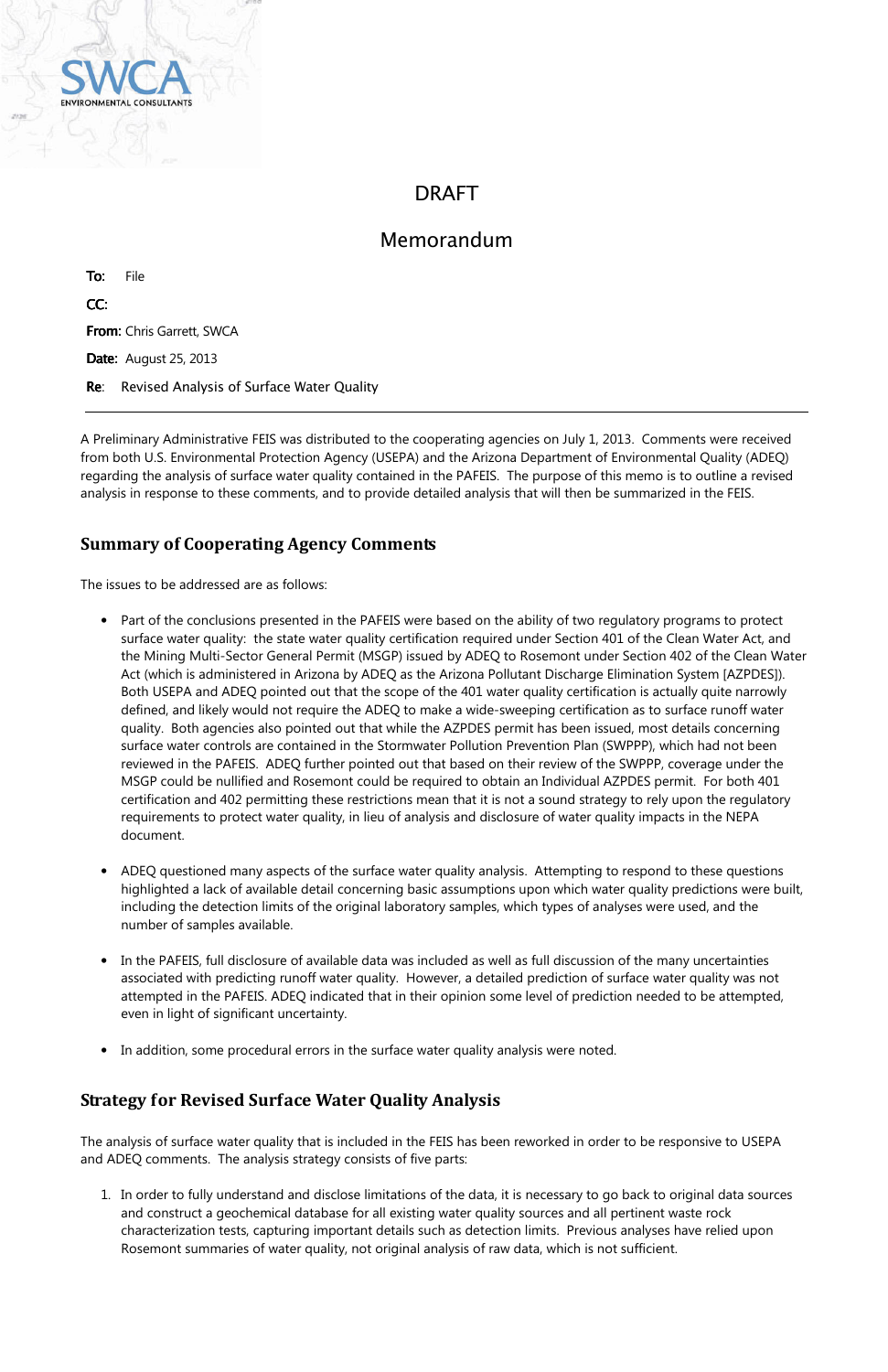- 2. Fully summarize existing water quality in order to understand existing conditions in downstream waters, specifically Barrel Canyon, Davidson Canyon, and Cienega Creek.
- 3. Based on a full understanding of the water quality and waste rock characterization data, disclose any uncertainties with the analysis and whether these uncertainties represent a potential to underestimate or overestimate surface water quality impacts from the mine.
- 4. Make a "good faith" effort to predict runoff water quality in Barrel Canyon. "Good faith" means that the uncertainties involved can be recognized but they should not preclude attempting the prediction, using reasonable assumptions. In Barrel Canyon, these predicted results should be compared to applicable surface water quality standards for Barrel Canyon and to existing water quality in Barrel Canyon.
- 5. Make a "good faith, screening level" effort to predict the potential for runoff water quality to impact the Outstanding Arizona Water (OAW) reaches of Davidson Canyon and Cienega Creek. The OAW analysis fundamentally differs from the estimate of impacts for Barrel Canyon. In Barrel Canyon, any impacts are immediately downstream, fairly certain to occur, and there are clear cut regulatory standards to meet. In contrast, the OAW reaches are a long distance downstream (about 12 miles), and more importantly there are no existing stormwater samples below Barrel Canyon that define existing stormwater quality.

In addition to numeric standards, the OAW reaches also have an anti-degradation standard. A fundamental problem exists with any attempt at predicting impacts from the mine: without existing water quality it is an impossible task to predict whether degradation would occur. Further, in their comments ADEQ cautioned that the authority to make an anti-degradation conclusion lies with ADEQ, not the Forest Service. Therefore it is not the goal of this analysis to attempt a full prediction of post-construction stormwater quality that would occur at the OAW reaches. The goal instead is to perform a screening level analysis that would identify and disclose potential problem areas that could occur. Again, "good faith" means that the uncertainties involved should not preclude attempting the prediction.

- 6. Finally, there is one particular caution for any surface water quality analysis. Surface water quality standards for many dissolved metals vary with hardness. The assumption of hardness that goes into picking the appropriate surface water quality standard can be the difference between exceeding or not exceeding the standard. Two rules will guide all comparisons in the FEIS and in this memo.
	- a. First, the standard will be calculated independently for each water being analyzed. In other words, Davidson Canyon, Cienega Creek, Barrel Canyon, SPLP results, MWMP results, and predicted mine runoff water quality will all have independent calculations made for hardness, in order to determine the appropriate standard to be applied. In three of these cases (Cienega Creek, Davidson Canyon, and Barrel Canyon) this is a moot point because the measured hardness is so high that it tops the scale in the Arizona regulations, which goes to 400 mg/L. The hardness used to calculate the standards will be clearly stated each time.
	- b. Because hardness reporting varies widely, and for consistency sake, hardness will be calculated from calcium and magnesium concentrations, even if hardness has been reported by the laboratory. Note that the Arizona regulations define hardness as such: "Hardness" means the sum of the calcium and magnesium concentrations, expressed as calcium carbonate (CaCO3) in milligrams per liter (R18-11-101).
	- c. It should be noted that the Arizona regulations do not define whether the calcium and magnesium concentrations should be total (i.e., unfiltered) or dissolved (i.e., filtered). Based on professional judgment, the most common method is to use total calcium and magnesium concentrations to calculate hardness. In addition, using total concentrations best replicates the conditions that would be encountered in stormwater runoff.

## Existing Waste Rock Characterization Data

### Geochemical Tests Available

There are six basic types of geochemical characterization tests that have been conducted by Rosemont:

- Acid-base accounting (ABA) testing
- Whole rock chemistry
- Synthetic Precipitation Leaching Procedure (SPLP) testing
- Meteoric Water Mobility Procedure (MWMP) testing
- Humidity cell testing
- On-site column testing

The two of most interest for predicting stormwater runoff are the SPLP and MWMP tests.

SPLP – SPLP tests were originally designed to estimate the likely leaching of contaminants from landfills and waste. The method involves exposing waste rock to a slightly acidic liquid for a certain amount of time, and then analyzing the liquid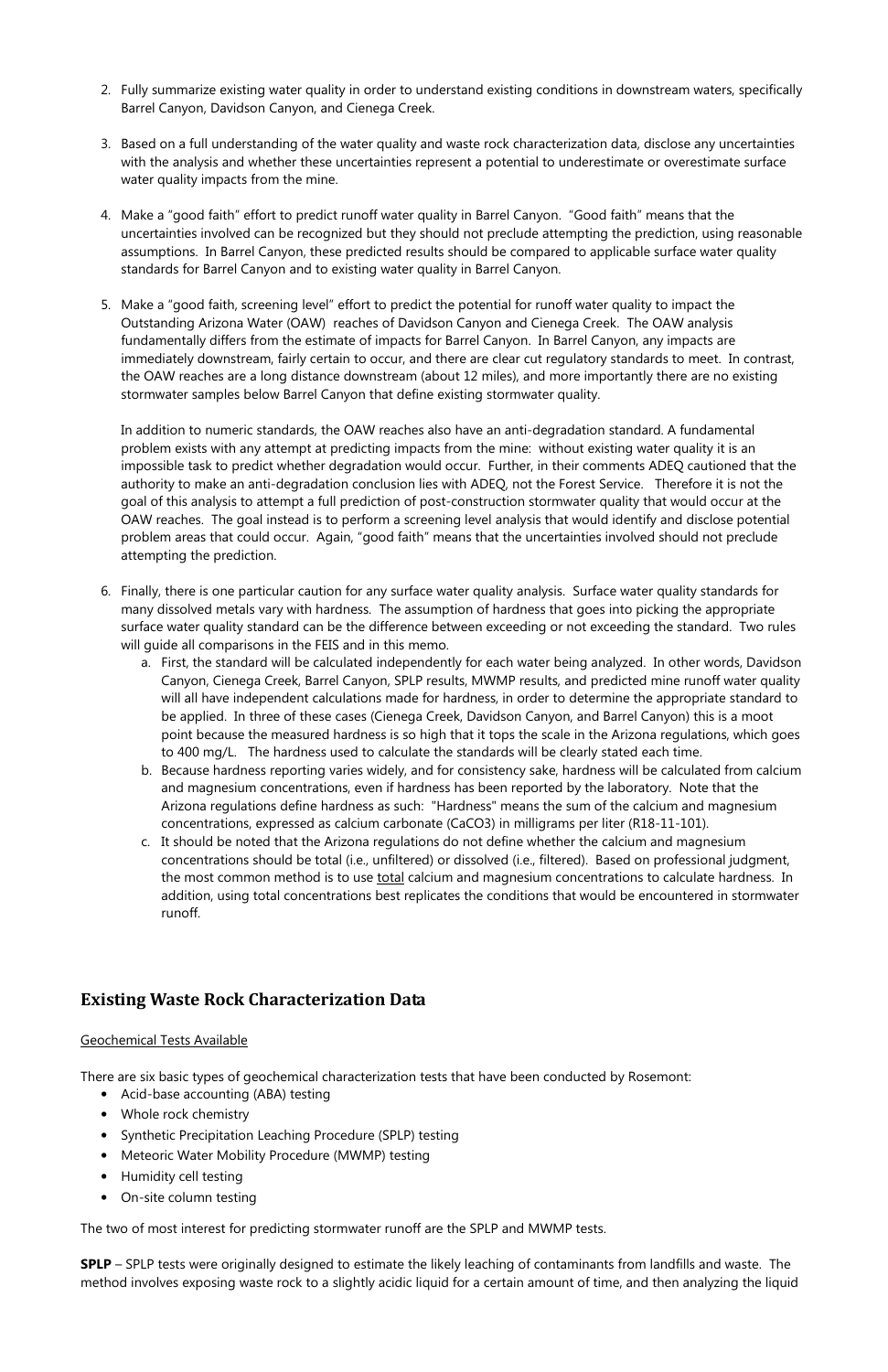for dissolved metals. The SPLP method involves the following components: 20:1 ratio of liquid to solid; approximate 18 hour run time; uses agitation; liquid  $pH = 4.2$ .

MWMP – MWMP tests were designed in Nevada specifically to estimate the likely movement of contaminants from freshly placed mine waste from rainwater. The method is similar in that it also involves exposing waste rock to liquid for a certain amount of time, and then analyzing the liquid for dissolved metals. The MWMP method involves the following components: 1:1 ratio of liquid to solid; 24-hour run time; no agitation; liquid is distilled water. The MWMP requires a larger amount of rock (5 kg) to run and therefore there are much fewer MWMP tests than SPLP tests. The number of individual laboratory samples available for assessment are summarized in Table 1:

| <b>Table 1. Summary of Number of Available Samples</b> |                     |                     |  |  |  |  |  |
|--------------------------------------------------------|---------------------|---------------------|--|--|--|--|--|
| <b>Waste Rock Type</b>                                 | <b>SPLP Samples</b> | <b>MWMP Samples</b> |  |  |  |  |  |
| Abrigo                                                 | 4                   | O                   |  |  |  |  |  |
| Andesite                                               | 4                   | 4                   |  |  |  |  |  |
| Arkose                                                 | 9                   | 11                  |  |  |  |  |  |
| <b>Bolsa</b>                                           | 7                   | 0                   |  |  |  |  |  |
| Colina                                                 | 5                   | 0                   |  |  |  |  |  |
| Composite                                              |                     |                     |  |  |  |  |  |
| Earp                                                   | 6                   | $\mathbf{\Omega}$   |  |  |  |  |  |
| Epitaph                                                | 5                   | $\mathbf{\Omega}$   |  |  |  |  |  |
| Escabrosa                                              | 4                   | $\mathbf{\Omega}$   |  |  |  |  |  |
| Horquilla                                              | 8                   | 2                   |  |  |  |  |  |
| Limestone/Limestone-                                   | 4                   | 4                   |  |  |  |  |  |
| Conglomerate                                           |                     |                     |  |  |  |  |  |
| Martin                                                 | 4                   | 0                   |  |  |  |  |  |
| Overburden                                             | 2                   | $\overline{2}$      |  |  |  |  |  |
| <b>Precambrian Formations</b>                          | 1                   | 0                   |  |  |  |  |  |
| QMP                                                    | 3                   | 2                   |  |  |  |  |  |

Both SPLP and MWMP are valid tests. In their mining BADCT guidance (for the Aquifer Protection program), ADEQ identifies SPLP as representative of meteoric contact water and being the preferred method for analyzing leaching potential. The dilution factor for SPLP also probably more accurately represents runoff from waste rock with typical Arizona rain events (i.e., for water to even reach Barrel Canyon, the event has to be fairly large and dilution would certainly occur). This memo will summarize waste rock characterization results for both SPLP and MWMP separately. SPLP results are used to predict future stormwater quality; a discussion of this choice is included in the "Recognized Analysis Uncertainties" section of this memo.

Yellow indicates that there were no exceedances of the standards by any of the SPLP results, but that the detection limits were higher than the Barrel Canyon surface water quality standard. In other words—no problem is observed, but we can't know for sure.

## Summary of Waste Rock Characterization Data from SPLP Samples

Original waste rock characterization results were obtained from two published sources provided to the Forest Service by Rosemont (Tetra Tech 2007; Williamson and Levy 2008). A database was constructed from these reported results. Table 2 (attached) summarizes the range of leachate concentrations for all SPLP samples for each type of waste rock. The detection limits, or range of detection limits, is shown in Table 2 in parentheses below the range of leachate concentrations. Also included in Table 2 are the two Arizona surface water quality standards that are applicable to Barrel Canyon: Aquatic and wildlife-ephemeral-acute (A&We-Acute), and partial body contact (PBC) (see Arizona Administrative Code R18-11-105(1)). Hardness was calculated using the average calcium concentration of 34.14 mg/L and the average magnesium concentration of 1.62 mg/L, for a calculated hardness of 92 mg/L as CaCO3. The color coding in Table 2 identifies where one or both of these standards have been exceeded:

Green indicates that the standards were not exceeded by any of the SPLP results, and that the detection limits were lower than the Barrel Canyon surface water quality standard. In other words—no problems exist.

Red indicates that there was at least one exceedance of the standards by the SPLP results. In other words, there is at least some indication that a problem meeting water quality standards currently exists.

Barrel Canyon - Potential Analysis Gaps and Water Quality Issues Identified from SPLP Samples

- Boron and Cyanide have standards but were not part of the analysis suite for SPLP results.
- Selenium was consistently not detected, but the laboratory detection limits were greater than the surface water standard (0.04 milligrams per liter [mg/L] versus 0.033 mg/L).
- Copper showed detections above the surface water standard for 3 waste rock types (arkose, bolsa, and QMP).

### Significance of Copper Exceedances

• Arkose: standard exceeded in 1 of 9 samples. Remaining 8 samples were non-detect.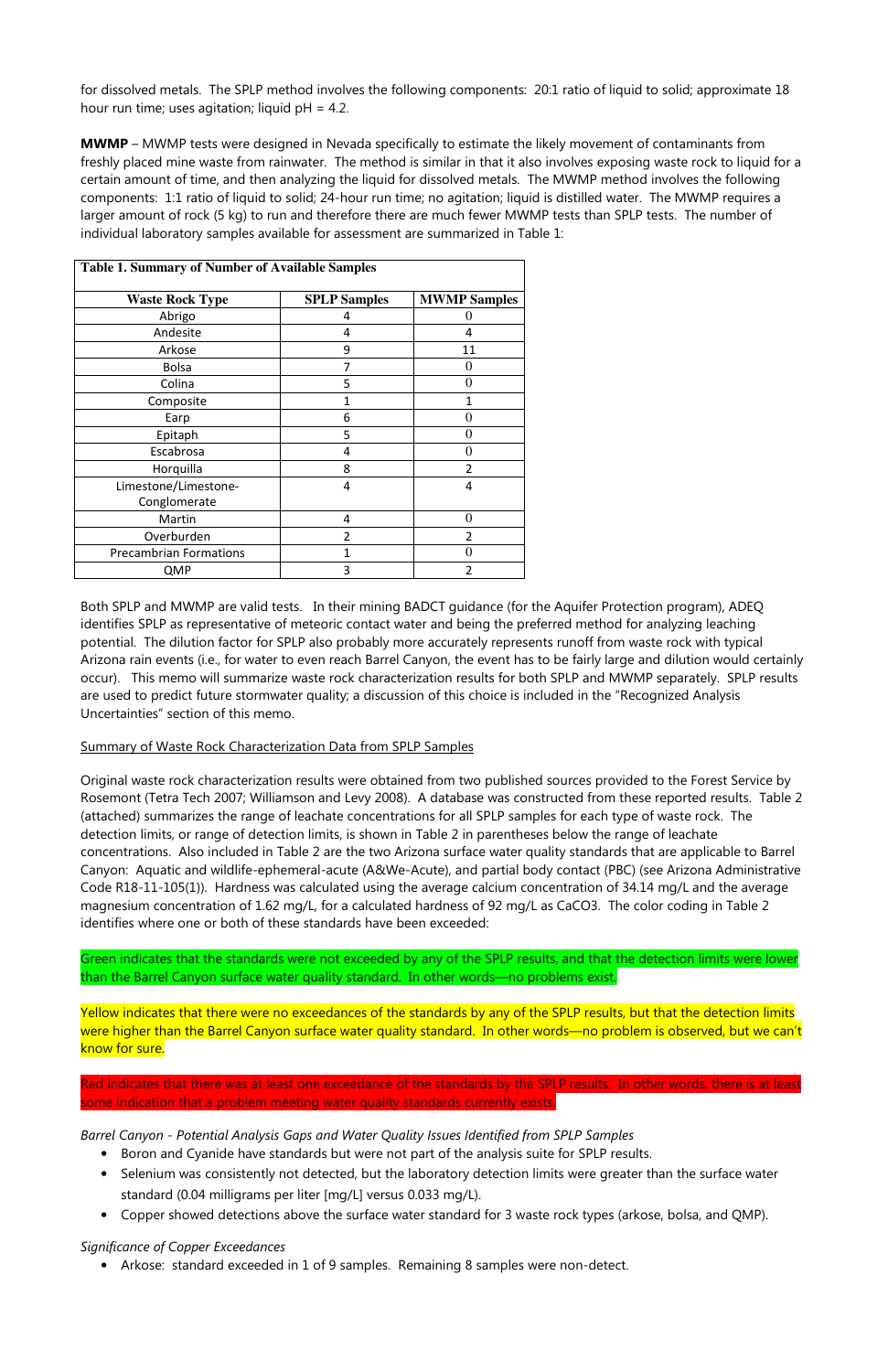- Bolsa: standard exceeded in 2 of 7 samples. Remaining 5 samples were non-detect.
- QMP: standard exceeded in 1 of 3 samples. Remaining 2 samples had detectable copper, but below standard.

## Summary of Waste Rock Characterization Data for MWMP Samples

Table 3 (attached) summarizes the range of leachate concentrations for all MWMP samples for each type of waste rock. The detection limits, or range of detection limits, is shown in parentheses in Table 3. Also included in Table 3 are the two Arizona surface water quality standards that are applicable to Barrel Canyon. Hardness was calculated using the average calcium concentration of 43.67 mg/L and the average magnesium concentration of 9.76 mg/L, for a calculated hardness of 149 mg/L as CaCO3. As with Table 2, the color coding identifies where one or both of these standards have been exceeded:

Yellow indicates that there were no exceedances of the standards by any of the MWMP results, but that the detection limits were higher than the standard. In other words—no problem is observed, but we can't know for sure.

Red indicates that there was at least one exceedance of the standards by the MWMP results. In other words, there is at east some indication that a problem meeting water quality standards currently exists.

Green indicates that the standards were not exceeded by any of the MWMP results, and that the detection limits were lower than the standard. In other words—no problems exist.

Barrel Canyon - Potential Analysis Gaps and Water Quality Issues Identified from MWMP Samples

- Boron, Cyanide, and Uranium have standards but were not part of the analysis suite for MWMP results.
- Selenium also had several waste rock types with non-detection, but the laboratory detection limits were greater than the surface water standard (0.04 mg/L versus 0.033 mg/L). Note that other waste rock types had detections of selenium.
- Copper showed detections above the surface water standard for 2 waste rock types (arkose and limestone).
- Selenium showed detections above the surface water standard for 3 waste rock types (andesite, arkose, and horquilla).

- Flow data for the USGS stream gage on Cienega Creek near Sonoita was reviewed to determine if any flow events were occurring or had occurred recently (http://waterdata.usgs.gov/nwis/dv/?referred\_module=sw)
- Weather station data from the Rosemont site were reviewed (4/2009 9/2011)
- Flow measurements collected and recorded with the samples were reviewed
- Precipitation data from the Pima County Flood Control meteorological network were reviewed

## Significance of Copper Exceedances

- Arkose: standard exceeded in 1 of 11 samples. Remaining 10 samples were non-detect or below surface water standard.
- Limestone: standard exceeded in 1 of 4 samples. Remaining 3 samples were non-detect.

## Significance of Selenium Exceedances

- Andesite: standard exceeded in 2 of 4 samples. Remaining 2 samples were non-detect, but with detection limit above surface water standard.
- Arkose: standard exceeded in 2 of 11 samples. Remaining 9 samples were non-detect, but with detection limit above surface water standard.
- Horquilla: standard exceeded in 1 of 2 samples. Remaining sample was non-detect, but with detection limit above surface water standard.

# Existing Water Quality Data

 $\overline{a}$ 

A wide variety of sources were reviewed in order to obtain all available water quality data for Barrel Canyon, Davidson Canyon, and Cienega Creek. This includes the following:

- Rosemont Copper. Since 2008 Rosemont has collected stormwater quality samples in Barrel Canyon and tributaries. Samples have been collected from 8 different locations on 15 different dates.
- Rosemont Copper has also collected water quality samples from Upper and Lower Cienega Creek, and Lower Davidson Canyon on June 24, 2008 and October 21, 2008. Field conditions during these sampling events suggest that they represent baseflow conditions, not storm flow conditions.<sup>1</sup>
- The U.S. Geological Survey (USGS) National Water Information System (NWIS) database was searched for any available water quality data. No water quality samples were identified.

 $1$  In order to estimate whether samples represent baseflow or stormflow conditions, multiple data sources were checked. The results are summarized in Attachment A: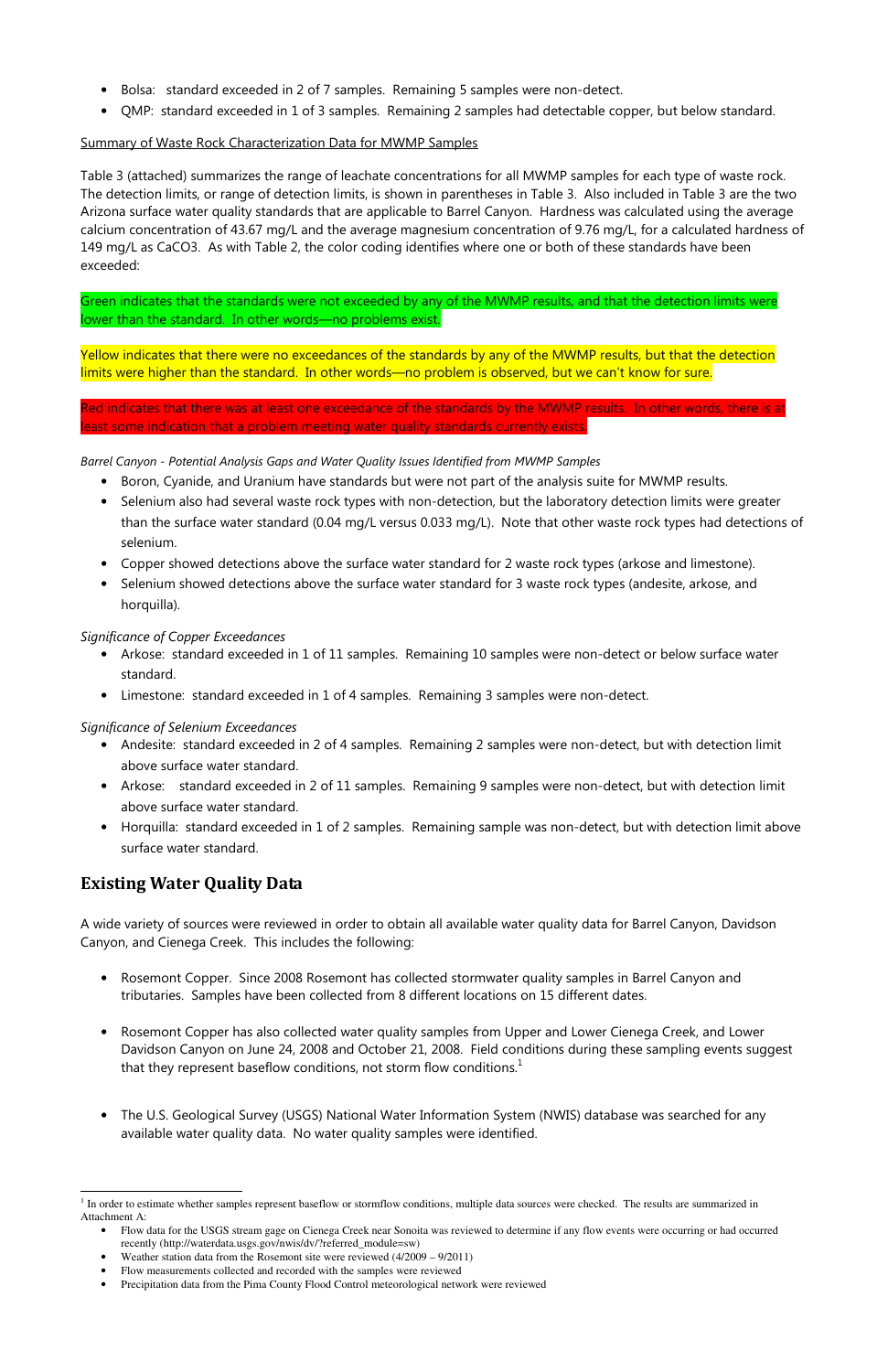- ADEQ and USEPA STORET databases were reviewed. These yielded 14 different sample locations on Cienega Creek, for 87 sample dates between 1987 and 2008. Field conditions during these sampling events suggest that they represent baseflow conditions, not storm flow conditions, with the exception of one sample collected at Marsh Station Road in  $1988<sup>1</sup>$
- Pima Association of Governments (PAG) included samples for Davidson Canyon in their OAW nomination packet, for two locations at five dates in 2002 and 2003. Field conditions during these sampling events suggest that they represent baseflow conditions, not storm flow conditions. $<sup>1</sup>$ </sup>

As can be seen, there is actually a fair amount of stormwater data available in Barrel Canyon upon which to base an analysis. However, based on the data sources reviewed, there are no available stormwater samples anywhere else in the watershed including Davidson Canyon and Cienega Creek.

A summary of existing stormwater quality results for Barrel Canyon is included in Table 4. The range of results shown is for all locations sampled within Barrel Canyon and tributaries and for all dates sampled. The detection limits, or range of detection limits, is shown in parentheses. Also included in Table 4 are the two Arizona surface water quality standards that are applicable to Barrel Canyon. Hardness was calculated using the average calcium concentration of 215 mg/L and the average magnesium concentration of 47.7 mg/L, for a calculated hardness of 733 mg/L as CaCO3.

As with previous tables, the color coding identifies where one or both of these standards have been exceeded:

Green indicates that the standards were not exceeded by any of the existing stormwater results, and that the detection limits were lower than the standard. In other words—no problems exist.

Yellow indicates that there were no exceedances of the standards by any of the stormwater results, but that the detection limits were higher than the standard. In other words—no problem is observed, but we can't know for sure.

Red indicates that there was at least one exceedance of the standards by the stormwater results. In other words, there is at least some indication that a problem meeting water quality standards currently exists.

Barrel Canyon - Potential Analysis Gaps and Water Quality Issues Identified from Existing Stormwater Samples

- Cyanide and uranium have standards but were not part of the analysis suite for stormwater results.
- Total silver. Out of 21 samples, 2 exceeded the standard. The rest were below the standard or non-detect.
- Total arsenic. Out of 34 samples, 3 exceeded the standard. The rest were below the standard or non-detect (with one sample having a detection limit above the standard).
- Dissolved chromium. Out of 16 samples, all are non-detect. Three of those samples have detection limits above the surface water standard, but the remaining 13 are below the standard. Note that the surface water standards are for tri- or hexavalent chromium, whereas the stormwater analysis was for total chromium.
- Total copper. Out of 36 samples, 15 are above the surface water standard.
- Dissolved copper. Out of 31 samples, only one is above the surface water standard. Of the remaining samples, 3 are non-detect with detection limits above the surface water standard.
- Total lead. Out of 36 samples, 31 are above the surface water standard. Of the remaining samples, one has a detection limit above the surface water standard.
- Total selenium. Out of 20 samples, only one is above the surface water standard. The rest were below the standard or non-detect, although 6 have detection limits above the surface water standard.
- Total thallium. Out of 22 samples, only one is above the surface water standard. The rest were below the standard or non-detect, with 3 having detection limits above the surface water standard.

In summary: 1) total copper appears to be above the surface water standard consistently, and 2) total lead appears to be

above the surface water standard consistently. Other constituents occasionally exceed water quality standards, but also often fall below water quality standards. For many constituents, detection limits higher than water quality standards reduce the number of useful samples.

## Recognized Analysis Uncertainties

The goal of the surface water analysis is to make a "good faith" effort to predict water quality, recognizing the uncertainties involved but not allowing them to preclude analysis. There are four major uncertainties described in this section that must be considered.

### Dissolved versus Total Concentrations and SPLP Results

Arizona surface water standards differentiate between total and dissolved concentrations, especially for metals. In the laboratory, the analytical method to determine metal concentrations is the same for both total and dissolved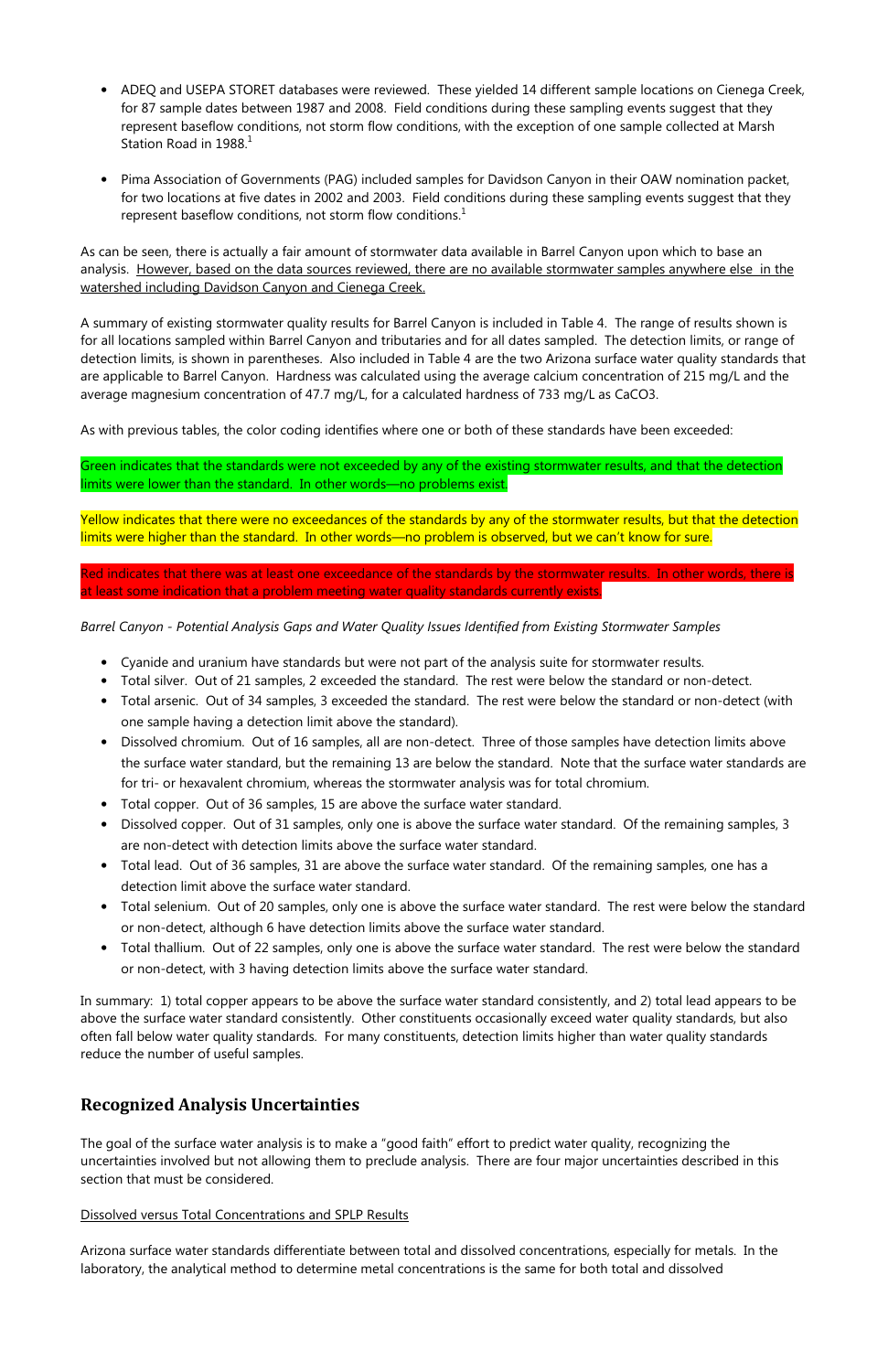concentrations. The difference lies in the sample preparation. Total concentrations are derived from a water sample that has not been filtered, either in the field or in the lab. Dissolved concentrations, meanwhile, are derived from water samples that are filtered either in the field or in the lab (preferably in the field) using a 0.45-micron filter. This removes any solid or colloidal particles that would contribute to metal concentrations. For this reason, dissolved concentrations are usually considered the most representative for leachate percolating downwards to the aquifer or movement of contaminants through aquifers.

SPLP results are neither quite total nor dissolved. In the laboratory, after the sample is loaded with acidic solution and agitated for 18 hours, the resulting leachate is drained from the sample. This leachate is filtered using a 0.6 to 0.8-micron filter, and then analyzed. Because the sample is filtered at all, it is inconsistent with total metal concentrations. Because the filter size is slightly larger than 0.45-micron, the results are also inconsistent with dissolved metal concentrations. This represents an uncertainty in the analysis.

SPLP results are used in this analysis to estimate both total and dissolved concentrations. It is recognized that they may underestimate total concentrations, and may overestimate dissolved concentrations.

## Prediction of Type of Waste Rock Contacting Stormwater

ADEQ issued an APP (Permit #106100) to Rosemont Copper on April 3, 2012. Under this permit, Rosemont is required to conduct operational waste rock characterization testing in order to properly segregate any waste rock that seems likely to contribute to acid rock drainage or cause other water quality issues. Note that the Forest Service is also requiring additional operational waste rock characterization testing above and beyond that required by ADEQ, which almost certainly would be used to guide similar waste rock segregation decisions.

The waste rock segregation plan approved by ADEQ (Krizek 2011) requires that:

- Non-acid generating waste rock will be preferentially placed in the east and south haul roads, screening berms, dry stack tailings buttresses and exterior haul roads, drain fills, permanent diversion crossings, the crusher haul road, as leach pad cover, and any other exterior surface. Acid generating waste rock will be placed to the interior of the Waste Rock Storage Area and possibly mixed (comingled) with nonacid generating waste rock. Additionally, potentially acid generating waste rock will not be placed immediately below within 50 feet of areas designated for water management ponds that are part of the final landform. Potentially acid generating material placed with the interior of the Waste Rock Storage Area will also not be placed in areas subject to water conveyance, etc.
- SPLP (EPA Method 1312) shall be completed at the on-site lab when constructed on samples used as outer berm/buttress or drain materials to confirm that these materials are non-acid generating and have limited reactivity.

In other words, the goal of operational testing is to make sure that problematic waste rock would not be used in areas where contact with stormwater would occur. This is desirable, but it adds uncertainty to trying to predict what waste rock types would contact stormwater. The percentages of each waste rock type in the overall waste rock facility are fully known; however, the percentages of each waste rock type that would be present in the drainage channels and perimeter buttresses where stormwater contact would occur are not known due to the requirements of the waste rock segregation plan. This represents an uncertainty in the analysis.

Predictions are made using the percentages of waste rock applicable to the entire waste rock facility. It is recognized that this would overestimate concentrations of metals in water quality runoff.

## **Detection Limits**

The waste rock characterization, including the SPLP tests, were not conducted by Rosemont in order to support a surface water quality analysis. Rather, they were conducted to support the APP. This is pertinent, because while the detection

limits used by the laboratory for the SPLP tests are below the Arizona aquifer water quality standards and therefore useful in assessing compliance under the APP program, in some cases the detection limits are greater than the Arizona surface water quality standards.

For a sample that has a detection limit greater than the regulatory standard, there is great uncertainty in the analysis. While it would be perfectly legitimate to say "selenium was not detected in the sample", in reality the actual concentration of selenium could be below the regulatory limit, equal to the regulatory limit, or greater than the regulatory limit.

This is a common problem when conducting water quality analyses. The most common practice when making calculations involving detection limits is to use one half of the detection limit for any sample that is non-detect. This is based on probability, reasoning that the actual concentration is as equally likely to be "zero" as it is to equal the detection limit. However, it must always be remembered that the result is a mathematical construct and there is no guarantee that the actual concentration would equal the result used in the calculation.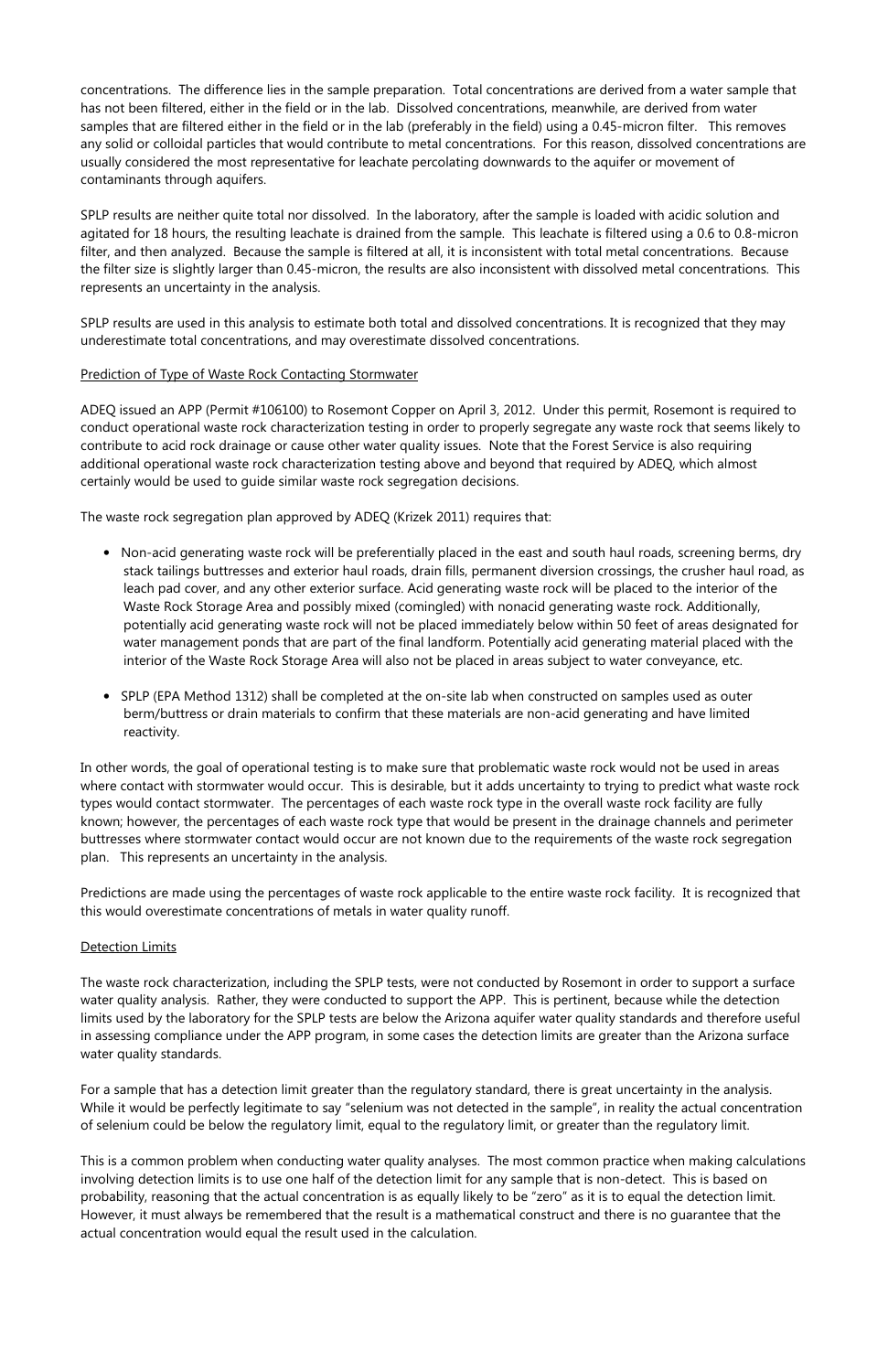With respect to Rosemont, the detection limit problem is present with respect to selenium and silver. Selenium can be used as an example to illustrate the problem. The Arizona aquifer water quality standard for selenium is 0.05 mg/L. The detection limit for the SPLP tests was 0.04 mg/L, and in every case the SPLP result for selenium was below this detection limit. Therefore is would be valid to say that "selenium has never been detected in the SPLP samples." For the purposes of the APP, this statement means that Arizona aquifer water quality standards are unlikely to be exceeded.

However, the surface water quality standard in Barrel Canyon is 0.033 mg/L for selenium. Therefore even though it is still appropriate to say "selenium has never been detected in SPLP samples", none of the SPLP samples can be used to say with certainty that results were actually less than surface water quality standards.

When calculating the average concentration of selenium in order to predict runoff water quality, half the detection limit is used: 0.02 mg/L. While the conclusion reached is that the predicted water quality (0.02 mg/L) in stormwater runoff is less than the standard (0.033 mg/L), it is also true that every SPLP result could have been greater than the standard without us knowing it, although this is not the most probable scenario. This represents an uncertainty in the analysis.

The "good faith" analysis made in the FEIS uses half the detection limit as the most reasonable assumption. However, for full disclosure, a range of predictions is included in this memo, including using zero, half the detection limit, and the full detection limit in the calculations.

## SPLP versus MWMP Tests

Both types of tests are intended to provide a reasonable analysis of what happens when water interacts with waste rock. The benefits and liabilities of each test are various. With respect to dilution, the SPLP test is probably more representative of conditions at Rosemont than the MWMP test. With respect to starting solution pH, the MWMP test is probably more representative of conditions at Rosemont than the SPLP test. With respect to sample size, the larger sample used in the MWMP test probably gives more of a representative sample than the SPLP test. With respect to agitation, arguments could be made that either the MWMP or SPLP tests are the most representative.

In the end, the choice to use SPLP tests is based as much on logistics as anything else. MWMP tests take such a large sample size, that there are very few of these samples conducted (26 MWMP versus 67 SPLP). Use of SPLP instead of MWMP tests represents an uncertainty in the analysis. Whether this would underpredict or overpredict metal concentrations in stormwater runoff is not clear.

It should also be noted that the use of SPLP results were questioned by the USEPA in their comments on the DEIS. The Forest contracted SRK to provide their opinion specifically on the use of SPLP results (Hoag, Sieber and Rasmussen 2012). SRK found that use of SPLP results in the models for the mine pit lake were reasonable and that use of other methods would have little effect on the model outcomes.

# Prediction of Runoff Water Quality in Barrel Canyon

A prediction of the runoff water quality in Barrel Canyon can be made based on existing data. This includes waste rock characterization data to represent likely interaction of stormwater with the waste rock pile, and existing stormwater quality in Barrel Canyon.

The prediction is based on the following steps and assumptions:

- Water quality for runoff from the waste rock pile is based on SPLP results.
- SPLP results are assumed to be representative of both total and dissolved concentrations, depending on the water quality standard.
- Where SPLP results are below laboratory detection limits, half the detection limit is used in calculations. For disclosure, in this memo results are also shown using zero for non-detects, and using the full detection limit for non-detects.
- As a first step, all SPLP results for each given waste rock type are averaged.
- The averages for each waste rock type are then averaged again, but this average is weighted by the percentage each waste rock represents of the entire waste rock pile.
- The following are not incorporated into the analysis: any change in percentages due to waste rock segregation, any interaction of stormwater with soil or growth media instead of waste rock, any dilution effects in runoff from the waste rock facility, any dilution effects from contribution of other tributaries in Barrel Canyon.
- Predicted runoff water quality is first compared to the applicable surface water quality standards in Barrel Canyon. Hardness was calculated using the predicted calcium concentration of 16.42 mg/L and the average magnesium concentration of 1.06 mg/L, for a calculated hardness of 45.4 mg/L as CaCO3.
- Any exceedances of surface water quality standards are then compared to existing water quality in Barrel Canyon to determine whether predicted conditions represent a difference from existing conditions.

Table 5 summarizes the predicted water quality runoff, for the three different methods of handling detection limits, compared to surface water quality standards in Barrel Canyon. Under the most reasonable scenario to be used in the FEIS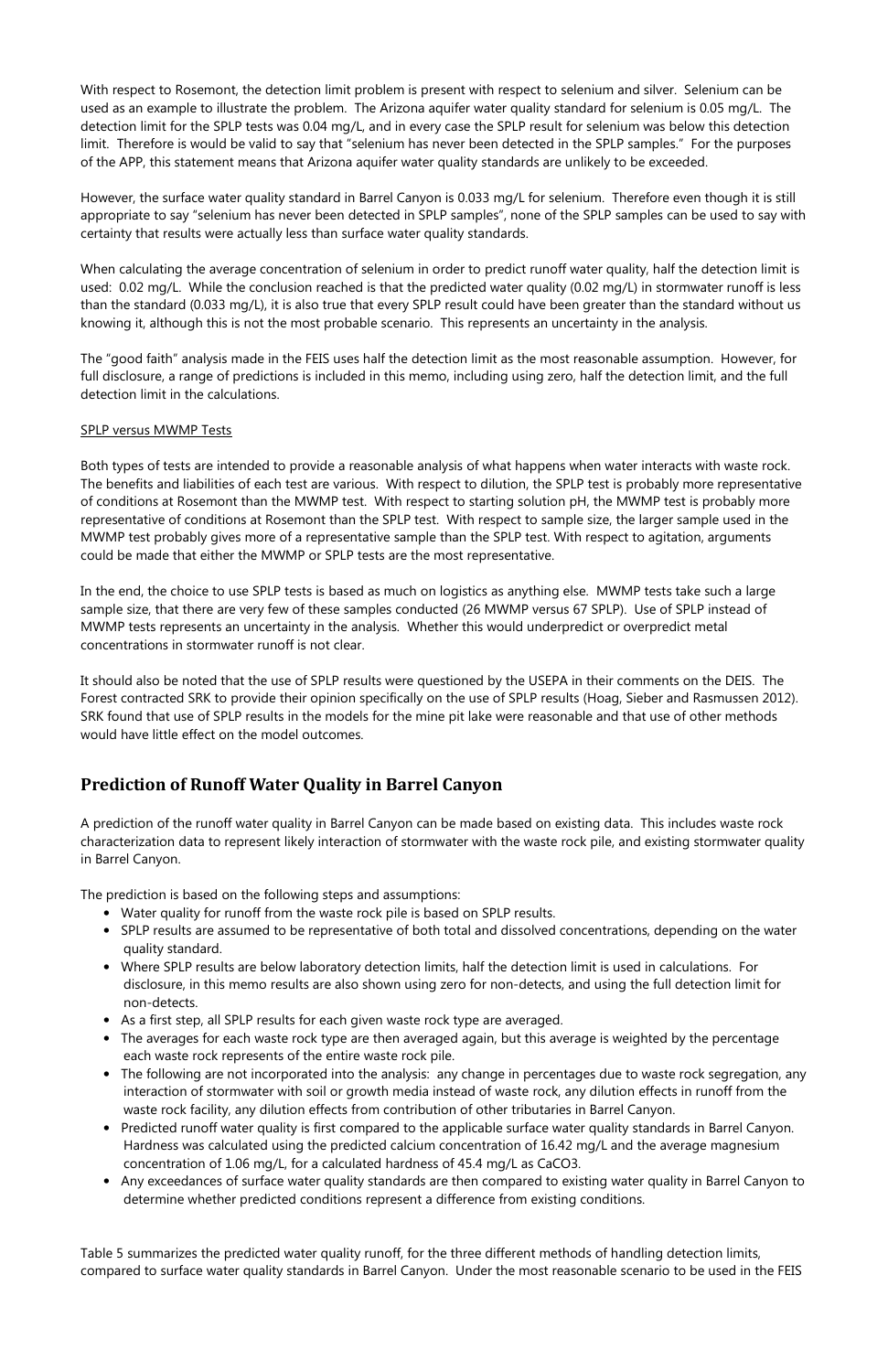(non-detects equal half the detection limit), predicted water quality runoff only exceeds the standard for dissolved silver (0.0025 mg/L predicted versus 0.00081 mg/L standard). All other analytes are below the surface water quality standards.

As shown previously in Table 4, the surface water quality standard for dissolved silver has been exceeded previously in existing stormwater samples from Barrel Canyon. This can be looked at in more detail:

- Of 18 existing stormwater samples analyzed for dissolved silver, two samples are above detection limits and exceed the predicted runoff water quality for dissolved silver.
- Of the remaining 16 existing stormwater samples, three are non-detect, with the detection limit less than the predicted runoff water quality.
- Of the remaining 13 existing stormwater samples, detection limits are greater than the predicted runoff water quality. These samples are of no utility for comparing predicted to existing results.
- In summary, there are five existing stormwater samples to consider. Of these, two indicate that existing stormwater quality exceeds predicted runoff water quality, and three indicate that existing stormwater quality is less than predicted runoff water quality.

### Conclusion of Impacts to Runoff Water Quality in Barrel Canyon

The "good faith" prediction of runoff water quality impacts in Barrel Canyon indicates that there are unlikely to be exceedances of surface water quality standards that don't already occur. Dissolved silver is predicted to exceed surface water standards in runoff; however, in 40% of the useful samples in Barrel Canyon, dissolved silver already exceeded these standards under pre-mine conditions.

Clearly, it could also be argued that 60% of the time dissolved silver does not exceed standards in Barrel Canyon, and therefore the opposite conclusion would be equally valid—that more often than not predicted runoff water quality would exceed surface water quality standards and be worse than existing conditions. The probabilities are roughly the same, but the conclusions are opposite.

In this case, some consideration has to be given to three uncertainties of the analysis. Specifically, the waste rock segregation plan, the use of growth media, and water hardness. The waste rock segregation plan is designed to test for and limit stormwater exposure to problematic waste rock, which is a highly beneficial activity although it makes prediction difficult. Further, growth media derived from the natural soils around the site would be placed over much of the waste rock (excluding some steep slopes and the conveyance channels). This would largely prevent stormwater contact with waste rock, although exposure would certainly occur in some places and in particular in the conveyance channels. The safety factors introduced by both of these cases lend themselves to conclude that there are unlikely to be surface water quality impacts in Barrel Canyon.

In addition, it should be noted that the hardness used to derive the surface water standards (45 mg/L as CaCO3) is significantly lower than the hardness actually encountered in existing stormwater in Barrel Canyon (733 mg/L as CaCO3). A change in hardness would result in a much higher surface water quality standard for dissolved silver (0.04962 mg/L at a hardness of >400 mg/L CaCO3 versus 0.00081 mg/L at a hardness of 45 mg/L CaCO3). If hardness were as high as observed in existing stormwater samples, predicted water quality would not exceed the surface water quality standard for dissolved silver. In fact, a hardness of 87 mg/L as CaCO3 would result in a surface water standard higher than the predicted water quality. Of 37 stormwater samples collected in Barrel Canyon and its tributaries, 34 of those samples have hardness greater than 87 mg/L as CaCO3.

# Screening Level Analysis of Degradation of Water Quality at OAWs

As noted, it is impossible to attempt a comparison of effects on surface water quality runoff in the downstream OAW segments of Davidson Canyon and Cienega Creek, for the very simple fact that no stormwater samples appear to exist anywhere else in the watershed except in Barrel Canyon.

However, a "screening level" analysis can be made to estimate the effect the predicted runoff might have on existing water quality. The limitations of this analysis are significant. Therefore this analysis will not be used to predict whether or not degradation will occur downstream, and will not be used to determine whether surface water quality standards in the OAW segments will be exceeded. This is simply beyond the ability to predict. What can be done is to identify whether any constituents raise red flags that should be watched and considered in the context of permitting under section 401 and 402 of the Clean Water Act.

Given the limited data available, the screening analysis is relatively straight forward:

- The surface disturbance from the mine represents approximately 4,500 acres of the Davidson Canyon watershed.
- The entire drainage basin of the Davidson Canyon watershed is approximately 32,300 acres (obtained from USGS summary of gage 09484590, which was located approximately where the OAW segment begins).
- The predicted runoff water quality therefore represents approximately 14% of the flow in the watershed. Comments from cooperating agencies, particularly Pima County, have pointed out that the Barrel Canyon drainage may contribute more runoff than a strict acreage percentage would suggest, due to its location higher in the watershed. This is acknowledged. On the other hand, it should be acknowledged that runoff from local sources (in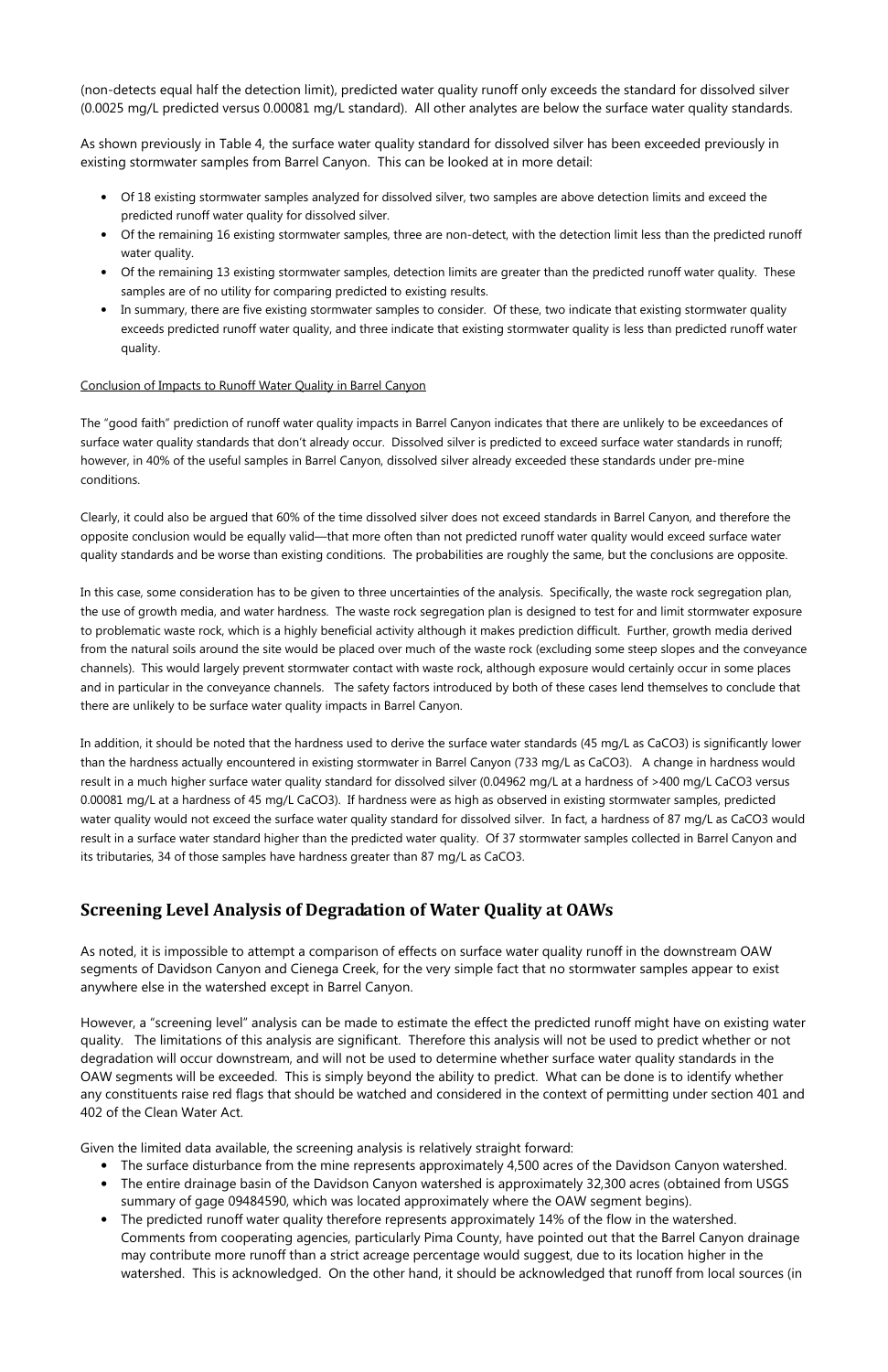contrast to Barrel Canyon, which lies approximately 12 miles upstream) is more likely to affect the OAW segments on a frequent basis than distant flow from Barrel Canyon. These are uncertainties in the analysis, and at the level of screening being attempted, do not weigh into the final analysis.

- Since the only stormwater samples existing in the entire Davidson Canyon drainage appear to be those collected by Rosemont in Barrel Canyon, these samples will have to stand in for the 85% of the drainage basin not affected by the mine site.
- The screening level analysis consists of four parts:
	- o First, calculate an average of existing stormwater quality results, using all available stormwater quality samples and handling any non-detect values using half of the detection limit.
	- o Second, calculate a weighted average using the existing stormwater quality results (85%) and the predicted water quality runoff results from either the waste rock facility or the soil cover (15%). (In the FEIS Surface Water Quality section, several scenarios are analyzed for impacts to water quality in Barrel Canyon, including runoff from the waste rock with no segregation, runoff from soil cover, and possible daylighting of tailings in Barrel Canyon.)
	- o Third, compare the predicted runoff water quality without the mine (i.e., step 1 above) to the predicted runoff water quality with the mine (i.e., step 2 above).
	- $\circ$  Fourth, identify those constituents that are significantly higher under the mining scenario. Significance is based on professional opinion and is set at 10%. This is primarily due to the uncertainties present in this screening analysis.

Results of the screening analysis are shown in Table 6. Based on the screening analysis, concentrations of most analytes actually have the potential to decrease under the mining scenario.

Under the waste rock runoff scenario, only two analytes suggest that care should be taken with respect to downstream waters. Molybdenum (both dissolved and total) is approximately 20% higher under the post-mine scenario, and sulfate (both dissolved and total) is almost 50-100% higher.

Under the soil cover runoff scenario, molybdenum and sulfate are acceptable but dissolved arsenic, iron, and sodium are elevated (up to about 20% higher), and both total and dissolved mercury are significantly elevated (200 to 1,000% higher). The high mercury is driven by one extremely high SPLP soil sample.

The actual runoff would likely be a mix of these two scenarios, and also would be mitigated by testing and waste rock segregation activities. Given that existing stormwater quality appears to have never been sampled in Davidson Canyon, this analysis simply cannot be taken any further than to raise and acknowledge these concerns.

# References

Hoag, C., Sieber, M., and Rasmussen, J. 2012. Memorandum: Rosemont Copper DEIS – Response to EPA Geochemistry Comments – Final. July 18.

Krizek, D. 2011. Technical Memorandum: Rosemont Waste Rock Segregation Plan – Revision 1. January 25, 2011.

Tetra Tech. 2007. Geochemical Characterization, Addendum 1, Rosemont Copper. November 2007.

Williamson, M., and Levy, D. 2008. Technical Memorandum: Geochemistry Sample Update. November 10, 2008.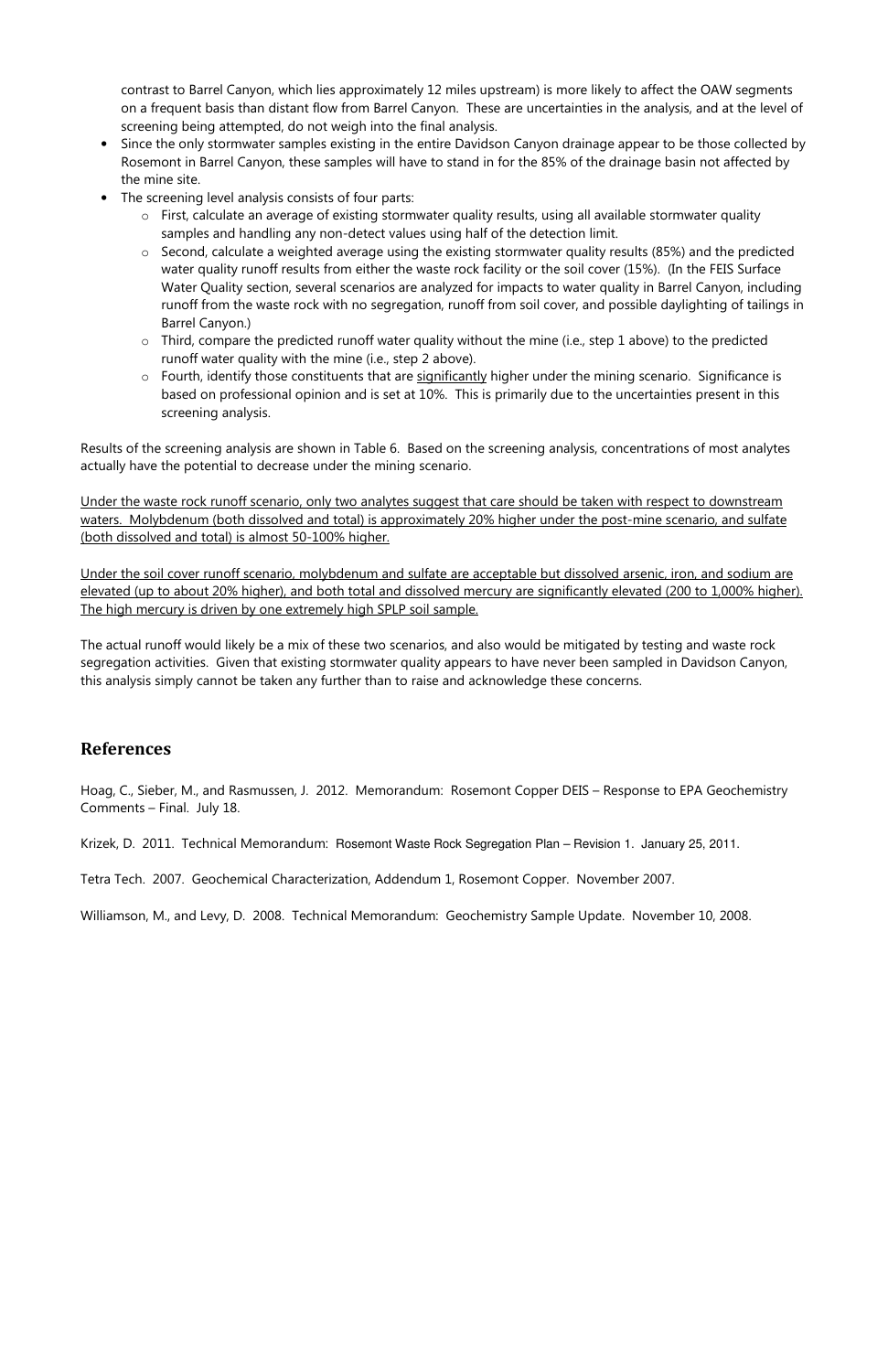#### Table 2. Summary of SPLP Results for Waste Rock Samples

| Analyte   | Range of SPLP Results by Waste Rock Type with Range of Detection Limits in Parentheses (mg/L) |                  |                |                   |                  |                |                  |                   |                | <b>Surface Water Standards for Ephemeral</b> |                                      |                |                    |                                  |                |                   |                    |
|-----------|-----------------------------------------------------------------------------------------------|------------------|----------------|-------------------|------------------|----------------|------------------|-------------------|----------------|----------------------------------------------|--------------------------------------|----------------|--------------------|----------------------------------|----------------|-------------------|--------------------|
|           |                                                                                               |                  |                |                   |                  |                |                  |                   |                |                                              |                                      |                | <b>Tributaries</b> |                                  |                |                   |                    |
|           | Abrigo                                                                                        | Andesite         | <b>Arkose</b>  | <b>Bolsa</b>      | Colina           | Composite      | Earp             | Epitaph           | Escabrosa      | Horguilla                                    | Limestone/Limestone-<br>Conglomerate | <b>Martin</b>  | Overburden         | Precambrian<br><b>Formations</b> | QMP            | A&We-Acute        | <b>PBC</b>         |
| Ag        | ND.                                                                                           | ND.              | ND.            | ND.               | ND.              | ND.            | ND.              | ND.               | ND.            | ND.                                          | ND.                                  | ND.            | ND.                | ND.                              | ND.            | $0.01242$ (D)     | 4.667(T)           |
|           | (0.005)                                                                                       | (0.005)          | (0.005)        | (0.005)           | (0.005)          | (0.005)        | (0.005)          | (0.005)           | (0.005)        | (0.005)                                      | (0.005)                              | (0.005)        | (0.005)            | (0.005)                          | (0.005)        |                   |                    |
| As        | ND-0.005                                                                                      | ND-0.024         | <b>ND-0.06</b> | ND-0.005          | ND.              | ND.            | <b>ND-0.004</b>  | ND-0.004          | N <sub>D</sub> | ND-0.005                                     | <b>ND-0.008</b>                      | N <sub>D</sub> | 0.013-0.048        | ND.                              | ND-0.013       | 0.44(D)           | 0.28(T)            |
|           | (0.02)                                                                                        | (0.025)          | (0.025)        | (0.02)            | $(0.003 - 0.02)$ | (0.025)        | $(0.003 - 0.02)$ | (0.02)            | (0.02)         | $0.02 - 0.025$                               | (0.003)                              | (0.02)         |                    | (0.003)                          | (0.003)        |                   |                    |
| B         |                                                                                               |                  |                |                   |                  |                |                  |                   |                |                                              |                                      |                |                    |                                  |                |                   | 186.667(T)         |
| Ba        | ND-0.0053                                                                                     | <b>VD-0.0049</b> | ND-0.0305      | ND-0.01           | 0.007-0.0393     | 0.0037         | ND-0.0125        | <b>ND-0.03</b>    | ND-0.003       | <b>ND-0.11</b>                               | ND-0.0182                            | ND-0.004       | 0.0544-0.0717      | 0.0466                           | VD-0.0334      |                   | 98 (T)             |
|           | (0.002)                                                                                       | (0.002)          | (0.002)        | (0.002)           |                  |                | (0.002)          | (0.002)           | (0.002)        | (0.002)                                      | (0.002)                              | (0.002)        |                    |                                  | (0.002)        |                   |                    |
| <b>Be</b> | ND.                                                                                           | ND.              | ND.            | <b>ND</b>         | <b>ND</b>        |                | ND.              | ND.               | N <sub>D</sub> | <b>ND</b>                                    | <b>ND</b>                            | ND.            | <b>ND</b>          | ND.                              | ND.            |                   | 1.867(T)           |
|           | (0.002)                                                                                       | (0.002)          | (0.002)        | (0.002)           | (0.002)          |                | (0.002)          | (0.002)           | (0.002)        | (0.002)                                      | (0.002)                              | (0.002)        | (0.002)            | (0.002)                          | (0.002)        |                   |                    |
| Cd        | ND.                                                                                           | ND.              | ND.            | ND-0.006          | ND.              | ND.            | ND.              | ND.               | N <sub>D</sub> | ND.                                          | ND.                                  | ND.            | <b>ND</b>          | ND.                              | ND.            | $0.02103$ (D)     | 0.7(T)             |
|           | (0.002)                                                                                       | (0.002)          | (0.002)        | (0.002)           | (0.002)          | (0.002)        | (0.002)          | (0.002)           | (0.002)        | (0.002)                                      | (0.002)                              | (0.002)        | (0.002)            | (0.002)                          | (0.002)        |                   |                    |
| Cr        | <b>ND</b>                                                                                     | <b>ND</b>        | <b>ND</b>      | <b>ND</b>         | <b>ND</b>        | <b>ND</b>      | <b>ND</b>        | <b>ND</b>         | <b>ND</b>      | <b>ND</b>                                    | <b>ND</b>                            | N <sub>D</sub> | <b>ND</b>          | <b>ND</b>                        | ND.            | CrIII (1.785) (D) | CrIII (1400) (T)   |
|           | (0.006)                                                                                       | (0.006)          | (0.006)        | (0.006)           | (0.006)          | (0.006)        | (0.006)          | (0.006)           | (0.006)        | (0.006)                                      | (0.006)                              | (0.006)        | (0.006)            | (0.006)                          | (0.006)        | CrVI (0.034) (D)  | CrVI (2.8) (T)     |
| <b>Cn</b> |                                                                                               |                  |                |                   |                  |                |                  |                   |                |                                              |                                      |                |                    |                                  |                | 0.084(T)          | 18.667(T)          |
| Cu        | ND.                                                                                           | ND.              | ND-0.032       | $ND-0.3$          | <b>ND</b>        | ND.            | ND.              | ND.               | <b>ND</b>      | ND.                                          | ND-0.021                             | ND.            | ND.                | ND.                              | $0.011 - 0.05$ | 0.0215(D)         | 1.3(T)             |
|           | (0.01)                                                                                        | (0.01)           | (0.01)         | (0.01)            | (0.01)           | (0.01)         | (0.01)           | (0.01)            | (0.01)         | (0.01)                                       | (0.01)                               | (0.01)         | (0.01)             | (0.01)                           |                |                   |                    |
| F         | $0.1 - 0.4$                                                                                   | $0.22 - 0.4$     | $0.12 - 0.55$  | ND-0.59 (0.1)     | $0.3 - 2.42$     | 0.22           | $0.15 - 0.76$    | $0.45 - 2.49$     | $0.23 - 0.82$  | $0.29 - 1.21$                                | ND-0.27 (0.1)                        | $0.14 - 0.47$  | $0.31 - 0.33$      | ND(1)                            | $0.2 - 0.4$    |                   | 140(T)             |
| Hg        | ND-0.0006                                                                                     | <b>ND</b>        | ND-0.0019      | ND-0.0002         | ND.              | ND.            | ND.              | ND.               | N <sub>D</sub> | ND.                                          | ND.                                  | ND.            | ND.                | ND.                              | ND.            | 0.005(D)          | 0.28(T)            |
|           | (0.0002)                                                                                      | (0.0002)         | (0.0002)       | (0.0002)          | (0.0002)         | (0.0002)       | (0.0002)         | (0.0002)          | (0.0002)       | (0.0002)                                     | (0.0002)                             | (0.0002)       | (0.0002)           | (0.0002)                         | (0.0002)       |                   |                    |
| Mn        | ND.                                                                                           | ND-0.0112        | ND-0.0177      | <b>ND-0.61</b>    | ND-0.009         | 0.0066         | ND.              | ND.               | N <sub>D</sub> | <b>ND-0.03</b>                               | ND-0.0064                            | ND.            | ND-0.0108          | 0.0067                           | ND-0.0056      |                   | 130.667 (T)        |
|           | (0.004)                                                                                       | (0.004)          | (0.004)        | (0.004)           | (0.004)          |                | (0.004)          | (0.004)           | (0.004)        | (0.004)                                      | (0.004)                              | (0.004)        | (0.004)            |                                  | (0.004)        |                   |                    |
| Ni        | <b>ND</b>                                                                                     | <b>ND</b>        | <b>ND</b>      | <b>ND</b>         | <b>ND</b>        |                | <b>ND</b>        | <b>ND</b>         | <b>ND</b>      | ND.                                          | <b>ND</b>                            | <b>ND</b>      | <b>ND</b>          | <b>ND</b>                        | <b>ND</b>      | 3.875(D)          | 28(T)              |
|           | (0.01)                                                                                        | (0.01)           | (0.01)         | (0.01)            | (0.01)           |                | (0.01)           | (0.01)            | (0.01)         | (0.01)                                       | (0.01)                               | (0.01)         | (0.01)             | (0.01)                           | (0.01)         |                   |                    |
| NO2+NO3   |                                                                                               | ND-0.075         | $0.02 - 0.03$  |                   | 0.082            | 0.03           | ND.              |                   |                | 0.04                                         |                                      |                |                    |                                  |                |                   | NO2 (233.333) (T)  |
| as N      |                                                                                               | (0.02)           |                |                   |                  |                |                  |                   |                |                                              |                                      |                |                    |                                  |                |                   | NO3 (3733.333) (T) |
| Pb        | ND.                                                                                           | ND.              | ND-0.0203      | <b>ND</b>         | <b>ND</b>        | ND.            | ND.              | ND.               | N <sub>D</sub> | ND.                                          | <b>ND</b>                            | ND.            | ND-0.031           | ND.                              | ND.            | 0.12445(D)        | 0.015(T)           |
|           | (0.0075)                                                                                      | (0.0075)         | (0.0075)       | (0.0075)          | (0.0075)         | (0.0075)       | (0.0075)         | (0.0075)          | (0.0075)       | (0.0075)                                     | (0.0075)                             | (0.0075)       | (0.0075)           | (0.0075)                         | (0.0075)       |                   |                    |
| Sb        | ND.                                                                                           | ND.              | ND.            | ND.               | ND.              | ND.            | ND.              | ND.               | N <sub>D</sub> | ND.                                          | ND.                                  | N <sub>D</sub> | ND.                | N <sub>D</sub>                   | ND.            |                   | 0.747(T)           |
|           | (0.02)                                                                                        | (0.02)           | (0.02)         | (0.02)            | (0.02)           | (0.02)         | (0.02)           | (0.02)            | (0.02)         | (0.02)                                       | (0.02)                               | (0.02)         | (0.02)             | (0.02)                           | (0.02)         |                   |                    |
| <b>Se</b> | N <sub>D</sub>                                                                                | N <sub>D</sub>   | N <sub>D</sub> | <b>ND</b>         | N <sub>D</sub>   | N <sub>D</sub> | N <sub>D</sub>   | <b>ND</b>         | <b>ND</b>      | N <sub>D</sub>                               | <b>ND</b>                            | N <sub>D</sub> | N <sub>D</sub>     | N <sub>D</sub>                   | N <sub>D</sub> | 0.033(T)          | 4.667(T)           |
|           | (0.04)                                                                                        | (0.04)           | (0.04)         | (0.04)            | (0.04)           | (0.04)         | (0.04)           | (0.04)            | (0.04)         | (0.04)                                       | (0.04)                               | (0.04)         | (0.04)             | (0.04)                           | (0.04)         |                   |                    |
| T         | <b>ND</b>                                                                                     | <b>ND</b>        | ND.            | ND.               | <b>ND</b>        |                | <b>ND</b>        | <b>ND</b>         | <b>ND</b>      | ND.                                          | <b>ND</b>                            | <b>ND</b>      | <b>ND</b>          | <b>ND</b>                        | <b>ND</b>      |                   | 0.075(T)           |
|           | $(0.015 - 0.02)$                                                                              | (0.015)          | (0.015)        | $(0.015 - 0.02)$  | (0.02)           |                | $(0.015 - 0.02)$ | $(0.015 - 0.02)$  | (0.02)         | $(0.015 - 0.02)$                             | (0.015)                              | (0.02)         | (0.015)            | (0.015)                          | (0.015)        |                   |                    |
| U         | ND.                                                                                           |                  |                | ND.               | ND.              |                | ND.              | ND.               | ND.            | ND.                                          |                                      | ND.            |                    |                                  |                |                   | 2.8(T)             |
|           | $0.004 - 0.005$                                                                               |                  |                | $(0.002 - 0.005)$ | (0.004)          |                | (0.004)          | $(0.004 - 0.005)$ | (0.004)        | (0.005)                                      |                                      | (0.004)        |                    |                                  |                |                   |                    |
| Zn        | ND.                                                                                           | ND.              | ND-0.012       | $ND-0.12$         | <b>ND</b>        | ND.            | <b>ND</b>        | ND.               | N <sub>D</sub> | ND.                                          | <b>ND</b>                            | N <sub>D</sub> | ND-0.015           | ND.                              | ND.            | 1.036(D)          | 280(T)             |
|           | (0.01)                                                                                        | (0.01)           | (0.01)         | (0.01)            | (0.01)           | (0.01)         | (0.01)           | (0.01)            | (0.01)         | (0.01)                                       | (0.01)                               | (0.01)         | (0.01)             | (0.01)                           | (0.01)         |                   |                    |

(D) - Dissolved

(T) - Total

ND - Non detect, with range of detection limits shown in parentheses

A&We-Acute - Surface water standard for aquatic and wildlife - ephemeral, for acute exposure, based on hardness of 92 mg/L as CaCO3

PBC - Partial Body Contact

Yellow highlighted cells indicate that the analyte was not detected, but that the detection limits were greater than the surface water standard

Red highlighted cells indicate that the analyte was detected at least once above the surface water standard i

Green highlighted cells indicate that the analyte was not detected, and that detection limits were less than the surface water standard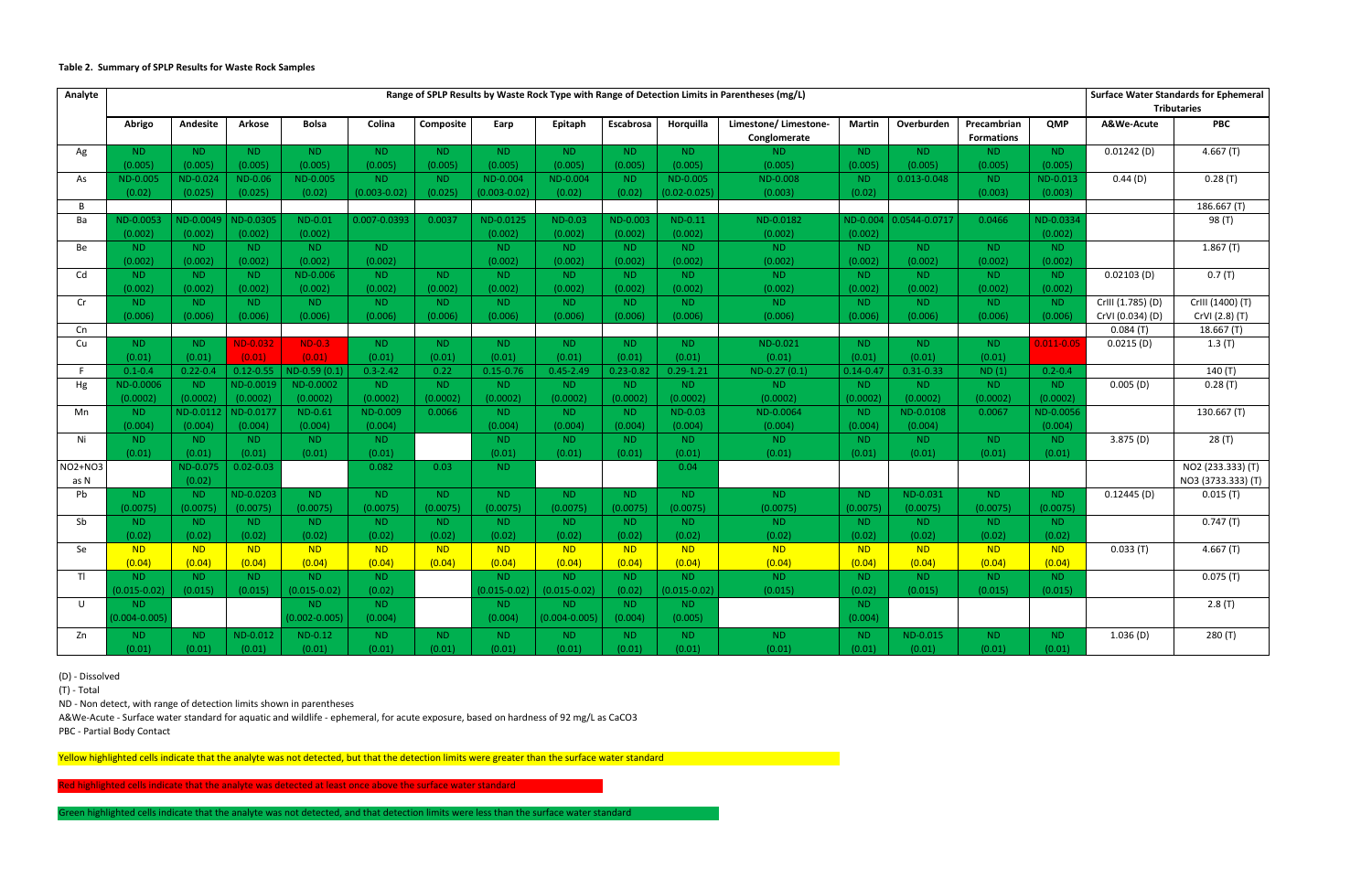#### Table 3. Summary of MWMP Results for Waste Rock Samples

| Analyte         | Range of MWMP Results by Waste Rock Type with Range of Detection Limits in Parentheses (mg/L) |                           |                       |                       |                                      |                       |                       | <b>Surface Water Standards for</b><br><b>Ephemeral Tributaries</b> |                                         |  |
|-----------------|-----------------------------------------------------------------------------------------------|---------------------------|-----------------------|-----------------------|--------------------------------------|-----------------------|-----------------------|--------------------------------------------------------------------|-----------------------------------------|--|
|                 | Andesite                                                                                      | <b>Arkose</b>             | Composite             | Horquilla             | Limestone/Limestone-<br>Conglomerate | Overburden            | QMP                   | A&We-Acute                                                         | <b>PBC</b>                              |  |
| Ag              | ND.<br>(0.005)                                                                                | ND<br>(0.005)             | ND.<br>(0.005)        | <b>ND</b><br>(0.005)  | <b>ND</b><br>(0.005)                 | <b>ND</b><br>(0.005)  | <b>ND</b><br>(0.005)  | 0.01957(D)                                                         | 4.667(T)                                |  |
| As              | ND-0.031<br>(0.025)                                                                           | ND-0.039<br>(0.003)       | <b>ND</b><br>(0.025)  | ND-0.027<br>(0.025)   | ND-0.005<br>(0.003)                  | 0.064-0.071           | <b>ND</b><br>(0.003)  | 0.44(D)                                                            | 0.28(T)                                 |  |
| B               |                                                                                               |                           |                       |                       |                                      |                       |                       |                                                                    | 186.667 (T)                             |  |
| Ba              | $0.0061 -$<br>0.0426                                                                          | $0.0028 -$<br>0.0194      | 0.027                 | $0.0047 -$<br>0.0151  | ND-0.063<br>(0.002)                  | $0.0082 -$<br>0.0324  | $0.0034 -$<br>0.0053  |                                                                    | 98 (T)                                  |  |
| Be              | <b>ND</b><br>(0.002)                                                                          | ND<br>(0.002)             |                       | <b>ND</b><br>(0.002)  | <b>ND</b><br>(0.002)                 | <b>ND</b><br>(0.002)  | <b>ND</b><br>(0.002)  |                                                                    | 1.867(T)                                |  |
| Cd              | <b>ND</b><br>(0.002)                                                                          | <b>ND</b><br>(0.002)      | <b>ND</b><br>(0.002)  | <b>ND</b><br>(0.002)  | <b>ND</b><br>(0.002)                 | <b>ND</b><br>(0.002)  | <b>ND</b><br>(0.002)  | 0.0336(D)                                                          | 0.7(T)                                  |  |
| Cr              | <b>ND</b><br>(0.006)                                                                          | ND<br>(0.006)             | ND<br>(0.006)         | <b>ND</b><br>(0.006)  | <b>ND</b><br>$(0.006 - 0.06)$        | <b>ND</b><br>(0.006)  | <b>ND</b><br>(0.006)  | CrIII (2.65) (D)<br>CrVI (0.034) (D)                               | CrIII (1400) (T)<br>CrVI (2.8) (T)      |  |
| Cn              |                                                                                               |                           |                       |                       |                                      |                       |                       | 0.084(T)                                                           | 18.667 (T)                              |  |
| Cu              | <b>ND</b><br>(0.01)                                                                           | <b>ND-0.037</b><br>(0.01) | ND<br>(0.01)          | <b>ND</b><br>(0.01)   | <b>ND-0.036</b><br>(0.01)            | $0.012 - 0.016$       | <b>ND</b><br>(0.01)   | 0.03387(D)                                                         | 1.3(T)                                  |  |
| F.              | $0.48 - 1.76$                                                                                 | $0.31 - 2.09$             | 1.51                  | $1.3 - 1.62$          | $0.17 - 0.65$                        | 1.22-1.39             | $0.26 - 0.36$         |                                                                    | 140(T)                                  |  |
| Hg              | ND-0.0002<br>(0.0002)                                                                         | ND<br>(0.0002)            | ND<br>(0.0002)        | <b>ND</b><br>(0.0002) | ND<br>(0.0002)                       | <b>ND</b><br>(0.0002) | <b>ND</b><br>(0.0002) | 0.005(D)                                                           | 0.28(T)                                 |  |
| Mn              | ND-0.033<br>(0.004)                                                                           | ND-0.012<br>(0.004)       | 0.02                  | <b>ND</b><br>(0.004)  | ND-0.009<br>(0.004)                  | <b>ND</b><br>(0.004)  | ND-0.006<br>(0.004)   |                                                                    | 130.667 (T)                             |  |
| Ni              | <b>ND</b><br>(0.01)                                                                           | <b>ND</b><br>(0.01)       |                       | <b>ND</b><br>(0.01)   | <b>ND</b><br>(0.01)                  | <b>ND</b><br>(0.01)   | <b>ND</b><br>(0.01)   | 5.827(D)                                                           | 28 (T)                                  |  |
| NO2+NO3<br>as N | 0.07                                                                                          | $0.013 -$<br>0.04         | ND<br>(0.02)          | 0.03                  | $0.201 - 1.43$                       |                       | 0.284                 |                                                                    | NO2 (233.333) (T)<br>NO3 (3733.333) (T) |  |
| Pb              | ND-0.0874<br>(0.0075)                                                                         | <b>ND</b><br>(0.0075)     | <b>ND</b><br>(0.0075) | <b>ND</b><br>(0.0075) | ND-0.112<br>(0.0075)                 | <b>ND</b><br>(0.0075) | <b>ND</b><br>(0.0075) | 0.2098(D)                                                          | 0.015(T)                                |  |
| Sb              | <b>ND</b><br>(0.02)                                                                           | <b>ND</b><br>(0.02)       | <b>ND</b><br>(0.02)   | <b>ND</b><br>(0.02)   | <b>ND</b><br>(0.02)                  | <b>ND</b><br>(0.02)   | <b>ND</b><br>(0.02)   |                                                                    | 0.747(T)                                |  |
| Se              | $ND-0.1$<br>(0.04)                                                                            | <b>ND-0.32</b><br>(0.04)  | 0.05                  | $ND-0.18$<br>(0.04)   | <b>ND</b><br>(0.04)                  | <b>ND</b><br>(0.04)   | <b>ND</b><br>(0.04)   | 0.033(T)                                                           | 4.667(T)                                |  |
| T               | ND.<br>(0.015)                                                                                | <b>ND</b><br>(0.015)      |                       | <b>ND</b><br>(0.015)  | <b>ND</b><br>(0.015)                 | <b>ND</b><br>(0.015)  | <b>ND</b><br>(0.015)  |                                                                    | 0.075(T)                                |  |
| $\sf U$         |                                                                                               |                           |                       |                       |                                      |                       |                       |                                                                    | 2.8(T)                                  |  |
| Zn              | <b>ND</b><br>(0.01)                                                                           | ND<br>(0.01)              | ND<br>(0.01)          | <b>ND</b><br>(0.01)   | <b>ND</b><br>(0.01)                  | <b>ND</b><br>(0.01)   | <b>ND</b><br>(0.01)   | 1.559(D)                                                           | 280(T)                                  |  |

(D) - Dissolved

(T) - Total

ND - Non detect, with range of detection limits shown in parentheses

A&We-Acute - Surface water standard for aquatic and wildlife - ephemeral, for acute exposure, based on hardness of 149 mg/L as CaCO3

PBC - Partial Body Contact

Yellow highlighted cells indicate that the analyte was not detected, but that the detection limits were greater than the surface water standard

Red highlighted cells indicate that the analyte was detected at least once above the surface water standard

Green highlighted cells indicate that the analyte was not detected, and that detection limits were less than the surface water standard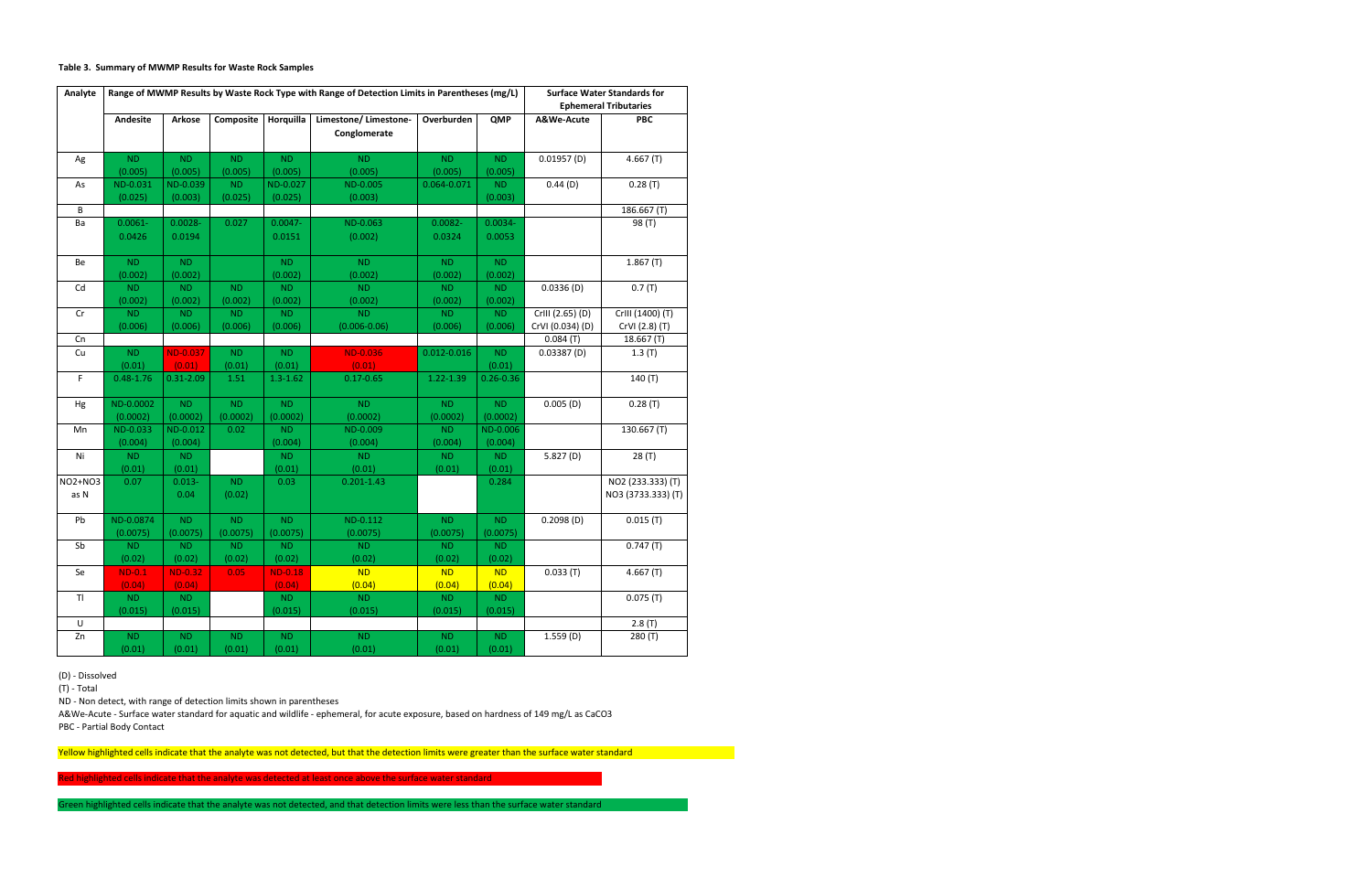#### Table 4. Summary of Barrel Canyon Existing Stormwater Quality Results

| Analyte      | <b>Total/Dissolved</b> | Range of Concentrations in Barrel<br>Canyon Stormwater Samples (in<br>mg/L), with Range of Detection<br><b>Limits shown in Parentheses</b> | A&We-Acute  | PBC            |
|--------------|------------------------|--------------------------------------------------------------------------------------------------------------------------------------------|-------------|----------------|
|              |                        | ND-0.0341                                                                                                                                  |             |                |
| Ag           | Dissolved              | $(0.001 - 0.05)$                                                                                                                           | 0.04962     |                |
|              |                        | <b>ND-43.8</b>                                                                                                                             |             |                |
| Ag           | Total                  | $(0.005 - 0.1)$<br>ND-0.029                                                                                                                |             | 4.667          |
| As           | Dissolved              | $(0.01 - 0.1)$                                                                                                                             | 0.44        |                |
|              |                        | <b>ND-0.459</b>                                                                                                                            |             |                |
| As           | Total                  | $(0.01 - 0.3)$                                                                                                                             |             | 0.28           |
|              |                        | ND-0.578                                                                                                                                   |             |                |
| В            | Total                  | $(0.05-1)$                                                                                                                                 |             | 186.667        |
|              |                        | ND-7.49                                                                                                                                    |             |                |
| Ba           | Total                  | $(0.1-1)$                                                                                                                                  |             | 98             |
|              |                        | ND-0.0552                                                                                                                                  |             |                |
| Be           | Total                  | $(0.002 - 0.05)$<br><b>ND</b>                                                                                                              |             | 1.867          |
| Cd           | Dissolved              | $(0.002 - 0.05)$                                                                                                                           | 0.08761     |                |
|              |                        | ND-0.053                                                                                                                                   |             |                |
| Cd           | Total                  | $(0.003 - 0.3)$                                                                                                                            |             | 0.7            |
|              |                        | <b>ND</b>                                                                                                                                  | CrIII(5.95) |                |
| Cr           | Dissolved              | $(0.005 - 0.1)$                                                                                                                            | CrVI(0.034) |                |
|              |                        | $ND-1.2$                                                                                                                                   |             | CrIII(1400)    |
| Cr           | Total                  | $(0.01 - 0.5)$                                                                                                                             |             | CrVI(2.8)      |
| Cn           | Total                  |                                                                                                                                            | 0.084       | 18.667         |
| Cu           | Dissolved              | <b>ND-0.152</b><br>$(0.01 - 0.1)$                                                                                                          | 0.08588     |                |
|              |                        | <b>ND-29</b>                                                                                                                               |             |                |
| Cu           | Total                  | $(0.01 - 0.1)$                                                                                                                             |             | 1.3            |
|              |                        | ND-0.17                                                                                                                                    |             |                |
| F            | Total                  | $(0.05 - 0.5)$                                                                                                                             |             | 140            |
|              |                        | <b>ND</b>                                                                                                                                  |             |                |
| Hg           | Dissolved              | $(0-0.002)$                                                                                                                                | 0.005       |                |
|              |                        | ND-0.00176                                                                                                                                 |             |                |
| Hg           | Total                  | $(0.0001 - 0.01)$<br>ND-39.3                                                                                                               |             | 0.28           |
| Mn           | Total                  | $(0.02 - 0.1)$                                                                                                                             |             | 130.667        |
|              |                        | ND-4.84                                                                                                                                    |             |                |
| Ni           | Dissolved              | $(0.005 - 0.1)$                                                                                                                            | 13.436      |                |
|              |                        | <b>ND-19</b>                                                                                                                               |             |                |
| Ni           | Total                  | $(0.01 - 0.5)$                                                                                                                             |             | 28             |
|              |                        | $ND-8.3$                                                                                                                                   |             | NO2 (233.333)  |
| NO3+NO2 as N | Total                  | $(0.1-1)$                                                                                                                                  |             | NO3 (3733.333) |
|              |                        | ND-0.0748                                                                                                                                  | 0.59271     |                |
| Pb           | Dissolved              | $(0.002 - 0.15)$<br>$ND-6.5$                                                                                                               |             |                |
| Pb           | Total                  | $(0.01 - 0.1)$                                                                                                                             |             | 0.015          |
|              |                        | ND.                                                                                                                                        |             |                |
| Sb           | Total                  | $(0.002 - 0.25)$                                                                                                                           |             | 0.747          |
|              |                        | $ND-19.1$                                                                                                                                  |             |                |
| Se           | Total                  | $(0.002 - 0.25)$                                                                                                                           | 0.033       | 4.667          |
|              |                        | ND-0.181                                                                                                                                   |             |                |
| TI<br>Ù      | Total<br>Total         | $(0.0005 - 0.5)$                                                                                                                           |             | 0.075<br>2.8   |
|              |                        | <b>ND</b>                                                                                                                                  |             |                |
| Zn           | Dissolved              | $(0.03 - 0.5)$                                                                                                                             | 3.599       |                |
|              |                        | <b>ND-17</b>                                                                                                                               |             |                |
| Zn           | Total                  | $(0.003 - 0.5)$                                                                                                                            |             | 280            |

\* Range includes samples from 8 different locations in Barrel Canyon, for 15 different dates

ND - Non detect, with range of detection limits shown in parentheses

A&We-Acute - Surface water standard for aquatic and wildlife - ephemeral, for acute exposure, based on hardness of 400 mg/L as CaCO3 PBC - Partial Body Contact

Yellow highlighted cells indicate that the analyte was not detected, but that the detection limits were greater than the surface water standard

d highlighted cells indicate that the analyte was detected at least once above the surface water standard

Green highlighted cells indicate that the analyte was not detected, and that detection limits were less than the surface ater standard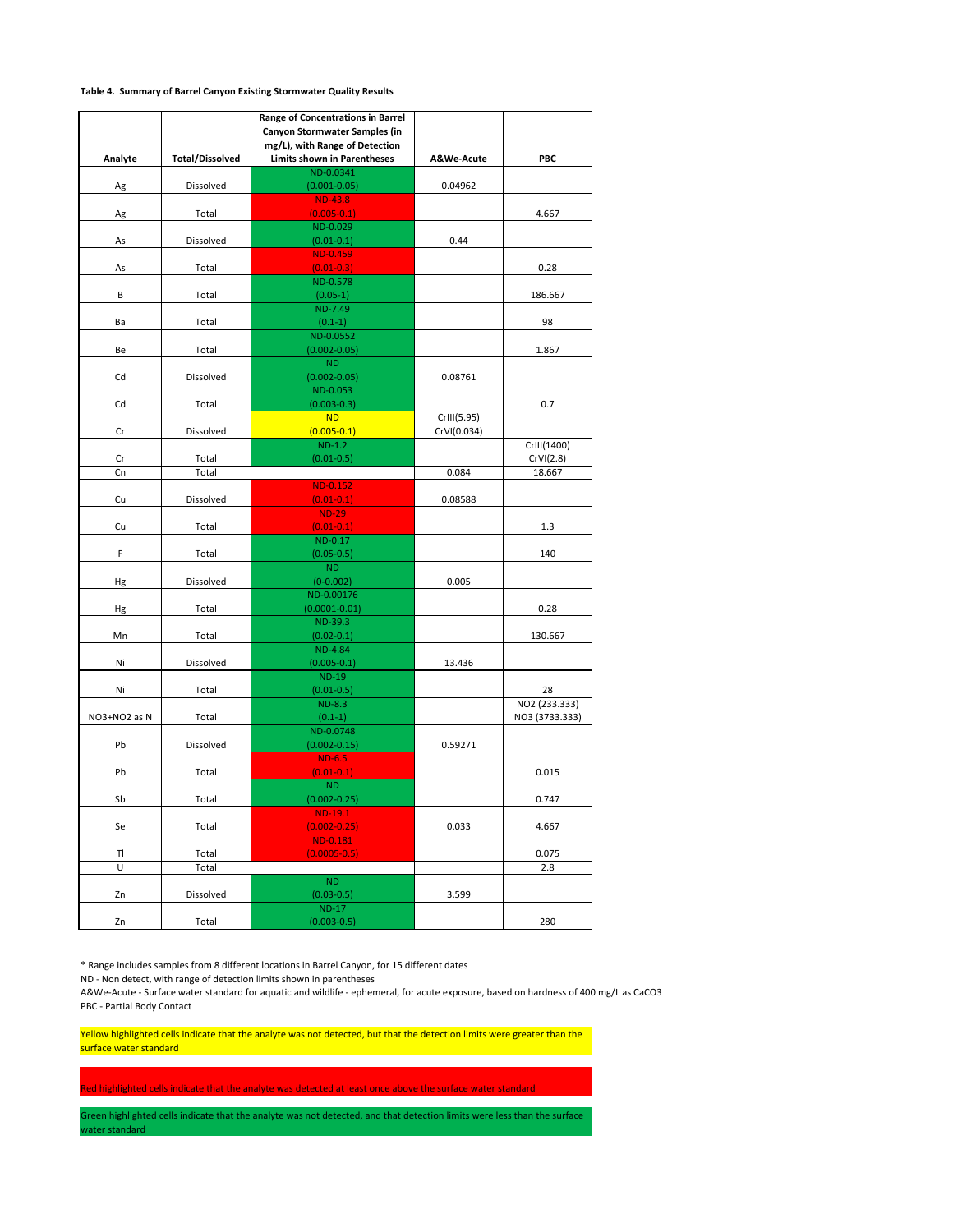#### Table 5. Summary of Predicted Runoff Water Quality

| Analyte                 |               | <b>Predicted Runoff Water Quality (mg/L)</b> |                        | <b>Surface Water Standards for Ephemeral</b><br><b>Tributaries</b> |                    |  |  |
|-------------------------|---------------|----------------------------------------------|------------------------|--------------------------------------------------------------------|--------------------|--|--|
|                         | Non-Detects = | Non-Detects = Half of                        | Non-Detects =          |                                                                    |                    |  |  |
|                         | Zero          | <b>Detection Limit</b>                       | <b>Detection Limit</b> | A&We-Acute                                                         | <b>PBC</b>         |  |  |
| Ag                      | 0.000000      | 0.002500                                     | 0.005000               | $0.00081$ (D)                                                      | 4.667(T)           |  |  |
| $\mathsf{Al}$           | 0.206457      | 0.204967                                     | 0.209680               |                                                                    |                    |  |  |
| As                      | 0.007033      | 0.012950                                     | 0.019225               | 0.44(D)                                                            | 0.28(T)            |  |  |
| Au                      | 0.000000      | 0.002500                                     | 0.005000               |                                                                    |                    |  |  |
| $\sf B$                 |               |                                              |                        |                                                                    | 186.667 (T)        |  |  |
| Ba                      | 0.006731      | 0.007056                                     | 0.007380               |                                                                    | 98 (T)             |  |  |
| Be                      | 0.000000      | 0.001000                                     | 0.002000               |                                                                    | 1.867(T)           |  |  |
| Ca                      | 16.423100     | 16.423100                                    | 16.423100              |                                                                    |                    |  |  |
| Cd                      | 0.000857      | 0.001017                                     | 0.002013               | $0.01049$ (D)                                                      | 0.7(T)             |  |  |
|                         |               |                                              |                        |                                                                    |                    |  |  |
|                         |               |                                              |                        |                                                                    |                    |  |  |
|                         |               |                                              |                        | CrIII (0.994) (D)                                                  | CrIII (1400) (T)   |  |  |
| Cr                      | 0.000000      | 0.003000                                     | 0.006000               | CrVI (0.034) (D)                                                   | CrVI (2.8) (T)     |  |  |
| Cn                      |               |                                              |                        | 0.084(T)                                                           | 18.667(T)          |  |  |
| $\overline{\mathsf{C}}$ | 0.960117      | 0.963446                                     | 0.966775               |                                                                    |                    |  |  |
| Cu                      | 0.006266      | 0.008487                                     | 0.012993               | $0.01096$ (D)                                                      | 1.3(T)             |  |  |
| F                       | 0.330751      | 0.331622                                     | 0.333870               |                                                                    | 140 (T)            |  |  |
| Fe                      | 0.216062      | 0.163811                                     | 0.178491               |                                                                    |                    |  |  |
| Hg                      | 0.000196      | 0.000231                                     | 0.000322               | $0.005$ (D)                                                        | 0.28(T)            |  |  |
| K                       | 2.925838      | 2.933669                                     | 2.941499               |                                                                    |                    |  |  |
| Mg                      | 1.064085      | 1.064085                                     | 1.064085               |                                                                    |                    |  |  |
| Mn                      | 0.006818      | 0.006936                                     | 0.008412               |                                                                    | 130.667 (T)        |  |  |
| Mo                      | 0.041151      | 0.040522                                     | 0.040938               |                                                                    |                    |  |  |
| Na                      | 4.167096      | 4.167096                                     | 4.167096               |                                                                    |                    |  |  |
| Ni                      | 0.000000      | 0.005000                                     | 0.010000               | 2.116(D)                                                           | 28 (T)             |  |  |
|                         |               |                                              |                        |                                                                    | NO2 (233.333) (T)  |  |  |
| NO2+NO3a                | 0.030767      | 0.031011                                     | 0.031255               |                                                                    | NO3 (3733.333) (T) |  |  |
| Pb                      | 0.002264      | 0.004831                                     | 0.008336               | 0.05657(D)                                                         | 0.015(T)           |  |  |
| Sb                      | 0.000000      | 0.010000                                     | 0.020000               |                                                                    | 0.747(T)           |  |  |
| Se                      | 0.000000      | 0.020000                                     | 0.040000               | 0.033(T)                                                           | 4.667(T)           |  |  |
| <b>SO4</b>              | 33.125586     | 33.125586                                    | 33.125586              |                                                                    |                    |  |  |
| <b>TDS</b>              | 78.407441     | 78.407441                                    | 78.407441              |                                                                    |                    |  |  |
| TI                      | 0.000000      | 0.008160                                     | 0.016320               |                                                                    | 0.075(T)           |  |  |
| $\overline{\mathsf{U}}$ | 0.000000      | 0.002235                                     | 0.004470               |                                                                    | 2.8(T)             |  |  |
| $\overline{z}$ n        | 0.001941      | 0.005838                                     | 0.010496               | $0.565$ (D)                                                        | 280 (T)            |  |  |

(D) - Dissolved

(T) - Total

ND - Non detect, with range of detection limits shown in parentheses

A&We-Acute - Surface water standard for aquatic and wildlife - ephemeral, for acute exposure, based on hardness of 45 mg/L as CaCO3

PBC - Partial Body Contact

Yellow highlighted cells indicate that the predicted runoff water quality exceeds one of the applicable surface water quality standards

Green highlighted cells indicate that the predicted runoff water quality is less than the applicable surface water quality standards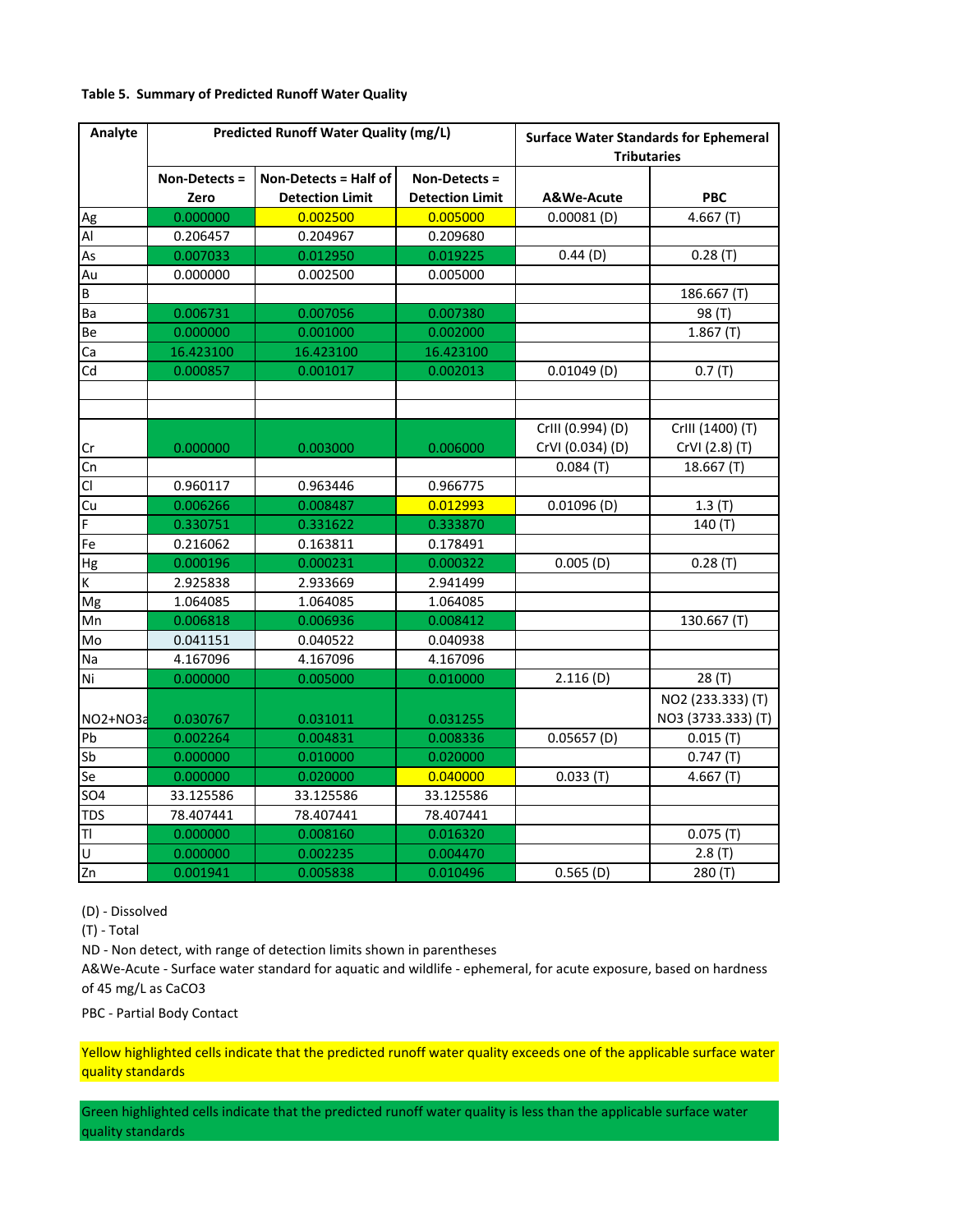#### Table 6. Screening Level Analysis of Potential Impacts to Watershed

|                 |                        | <b>Average of Existing</b><br><b>Water Quality in</b><br><b>Barrel Canyon</b> | <b>Number of Existing</b><br>Stormwater | <b>Predicted Runoff</b><br><b>Water Quality from</b> | <b>Predicted Runoff</b><br><b>Water Quality from</b> | <b>Pre-Mine Prediction</b><br>of Watershed Water | Post-Mine<br><b>Prediction of</b><br><b>Watershed Water</b><br><b>Quality Using Waste</b> | Percent Change<br>due to Mining<br>based on Waste | Post-Mine<br><b>Prediction of</b><br><b>Wastershed Water</b><br><b>Quality Using Soil</b> | <b>Percent Change</b><br>due to Mining<br>based on Soil |
|-----------------|------------------------|-------------------------------------------------------------------------------|-----------------------------------------|------------------------------------------------------|------------------------------------------------------|--------------------------------------------------|-------------------------------------------------------------------------------------------|---------------------------------------------------|-------------------------------------------------------------------------------------------|---------------------------------------------------------|
| Analyte         | <b>Total/Dissolved</b> | (mg/L)                                                                        | <b>Samples</b>                          | Waste Rock (mg/L)                                    | Soil Cover (mg/L)                                    | Quality (mg/L)                                   | Rock Runoff (mg/L)*                                                                       | Rock Runoff**                                     | Cover (mg/L)*                                                                             | Cover Runoff*                                           |
| Ag              | Dissolved              | 0.009011                                                                      | 18                                      | 0.0025                                               | 0.0025                                               | 0.009011                                         | 0.008034                                                                                  | $-11%$                                            | 0.008034                                                                                  | $-11%$                                                  |
| Ag              | Total                  | 2.713919                                                                      | 21                                      | 0.0025                                               | 0.0025                                               | 2.713919                                         | 2.307206                                                                                  | $-15%$                                            | 2.307206                                                                                  | $-15%$                                                  |
| Al              | Dissolved              | 0.424810                                                                      | 21                                      | 0.204966578                                          | 0.487                                                | 0.424810                                         | 0.391833                                                                                  | $-8%$                                             | 0.434138                                                                                  | 2%                                                      |
| Al              | Total                  | 87.141553                                                                     | 38                                      | 0.204966578                                          | 0.487                                                | 87.141553                                        | 74.101065                                                                                 | $-15%$                                            | 74.143370                                                                                 | $-15%$                                                  |
| As              | Dissolved              | 0.016144                                                                      | 18                                      | 0.012950298                                          | 0.0335                                               | 0.016144                                         | 0.015665                                                                                  | $-3%$                                             | 0.018748                                                                                  | 16%                                                     |
| As              | Total                  | 0.112347                                                                      | 34                                      | 0.012950298                                          | 0.0335                                               | 0.112347                                         | 0.097438                                                                                  | $-13%$                                            | 0.100520                                                                                  | $-11%$                                                  |
| Ba              | Dissolved              | 0.078251                                                                      | 35                                      | 0.007055648                                          | 0.0047                                               | 0.078251                                         | 0.067572                                                                                  | $-14%$                                            | 0.067219                                                                                  | $-14%$                                                  |
| Ba              | Total                  | 1.162255                                                                      | 38                                      | 0.007055648                                          | 0.0047                                               | 1.162255                                         | 0.988975                                                                                  | $-15%$                                            | 0.988622                                                                                  | $-15%$                                                  |
| Be              | Dissolved              | 0.008350                                                                      | 15                                      | 0.001                                                | 0.001                                                | 0.008350                                         | 0.007248                                                                                  | $-13%$                                            | 0.007248                                                                                  | $-13%$                                                  |
| Be              | Total                  | 0.012303                                                                      | 31                                      | 0.001                                                | 0.001                                                | 0.012303                                         | 0.010607                                                                                  | $-14%$                                            | 0.010607                                                                                  | $-14%$                                                  |
| Ca              | Dissolved              | 25.239130                                                                     | 23                                      | 16.42309985                                          | 6.6                                                  | 25.239130                                        | 23.916726                                                                                 | $-5%$                                             | 22.443261                                                                                 | $-11%$                                                  |
| Ca              | Total                  | 214.900000                                                                    | 37                                      | 16.42309985                                          | 6.6                                                  | 214.900000                                       | 185.128465                                                                                | $-14%$                                            | 183.655000                                                                                | $-15%$                                                  |
| Cd              | Dissolved              | 0.005800                                                                      | 15                                      | 0.001016591                                          | 0.001                                                | 0.005800                                         | 0.005082                                                                                  | $-12%$                                            | 0.005080                                                                                  | $-12%$                                                  |
| Cd              | Total                  | 0.023836                                                                      | 29                                      | 0.001016591                                          | 0.001                                                | 0.023836                                         | 0.020413                                                                                  | $-14%$                                            | 0.020410                                                                                  | $-14%$                                                  |
| CI              | Dissolved              | 2.803846                                                                      | 13                                      | 0.963446019                                          | 0.5357                                               | 2.803846                                         | 2.527786                                                                                  | $-10%$                                            | 2.463624                                                                                  | $-12%$                                                  |
| CI              | Total                  | 5.678846                                                                      | 26                                      | 0.963446019                                          | 0.5357                                               | 5.678846                                         | 4.971536                                                                                  | $-12%$                                            | 4.907374                                                                                  | $-14%$                                                  |
| Cr              | Dissolved              | 0.013625                                                                      | 16                                      | 0.003                                                | 0.003                                                | 0.013625                                         | 0.012031                                                                                  | $-12%$                                            | 0.012031                                                                                  | $-12%$                                                  |
| Cr              | Total                  | 0.110510                                                                      | 30                                      | 0.003                                                | 0.003                                                | 0.110510                                         | 0.094384                                                                                  | $-15%$                                            | 0.094384                                                                                  | $-15%$                                                  |
| Cu              | Dissolved              | 0.033094                                                                      | 31                                      | 0.008486731                                          | 0.0067                                               | 0.033094                                         | 0.029403                                                                                  | $-11%$                                            | 0.029135                                                                                  | $-12%$                                                  |
| Cu              | Total                  | 2.947389                                                                      | 36                                      | 0.008486731                                          | 0.0067                                               | 2.947389                                         | 2.506554                                                                                  | $-15%$                                            | 2.506286                                                                                  | $-15%$                                                  |
| F               | Dissolved              | 0.250000                                                                      | 5                                       |                                                      |                                                      | 0.250000                                         | 0.262243                                                                                  |                                                   | 0.243445                                                                                  |                                                         |
| F               |                        |                                                                               | 15                                      | 0.331622173                                          | 0.2063                                               | 0.216333                                         | 0.233627                                                                                  | 5%                                                |                                                                                           | $-3%$<br>$-1%$                                          |
|                 | Total                  | 0.216333                                                                      | 20                                      | 0.331622173                                          | 0.2063                                               |                                                  |                                                                                           | 8%                                                | 0.214828                                                                                  |                                                         |
| Fe              | Dissolved              | 0.141800                                                                      |                                         | 0.163810814                                          | 0.2433                                               | 0.141800                                         | 0.145102                                                                                  | 2%                                                | 0.157025                                                                                  | 11%                                                     |
| Fe              | Total                  | 102.701921                                                                    | 38                                      | 0.163810814                                          | 0.2433                                               | 102.701921                                       | 87.321205                                                                                 | $-15%$                                            | 87.333128                                                                                 | $-15%$                                                  |
| Hg              | Dissolved              | 0.000142                                                                      | 13<br>20                                | 0.000231276                                          | 0.0101                                               | 0.000142                                         | 0.000156                                                                                  | 9%                                                | 0.001636                                                                                  | 1050%                                                   |
| Hg              | Total                  | 0.000703                                                                      |                                         | 0.000231276                                          | 0.0101                                               | 0.000703                                         | 0.000632                                                                                  | $-10%$                                            | 0.002112                                                                                  | 201%                                                    |
| К               | Dissolved              | 4.794524                                                                      | 21                                      | 2.933668516                                          | 1.503                                                | 4.794524                                         | 4.515396                                                                                  | $-6%$                                             | 4.300795                                                                                  | $-10%$                                                  |
| К               | Total                  | 28.463235                                                                     | 34                                      | 2.933668516                                          | 1.503                                                | 28.463235                                        | 24.633800                                                                                 | $-13%$                                            | 24.419200                                                                                 | $-14%$                                                  |
| Mg              | Dissolved              | 1.989853                                                                      | 34                                      | 1.064085474                                          | 0.8167                                               | 1.989853                                         | 1.850988                                                                                  | $-7%$                                             | 1.813880                                                                                  | $-9%$                                                   |
| Mg              | Total                  | 47.885556                                                                     | 36                                      | 1.064085474                                          | 0.8167                                               | 47.885556                                        | 40.862335                                                                                 | $-15%$                                            | 40.825227                                                                                 | $-15%$                                                  |
| Mn              | Dissolved              | 0.340557                                                                      | 23                                      | 0.006936164                                          | 0.161                                                | 0.340557                                         | 0.290513                                                                                  | $-15%$                                            | 0.313623                                                                                  | $-8%$                                                   |
| Mn              | Total                  | 6.130769                                                                      | 39                                      | 0.006936164                                          | 0.161                                                | 6.130769                                         | 5.212194                                                                                  | $-15%$                                            | 5.235304                                                                                  | $-15%$                                                  |
| Mo              | Dissolved              | 0.017181                                                                      | 21                                      | 0.040521716                                          | 0.0117                                               | 0.017181                                         | 0.020682                                                                                  | 20%                                               | 0.016359                                                                                  | $-5%$                                                   |
| Mo              | Total                  | 0.017835                                                                      | 19                                      | 0.040521716                                          | 0.0117                                               | 0.017835                                         | 0.021238                                                                                  | 19%                                               | 0.016915                                                                                  | $-5%$                                                   |
| Na              | Dissolved              | 2.517750                                                                      | 20                                      | 4.167095722                                          | 6.1                                                  | 2.517750                                         | 2.765152                                                                                  | 10%                                               | 3.055088                                                                                  | 21%                                                     |
| Na              | Total                  | 7.007750                                                                      | 28                                      | 4.167095722                                          | 6.1                                                  | 7.007750                                         | 6.581652                                                                                  | $-6%$                                             | 6.871588                                                                                  | $-2%$                                                   |
| Ni              | Dissolved              | 0.296618                                                                      | 17                                      | 0.005                                                | 0.005                                                | 0.296618                                         | 0.252875                                                                                  | $-15%$                                            | 0.252875                                                                                  | $-15%$                                                  |
| Ni              | Total                  | 0.678258                                                                      | 33                                      | 0.005                                                | 0.005                                                | 0.678258                                         | 0.577269                                                                                  | $-15%$                                            | 0.577269                                                                                  | $-15%$                                                  |
| NO3+NO2         | Total                  | 1.704387                                                                      | 31                                      | 0.031010942                                          | Not sampled                                          | 1.704387                                         | 1.453381                                                                                  | $-15%$                                            | Not sampled                                                                               | ÷.                                                      |
| Pb              | Dissolved              | 0.023476                                                                      | 17                                      | 0.004830868                                          | 0.0151                                               | 0.023476                                         | 0.020680                                                                                  | $-12%$                                            | 0.022220                                                                                  | $-5%$                                                   |
| Pb              | Total                  | 0.883694                                                                      | 36                                      | 0.004830868                                          | 0.0151                                               | 0.883694                                         | 0.751865                                                                                  | $-15%$                                            | 0.753405                                                                                  | $-15%$                                                  |
| Sb              | Dissolved              | 0.023971                                                                      | 17                                      | 0.01                                                 | 0.0052                                               | 0.023971                                         | 0.021875                                                                                  | $-9%$                                             | 0.021155                                                                                  | $-12%$                                                  |
| Sb              | Total                  | 0.043632                                                                      | 19                                      | 0.01                                                 | 0.0052                                               | 0.043632                                         | 0.038587                                                                                  | $-12%$                                            | 0.037867                                                                                  | $-13%$                                                  |
| Se              | Dissolved              | 0.014031                                                                      | 16                                      | 0.02                                                 | 0.02                                                 | 0.014031                                         | 0.014927                                                                                  | 6%                                                | 0.014927                                                                                  | 6%                                                      |
| Se              | Total                  | 0.986361                                                                      | 20                                      | 0.02                                                 | 0.02                                                 | 0.986361                                         | 0.841407                                                                                  | $-15%$                                            | 0.841407                                                                                  | $-15%$                                                  |
| SO <sub>4</sub> | Dissolved              | 4.475000                                                                      | 14                                      | 33.12558562                                          | 1.98                                                 | 4.475000                                         | 8.772588                                                                                  | 96%                                               | 4.100750                                                                                  | $-8%$                                                   |
| <b>SO4</b>      | Total                  | 7.792963                                                                      | 27                                      | 33.12558562                                          | 1.98                                                 | 7.792963                                         | 11.592856                                                                                 | 49%                                               | 6.921019                                                                                  | $-11%$                                                  |
| <b>TDS</b>      | Dissolved              | 194.678571                                                                    | 28                                      | 78.40744094                                          | Not sampled                                          | 194.678571                                       | 177.237902                                                                                | $-9%$                                             | Not sampled                                                                               |                                                         |
| TI              | Dissolved              | 0.013619                                                                      | 18                                      | 0.008160238                                          | 0.0028                                               | 0.013619                                         | 0.012801                                                                                  | $-6%$                                             | 0.011997                                                                                  | $-12%$                                                  |
| TI              | Total                  | 0.032841                                                                      | 22                                      | 0.008160238                                          | 0.0028                                               | 0.032841                                         | 0.029139                                                                                  | $-11%$                                            | 0.028335                                                                                  | $-14%$                                                  |
| Zn              | Dissolved              | 0.069667                                                                      | 15                                      | 0.005838461                                          | 0.0066                                               | 0.069667                                         | 0.060092                                                                                  | $-14%$                                            | 0.060207                                                                                  | $-14%$                                                  |
| Zn              | Total                  | 2.202408                                                                      | 38                                      | 0.005838461                                          | 0.0066                                               | 2.202408                                         | 1.872922                                                                                  | $-15%$                                            | 1.873037                                                                                  | $-15%$                                                  |

\* Weighted average based on 85% existing water quality, 15% predicted runoff water quality

\*\* Negative change indicates that water quality would improve under mining scenario. Positive change indicates that water quality would degrade.

Green highlighting indicates that water quality is predicted to improve under mining scenario

Yellow highlighting indicates that water quality is predicted to degrade under mining scenario, but not by a significant amount

that water quality is predicted to degrade significant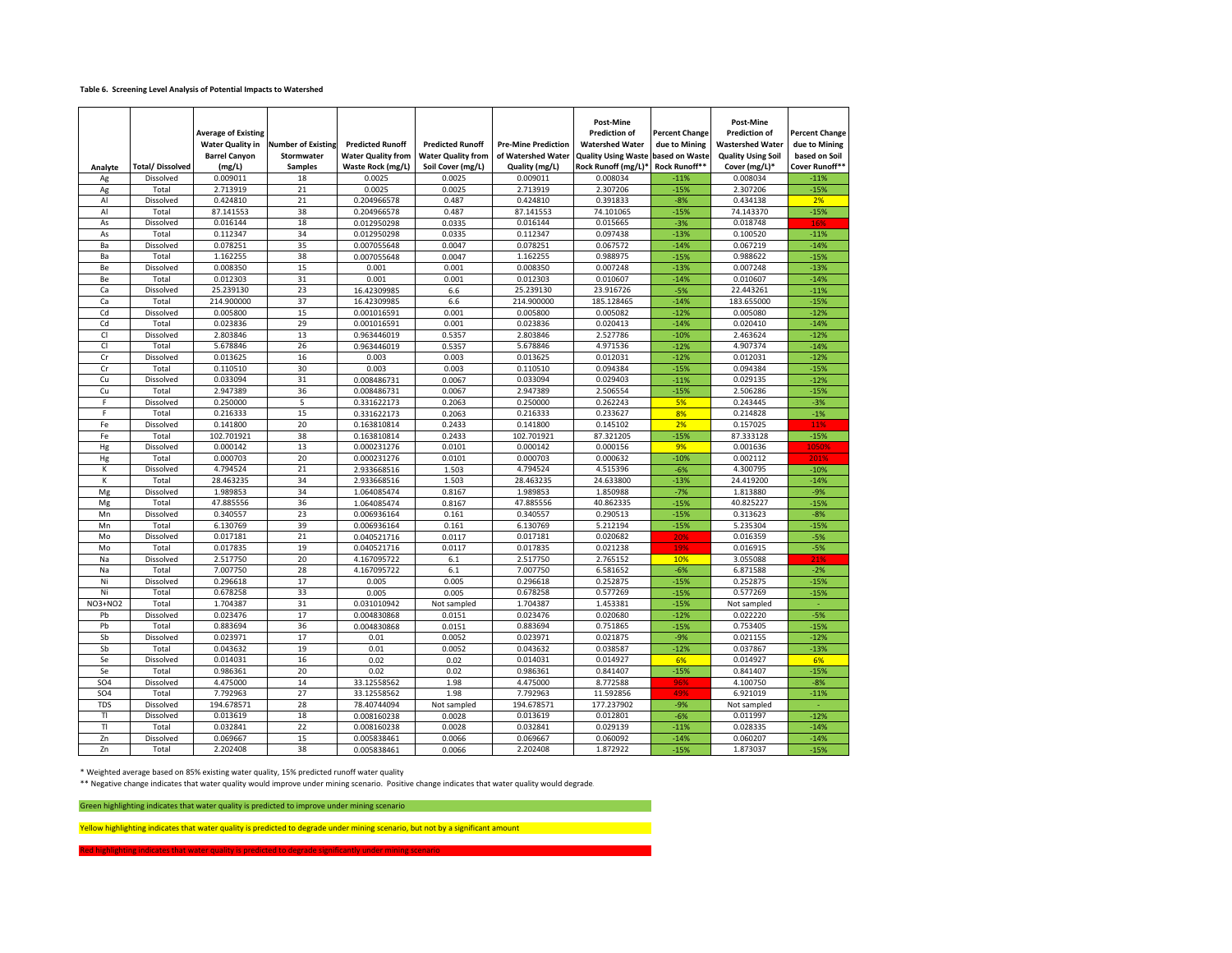### ATTACHMENT A

#### SUMMARY OF ALL AVAILABLE SURFACE WATER SAMPLES

| <b>Sample Location</b>                       | <b>General Location</b>  | <b>Date</b> |
|----------------------------------------------|--------------------------|-------------|
| <b>CIENEGA CREEK - AT MARSH STATION ROAD</b> | <b>CC Below Davidson</b> | 5/29/1987   |
| <b>CIENEGA CREEK - AT MARSH STATION ROAD</b> | <b>CC Below Davidson</b> | 8/21/1987   |
| <b>CIENEGA CREEK - AT MARSH STATION ROAD</b> | <b>CC Below Davidson</b> | 10/15/1987  |
| <b>CIENEGA CREEK - AT MARSH STATION ROAD</b> | <b>CC Below Davidson</b> | 11/24/1987  |
| <b>CIENEGA CREEK - AT MARSH STATION ROAD</b> | <b>CC Below Davidson</b> | 1/18/1988   |
| <b>CIENEGA CREEK - AT MARSH STATION ROAD</b> | <b>CC Below Davidson</b> | 4/5/1988    |
| <b>CIENEGA CREEK - AT MARSH STATION ROAD</b> | <b>CC Below Davidson</b> | 5/4/1988    |
| <b>CIENEGA CREEK - AT MARSH STATION ROAD</b> | <b>CC Below Davidson</b> | 7/20/1988   |
| <b>CIENEGA CREEK - AT MARSH STATION ROAD</b> | <b>CC Below Davidson</b> | 9/21/1988   |
| <b>CIENEGA CREEK - AT MARSH STATION ROAD</b> | <b>CC Below Davidson</b> | 11/22/1988  |
| <b>CIENEGA CREEK - AT MARSH STATION ROAD</b> | <b>CC Below Davidson</b> | 1/25/1989   |
| <b>CIENEGA CREEK - AT MARSH STATION ROAD</b> | <b>CC Below Davidson</b> | 3/30/1989   |
| <b>CIENEGA CREEK - AT TILTED BEDS</b>        | <b>CC Above Davidson</b> | 3/30/1989   |
| <b>CIENEGA CREEK - AT MARSH STATION ROAD</b> | <b>CC Below Davidson</b> | 5/23/1989   |
| <b>CIENEGA CREEK - AT TILTED BEDS</b>        | <b>CC Above Davidson</b> | 5/23/1989   |
| CIENEGA CREEK - NEAR AGUA VERDE WASH         | <b>CC Below Davidson</b> | 5/23/1989   |
| <b>CIENEGA CREEK - AT MARSH STATION ROAD</b> | <b>CC Below Davidson</b> | 7/25/1989   |
| <b>CIENEGA CREEK - AT TILTED BEDS</b>        | <b>CC Above Davidson</b> | 7/25/1989   |
| CIENEGA CREEK - NEAR AGUA VERDE WASH         | <b>CC Below Davidson</b> | 7/25/1989   |
| <b>CIENEGA CREEK - AT MARSH STATION ROAD</b> | <b>CC Below Davidson</b> | 9/24/1989   |
| <b>CIENEGA CREEK - AT TILTED BEDS</b>        | <b>CC Above Davidson</b> | 9/24/1989   |
| CIENEGA CREEK - NEAR AGUA VERDE WASH         | <b>CC Below Davidson</b> | 9/24/1989   |
| <b>CIENEGA CREEK - AT MARSH STATION ROAD</b> | <b>CC Below Davidson</b> | 11/21/1989  |
| <b>CIENEGA CREEK - AT TILTED BEDS</b>        | <b>CC Above Davidson</b> | 11/21/1989  |
| CIENEGA CREEK - NEAR AGUA VERDE WASH         | <b>CC Below Davidson</b> | 11/21/1989  |
| <b>CIENEGA CREEK - AT MARSH STATION ROAD</b> | <b>CC Below Davidson</b> | 1/31/1990   |
| <b>CIENEGA CREEK - AT TILTED BEDS</b>        | <b>CC Above Davidson</b> | 1/31/1990   |
| CIENEGA CREEK - NEAR AGUA VERDE WASH         | <b>CC Below Davidson</b> | 1/31/1990   |
| <b>CIENEGA CREEK - AT MARSH STATION ROAD</b> | <b>CC Below Davidson</b> | 3/27/1990   |
| <b>CIENEGA CREEK - AT TILTED BEDS</b>        | <b>CC Above Davidson</b> | 3/27/1990   |
| CIENEGA CREEK - NEAR AGUA VERDE WASH         | <b>CC Below Davidson</b> | 3/27/1990   |
| <b>CIENEGA CREEK - AT MARSH STATION ROAD</b> | <b>CC Below Davidson</b> | 5/30/1990   |
| ICIENEGA CREEK - AT MARSH STATION ROAD       | <b>CC Below Davidson</b> | 7/10/1990   |
| <b>CIENEGA CREEK - AT MARSH STATION ROAD</b> | <b>CC Below Davidson</b> | 10/1/1990   |
| CIENEGA CREEK - AT MARSH STATION ROAD        | <b>CC Below Davidson</b> | 11/13/1990  |
| CIENEGA CREEK - AT MARSH STATION ROAD        | <b>CC Below Davidson</b> | 11/14/1990  |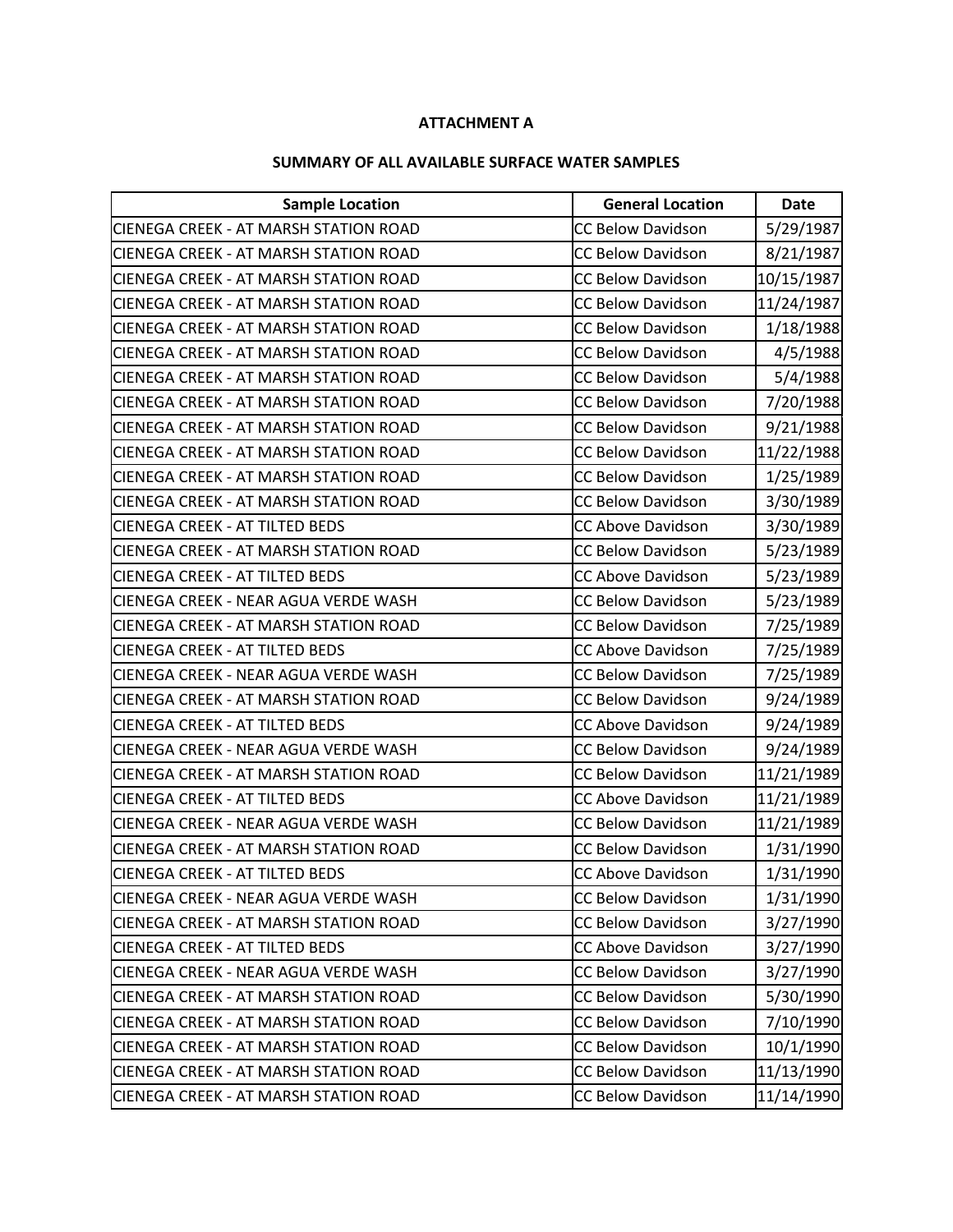| <b>Sample Location</b>                       | <b>General Location</b>  | <b>Date</b> |
|----------------------------------------------|--------------------------|-------------|
| <b>CIENEGA CREEK - AT MARSH STATION ROAD</b> | <b>CC Below Davidson</b> | 1/14/1991   |
| <b>CIENEGA CREEK - AT MARSH STATION ROAD</b> | <b>CC Below Davidson</b> | 3/6/1991    |
| <b>CIENEGA CREEK - AT MARSH STATION ROAD</b> | <b>CC Below Davidson</b> | 5/28/1991   |
| <b>CIENEGA CREEK - AT MARSH STATION ROAD</b> | <b>CC Below Davidson</b> | 7/16/1991   |
| <b>CIENEGA CREEK - AT MARSH STATION ROAD</b> | <b>CC Below Davidson</b> | 9/25/1991   |
| <b>CIENEGA CREEK - AT MARSH STATION ROAD</b> | <b>CC Below Davidson</b> | 11/20/1991  |
| <b>CIENEGA CREEK - AT STEVENSON CANYON</b>   | <b>CC Above Davidson</b> | 11/26/1991  |
| <b>CIENEGA CREEK - AT MARSH STATION ROAD</b> | <b>CC Below Davidson</b> | 1/30/1992   |
| <b>CIENEGA CREEK - AT STEVENSON CANYON</b>   | <b>CC Above Davidson</b> | 1/31/1992   |
| <b>CIENEGA CREEK - AT MARSH STATION ROAD</b> | <b>CC Below Davidson</b> | 3/19/1992   |
| <b>CIENEGA CREEK - ABOVE THE NARROWS</b>     | <b>CC Above Davidson</b> | 4/17/1992   |
| <b>CIENEGA CREEK - AT STEVENSON CANYON</b>   | <b>CC Above Davidson</b> | 5/14/1992   |
| <b>CIENEGA CREEK - AT MARSH STATION ROAD</b> | <b>CC Below Davidson</b> | 5/27/1992   |
| <b>CIENEGA CREEK - AT MARSH STATION ROAD</b> | <b>CC Below Davidson</b> | 7/20/1992   |
| <b>CIENEGA CREEK - AT STEVENSON CANYON</b>   | <b>CC Above Davidson</b> | 8/6/1992    |
| <b>CIENEGA CREEK - AT MARSH STATION ROAD</b> | <b>CC Below Davidson</b> | 9/18/1992   |
| <b>CIENEGA CREEK - AT MARSH STATION ROAD</b> | <b>CC Below Davidson</b> | 11/6/1992   |
| <b>CIENEGA CREEK - AT TILTED BEDS</b>        | <b>CC Above Davidson</b> | 11/6/1992   |
| CIENEGA CREEK - AT STEVENSON CANYON          | <b>CC Above Davidson</b> | 11/14/1992  |
| <b>CIENEGA CREEK - AT MARSH STATION ROAD</b> | <b>CC Below Davidson</b> | 2/16/1993   |
| <b>CIENEGA CREEK - AT STEVENSON CANYON</b>   | <b>CC Above Davidson</b> | 3/16/1993   |
| <b>CIENEGA CREEK - ABOVE THE NARROWS</b>     | <b>CC Above Davidson</b> | 4/16/1993   |
| <b>CIENEGA CREEK - AT MARSH STATION ROAD</b> | <b>CC Below Davidson</b> | 4/21/1993   |
| <b>CIENEGA CREEK - AT TILTED BEDS</b>        | <b>CC Above Davidson</b> | 4/21/1993   |
| CIENEGA CREEK - AT STEVENSON CANYON          | <b>CC Above Davidson</b> | 5/27/1993   |
| <b>CIENEGA CREEK - AT STEVENSON CANYON</b>   | <b>CC Above Davidson</b> | 8/18/1993   |
| <b>CIENEGA CREEK - AT MARSH STATION ROAD</b> | <b>CC Below Davidson</b> | 8/25/1993   |
| <b>CIENEGA CREEK - AT STEVENSON CANYON</b>   | <b>CC Above Davidson</b> | 11/22/1993  |
| <b>CIENEGA CREEK - AT MARSH STATION ROAD</b> | <b>CC Below Davidson</b> | 11/29/1993  |
| <b>CIENEGA CREEK - AT MARSH STATION ROAD</b> | <b>CC Below Davidson</b> | 1/25/1994   |
| <b>CIENEGA CREEK - AT MARSH STATION ROAD</b> | <b>CC Below Davidson</b> | 3/10/1994   |
| <b>CIENEGA CREEK - ABOVE THE NARROWS</b>     | <b>CC Above Davidson</b> | 4/21/1994   |
| CIENEGA CREEK - AT MARSH STATION ROAD        | <b>CC Below Davidson</b> | 5/25/1994   |
| <b>CIENEGA CREEK - AT MARSH STATION ROAD</b> | <b>CC Below Davidson</b> | 8/1/1994    |
| ICIENEGA CREEK - AT MARSH STATION ROAD       | <b>CC Below Davidson</b> | 9/27/1994   |
| CIENEGA CREEK - AT MARSH STATION ROAD        | <b>CC Below Davidson</b> | 11/30/1994  |
| <b>CIENEGA CREEK - AT MARSH STATION ROAD</b> | <b>CC Below Davidson</b> | 3/17/1995   |
| CIENEGA CREEK - AT MARSH STATION ROAD        | <b>CC Below Davidson</b> | 5/17/1995   |
| <b>CIENEGA CREEK - AT MARSH STATION ROAD</b> | <b>CC Below Davidson</b> | 7/20/1995   |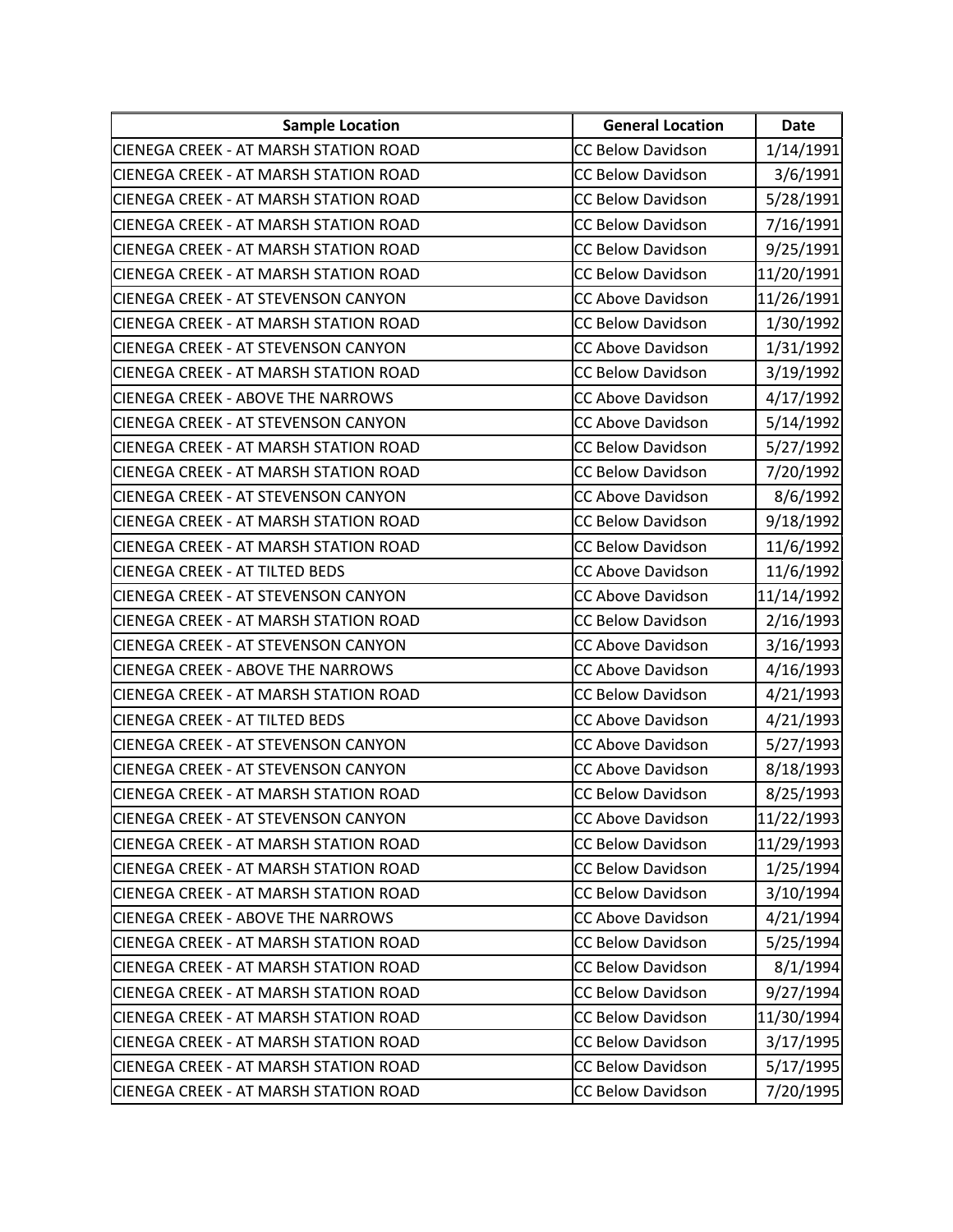| <b>Sample Location</b>                                                | <b>General Location</b>  | <b>Date</b> |
|-----------------------------------------------------------------------|--------------------------|-------------|
| <b>CIENEGA CREEK - AT MARSH STATION ROAD</b>                          | <b>CC Below Davidson</b> | 9/27/1995   |
| <b>CIENEGA CREEK - ABOVE THE NARROWS</b>                              | <b>CC Above Davidson</b> | 5/31/1996   |
| <b>CIENEGA CREEK - ABOVE DAVIDSON CANYON</b>                          | <b>CC Above Davidson</b> | 9/28/1998   |
| <b>CIENEGA CREEK - AT MARSH STATION ROAD</b>                          | <b>CC Below Davidson</b> | 9/28/1998   |
| <b>CIENEGA CREEK - ABOVE DIVERSION DAM</b>                            | <b>CC Below Davidson</b> | 9/29/1998   |
| <b>CIENEGA CREEK - BELOW TILTED BEDS</b>                              | <b>CC Above Davidson</b> | 9/29/1998   |
| CIENEGA CREEK - BELOW SANDFORD CANYON                                 | <b>CC Above Davidson</b> | 9/30/1998   |
| <b>CIENEGA CREEK - BELOW STEVENSON CANYON</b>                         | <b>CC Above Davidson</b> | 9/30/1998   |
| <b>CIENEGA CREEK - AT CEDAR CANYON</b>                                | <b>CC Above Davidson</b> | 12/11/2000  |
| <b>CIENEGA CREEK - BELOW PUMP CANYON</b>                              | <b>CC Above Davidson</b> | 12/11/2000  |
| CIENEGA CREEK - SW OF BENCHMARK 3490                                  | <b>CC Above Davidson</b> | 12/11/2000  |
| CIENEGA CREEK - ABOVE DAVIDSON CANYON, SE OF                          | <b>CC Above Davidson</b> | 12/12/2000  |
| <b>BENCHMARK 3365</b>                                                 |                          |             |
| CIENEGA CREEK - SW OF BENCHMARK 3490                                  | <b>CC Above Davidson</b> | 12/12/2000  |
| <b>CIENEGA CREEK - AT CEDAR CANYON</b>                                | <b>CC Above Davidson</b> | 2/16/2001   |
| CIENEGA CREEK - BELOW PUMP CANYON                                     | <b>CC Above Davidson</b> | 2/16/2001   |
| CIENEGA CREEK - ABOVE DAVIDSON CANYON, SE OF                          | <b>CC Above Davidson</b> | 2/22/2001   |
| <b>BENCHMARK 3365</b>                                                 |                          |             |
| CIENEGA CREEK - SW OF BENCHMARK 3490                                  | <b>CC Above Davidson</b> | 2/22/2001   |
| <b>CIENEGA CREEK - AT CEDAR CANYON</b>                                | <b>CC Above Davidson</b> | 3/24/2001   |
| CIENEGA CREEK - ABOVE DAVIDSON CANYON, SE OF                          | <b>CC Above Davidson</b> | 4/17/2001   |
| <b>BENCHMARK 3365</b>                                                 |                          |             |
| CIENEGA CREEK - SW OF BENCHMARK 3490                                  | <b>CC Above Davidson</b> | 4/17/2001   |
| <b>CIENEGA CREEK - BELOW PUMP CANYON</b>                              | <b>CC Above Davidson</b> | 4/18/2001   |
| <b>CIENEGA CREEK - AT CEDAR CANYON</b>                                | <b>CC Above Davidson</b> | 4/19/2001   |
| <b>CIENEGA CREEK - BELOW PUMP CANYON</b>                              | <b>CC Above Davidson</b> | 4/20/2001   |
| <b>CIENEGA CREEK - AT CEDAR CANYON</b>                                | <b>CC Above Davidson</b> | 7/19/2001   |
| CIENEGA CREEK - ABOVE DAVIDSON CANYON, SE OF                          | CC Above Davidson        | 9/18/2001   |
| <b>BENCHMARK 3365</b>                                                 |                          |             |
| <b>CIENEGA CREEK - AT CEDAR CANYON</b>                                | <b>CC Above Davidson</b> | 9/18/2001   |
| <b>CIENEGA CREEK - BELOW PUMP CANYON</b>                              | <b>CC Above Davidson</b> | 9/18/2001   |
| CIENEGA CREEK - SW OF BENCHMARK 3490                                  | <b>CC Above Davidson</b> | 9/18/2001   |
| CIENEGA CREEK - ABOVE DAVIDSON CANYON, SE OF<br><b>BENCHMARK 3365</b> | <b>CC Above Davidson</b> | 12/17/2001  |
| <b>CIENEGA CREEK - AT CEDAR CANYON</b>                                | <b>CC Above Davidson</b> | 12/17/2001  |
| <b>CIENEGA CREEK - BELOW PUMP CANYON</b>                              | <b>CC Above Davidson</b> |             |
| CIENEGA CREEK - SW OF BENCHMARK 3490                                  | <b>CC Above Davidson</b> | 12/17/2001  |
|                                                                       |                          | 12/17/2001  |
| CIENEGA CREEK - ABOVE DAVIDSON CANYON, SE OF<br><b>BENCHMARK 3365</b> | <b>CC Above Davidson</b> | 3/20/2002   |
| <b>CIENEGA CREEK - AT CEDAR CANYON</b>                                | CC Above Davidson        | 3/20/2002   |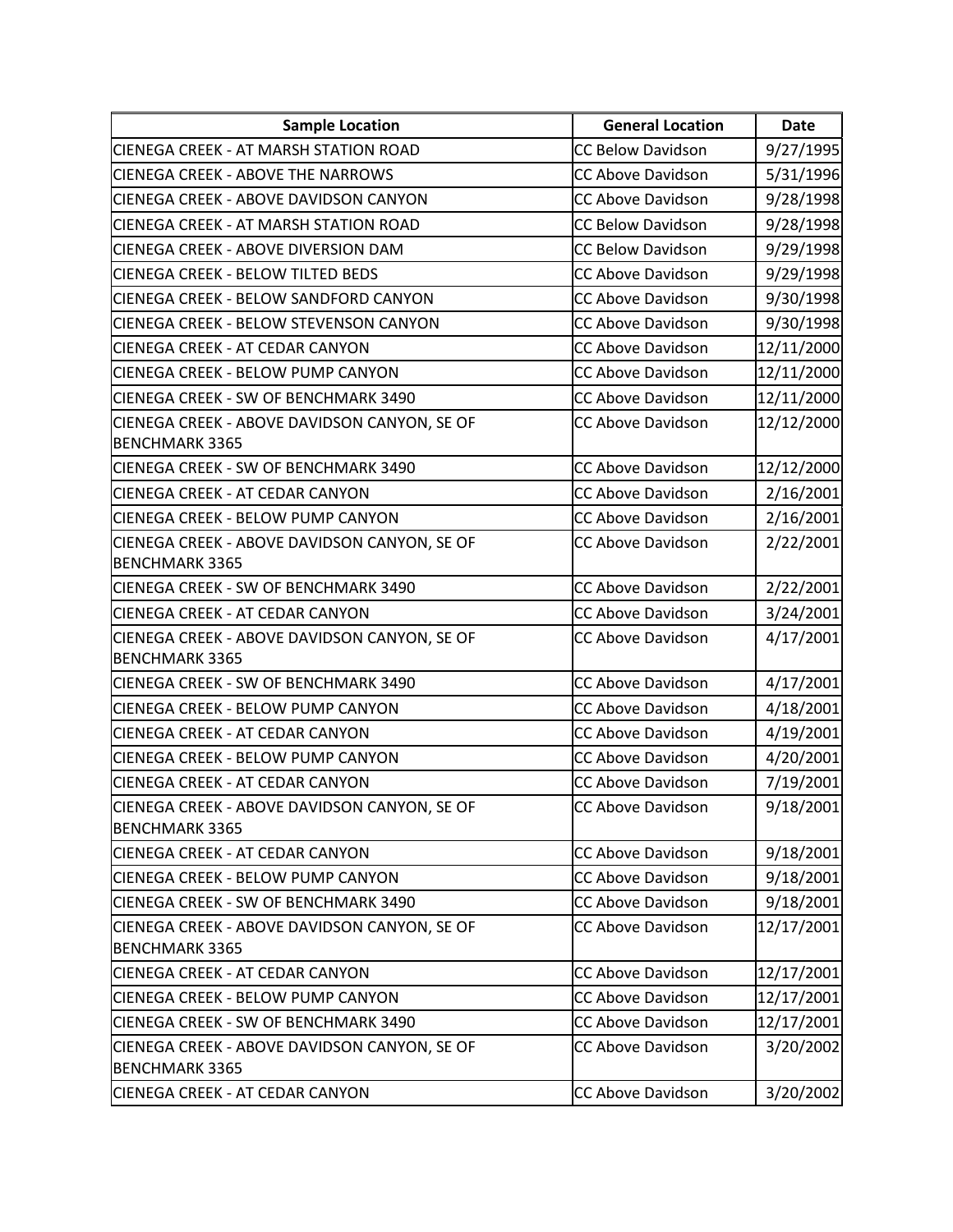| <b>Sample Location</b>                                                | <b>General Location</b>             | <b>Date</b> |
|-----------------------------------------------------------------------|-------------------------------------|-------------|
| <b>CIENEGA CREEK - BELOW PUMP CANYON</b>                              | <b>CC Above Davidson</b>            | 3/20/2002   |
| CIENEGA CREEK - SW OF BENCHMARK 3490                                  | <b>CC Above Davidson</b>            | 3/20/2002   |
| Davidson 1                                                            | Davidson                            | 6/4/2002    |
| Davidson 2                                                            | Davidson                            | 6/4/2002    |
| Davidson 1                                                            | Davidson                            | 8/2/2002    |
| Davidson 2                                                            | Davidson                            | 10/3/2002   |
| Davidson 2                                                            | Davidson                            | 1/3/2003    |
| Davidson 1                                                            | Davidson                            | 5/8/2003    |
| CIENEGA CREEK - ABOVE DAVIDSON CANYON, SE OF<br><b>BENCHMARK 3365</b> | <b>CC Above Davidson</b>            | 9/26/2005   |
| <b>CIENEGA CREEK - AT STEVENSON CANYON</b>                            | <b>CC Above Davidson</b>            | 9/27/2005   |
| CIENEGA CREEK - ABOVE DAVIDSON CANYON, SE OF<br><b>BENCHMARK 3365</b> | <b>CC Above Davidson</b>            | 12/6/2005   |
| <b>CIENEGA CREEK - AT STEVENSON CANYON</b>                            | <b>CC Above Davidson</b>            | 12/7/2005   |
| CIENEGA CREEK - ABOVE DAVIDSON CANYON, SE OF<br><b>BENCHMARK 3365</b> | <b>CC Above Davidson</b>            | 2/14/2006   |
| <b>CIENEGA CREEK - AT STEVENSON CANYON</b>                            | <b>CC Above Davidson</b>            | 2/16/2006   |
| CIENEGA CREEK - ABOVE DAVIDSON CANYON, SE OF<br><b>BENCHMARK 3365</b> | <b>CC Above Davidson</b>            | 4/10/2006   |
| <b>CIENEGA CREEK - AT STEVENSON CANYON</b>                            | <b>CC Above Davidson</b>            | 4/12/2006   |
| Lower Cienega Creek                                                   | <b>CC Below Davidson</b>            | 6/24/2008   |
| <b>Upper Cienega Creek</b>                                            | <b>CC Above Davidson</b>            | 6/24/2008   |
| Upper Cienega Creek dup                                               | <b>CC Above Davidson</b>            | 6/24/2008   |
| Factory 125                                                           | <b>BC</b> - Rosemont Junction       | 7/9/2008    |
| Factory 1251                                                          | <b>BC</b> - Rosemont Junction       | 7/9/2008    |
| Factory125                                                            | <b>BC</b> - Rosemont Junction       | 7/9/2008    |
| Factory 125                                                           | <b>BC</b> - Rosemont Junction       | 7/11/2008   |
| Factory125                                                            | <b>BC</b> - Rosemont Junction       | 7/11/2008   |
| <b>CIENEGA CREEK - ABOVE THE NARROWS</b>                              | <b>CC Above Davidson</b>            | 8/19/2008   |
| Upper Cienega Creek                                                   | <b>CC Above Davidson</b>            | 10/21/2008  |
| Lower Cienega Creek                                                   | <b>CC Below Davidson</b>            | 10/22/2008  |
| Lower Davidson Creek                                                  | Davidson                            | 10/22/2008  |
| Junction                                                              | <b>BC</b> - Rosemont Junction       | 7/1/2009    |
| RP <sub>2</sub>                                                       | <b>BC</b> - Compliance Point<br>Dam | 7/1/2009    |
| Junction                                                              | <b>BC</b> - Rosemont Junction       | 7/21/2009   |
| RP <sub>2</sub>                                                       | <b>BC</b> - Compliance Point<br>Dam | 7/21/2009   |
| Junction 1                                                            | <b>BC</b> - Rosemont Junction       | 7/23/2009   |
| Junction1                                                             | <b>BC</b> - Rosemont Junction       | 7/23/2009   |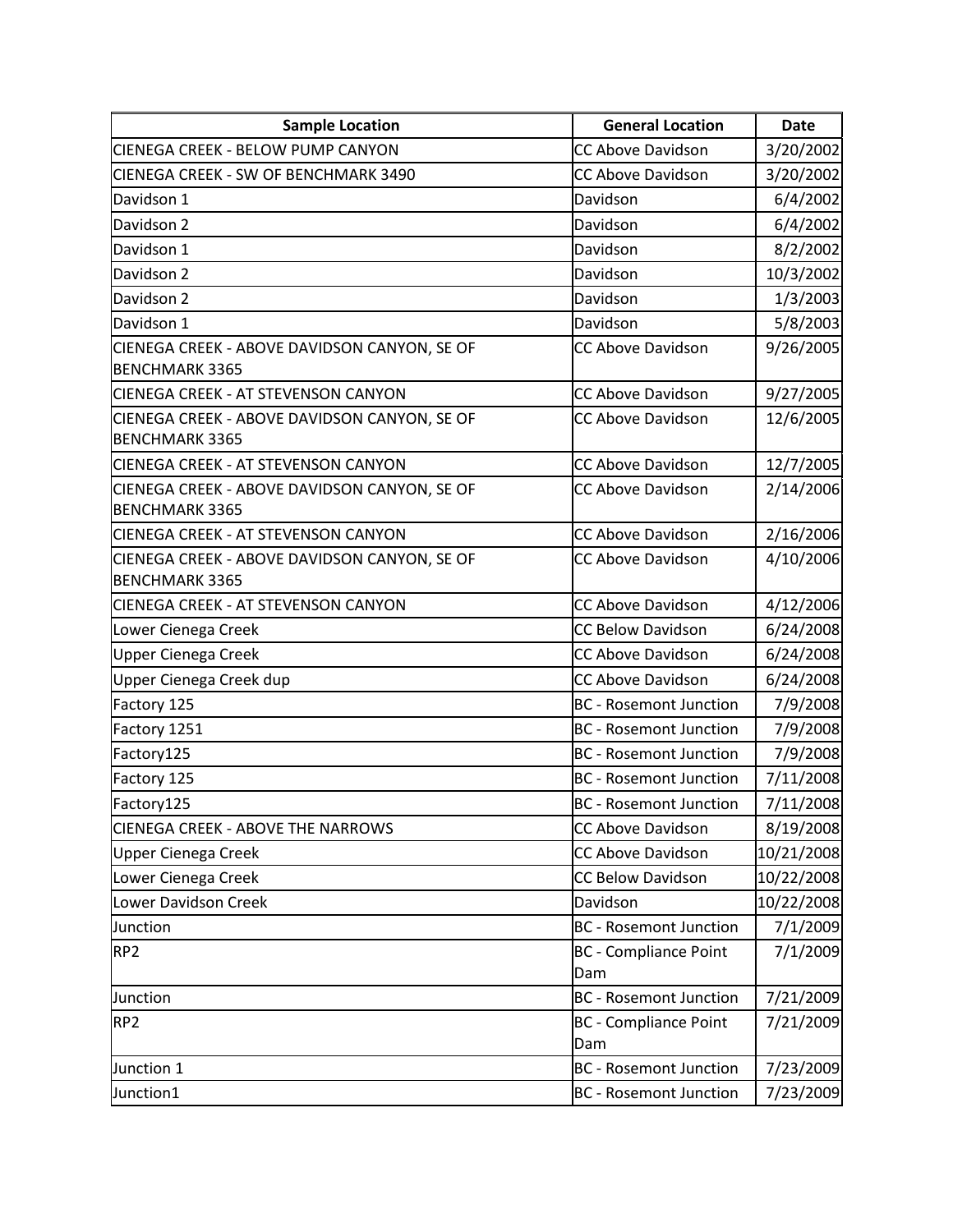| <b>Sample Location</b> | <b>General Location</b>             | <b>Date</b> |
|------------------------|-------------------------------------|-------------|
| Junction               | <b>BC</b> - Rosemont Junction       | 9/4/2009    |
| RP <sub>2</sub>        | <b>BC</b> - Compliance Point        | 9/4/2009    |
|                        | Dam                                 |             |
| Junction               | <b>BC</b> - Rosemont Junction       | 9/6/2009    |
| RP <sub>2</sub>        | <b>BC</b> - Compliance Point        | 9/6/2009    |
|                        | Dam                                 |             |
| PSW 1A/B               | <b>BC - Upper Barrel Canyon</b>     | 1/20/2010   |
| PSW <sub>2</sub>       | BC - Wasp Canyon                    | 1/20/2010   |
| PSW <sub>2B</sub>      | BC - Wasp Canyon                    | 1/20/2010   |
| PSW <sub>3</sub>       | <b>BC</b> - Rosemont Junction       | 1/20/2010   |
| PSW <sub>1</sub>       | <b>BC</b> - Upper Barrel Canyon     | 1/22/2010   |
| PSW <sub>2</sub>       | BC - Wasp Canyon                    | 1/22/2010   |
| PSW <sub>3</sub>       | <b>BC</b> - Rosemont Junction       | 1/22/2010   |
| PSW <sub>4</sub>       | <b>BC</b> - McCleary Canyon         | 1/22/2010   |
| PSW <sub>5</sub>       | <b>BC</b> - Compliance Point        | 1/22/2010   |
|                        | Dam                                 |             |
| PSW <sub>6</sub>       | <b>BC</b> - Scholefield Canyon      | 1/22/2010   |
| PSW1                   | <b>BC</b> - Upper Barrel Canyon     | 1/22/2010   |
| PSW <sub>2</sub>       | <b>BC</b> - Wasp Canyon             | 1/22/2010   |
| PSW <sub>3</sub>       | <b>BC</b> - Rosemont Junction       | 1/22/2010   |
| PSW4                   | <b>BC</b> - McCleary Canyon         | 1/22/2010   |
| PSW5                   | <b>BC</b> - Compliance Point<br>Dam | 1/22/2010   |
| PSW6                   | <b>BC</b> - Scholefield Canyon      | 1/22/2010   |
| PSW <sub>1A</sub>      | <b>BC - Upper Barrel Canyon</b>     | 3/1/2010    |
| PSW <sub>1B</sub>      | <b>BC - Upper Barrel Canyon</b>     | 3/1/2010    |
| PSW <sub>2A</sub>      | BC - Wasp Canyon                    | 3/1/2010    |
| PSW <sub>2B</sub>      | BC - Wasp Canyon                    | 3/1/2010    |
| PSW <sub>4</sub>       | <b>BC</b> - McCleary Canyon         | 3/1/2010    |
| PSW 1A/B               | <b>BC</b> - Upper Barrel Canyon     | 8/11/2010   |
| PSW <sub>2B</sub>      | BC - Wasp Canyon                    | 8/11/2010   |
| PSW <sub>4</sub>       | <b>BC</b> - McCleary Canyon         | 8/11/2010   |
| PSW <sub>5</sub>       | <b>BC</b> - Compliance Point        | 8/11/2010   |
|                        | Dam                                 |             |
| PSW <sub>6</sub>       | <b>BC</b> - Scholefield Canyon      | 8/11/2010   |
| PSW1A/B                | <b>BC - Upper Barrel Canyon</b>     | 8/11/2010   |
| PSW5                   | <b>BC</b> - Compliance Point        | 8/11/2010   |
|                        | Dam                                 |             |
| PSW6                   | <b>BC</b> - Scholefield Canyon      | 8/11/2010   |
| PSW 2A/2B              | BC - Wasp Canyon                    | 7/21/2011   |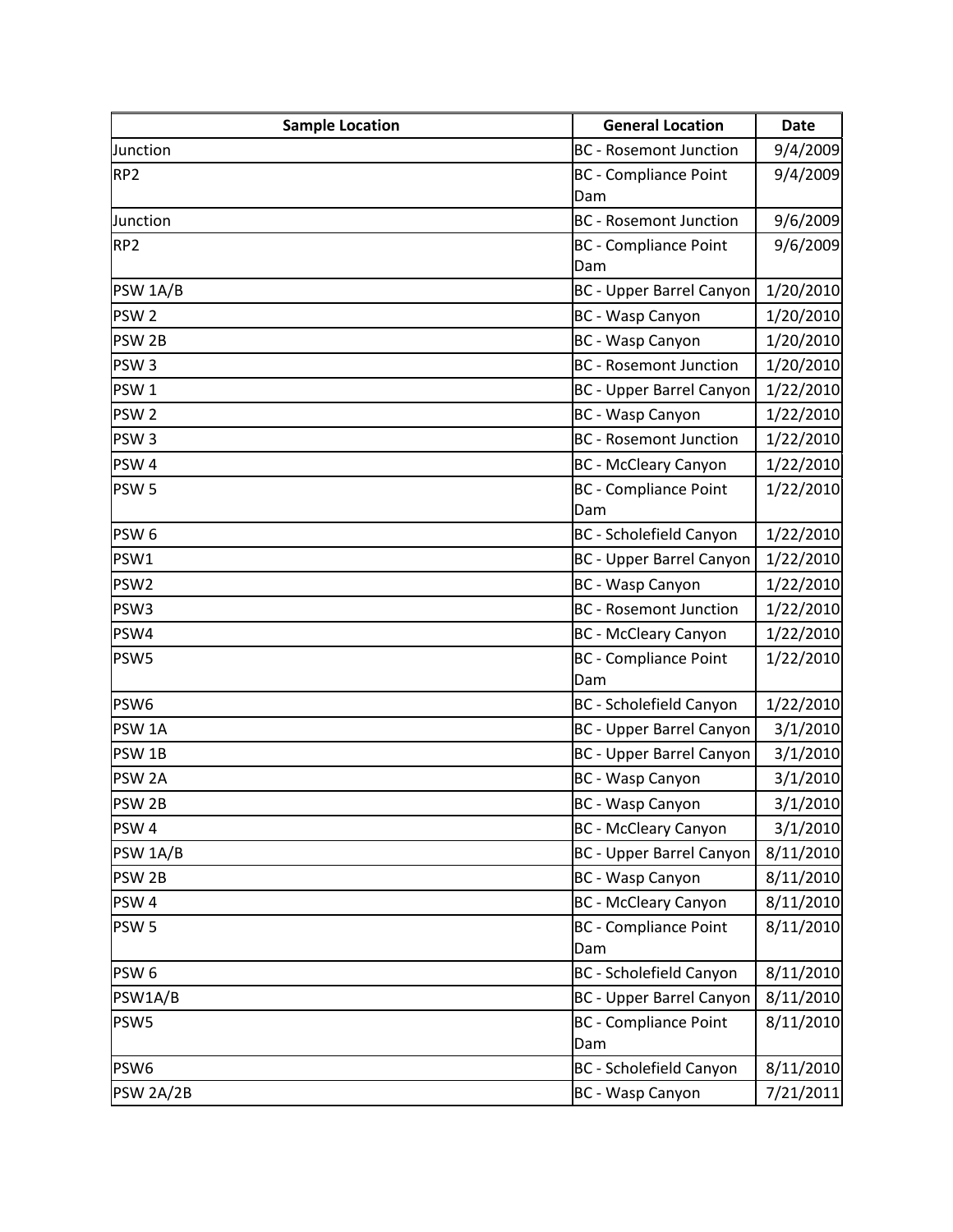| <b>Sample Location</b> | <b>General Location</b>         | <b>Date</b> |
|------------------------|---------------------------------|-------------|
| PSW 3A/3B              | <b>BC</b> - Rosemont Junction   | 7/21/2011   |
| PSW2A/2B               | BC - Wasp Canyon                | 7/21/2011   |
| PSW3A/3B               | <b>BC</b> - Rosemont Junction   | 7/21/2011   |
| PSW5                   | <b>BC</b> - Compliance Point    | 7/21/2011   |
|                        | Dam                             |             |
| <b>PSW 1A/1B</b>       | <b>BC</b> - Upper Barrel Canyon | 8/3/2011    |
| PSW 2A/2B              | BC - Wasp Canyon                | 8/3/2011    |
| PSW 3A/3B              | <b>BC</b> - Rosemont Junction   | 8/3/2011    |
| PSW 5A/5B              | <b>BC</b> - Compliance Point    | 8/3/2011    |
|                        | Dam                             |             |
| PSW1A/1B               | <b>BC</b> - Upper Barrel Canyon | 8/3/2011    |
| PSW2A/2B               | BC - Wasp Canyon                | 8/3/2011    |
| PSW3A/3B               | <b>BC</b> - Rosemont Junction   | 8/3/2011    |
| PSW5A/5B               | <b>BC</b> - Compliance Point    | 8/3/2011    |
|                        | Dam                             |             |
| PSW <sub>1A</sub>      | <b>BC</b> - Upper Barrel Canyon | 9/7/2011    |
| PSW 2A/2B              | BC - Wasp Canyon                | 9/7/2011    |
| PSW1A                  | <b>BC</b> - Upper Barrel Canyon | 9/7/2011    |
| PSW1B                  | <b>BC</b> - Upper Barrel Canyon | 9/7/2011    |
| PSW2A/2B               | BC - Wasp Canyon                | 9/7/2011    |
| PSW3A/3B               | <b>BC</b> - Rosemont Junction   | 9/7/2011    |
| PSW <sub>1</sub>       | <b>BC</b> - Upper Barrel Canyon | 9/11/2011   |
| PSW 2A/2B              | BC - Wasp Canyon                | 9/11/2011   |
| PSW 3A/3B              | <b>BC</b> - Rosemont Junction   | 9/11/2011   |
| PSW 4A/4B              | <b>BC</b> - McCleary Canyon     | 9/11/2011   |
| PSW 5A/5B              | <b>BC</b> - Compliance Point    | 9/11/2011   |
|                        | Dam                             |             |
| PSW <sub>6</sub>       | BC - Scholefield Canyon         | 9/11/2011   |
| PSW1                   | <b>BC</b> - Upper Barrel Canyon | 9/11/2011   |
| PSW2A/2B               | <b>BC</b> - Wasp Canyon         | 9/11/2011   |
| PSW3A/3B               | <b>BC</b> - Rosemont Junction   | 9/11/2011   |
| PSW5A/5B               | <b>BC</b> - Compliance Point    | 9/11/2011   |
|                        | Dam                             |             |
| PSW6                   | <b>BC</b> - Scholefield Canyon  | 9/11/2011   |
| PWS 4A/4B              | <b>BC</b> - McCleary Canyon     | 9/11/2011   |
| PWS4A/4B               | <b>BC</b> - McCleary Canyon     | 9/11/2011   |
| PSW <sub>6</sub>       | <b>BC</b> - Scholefield Canyon  | 9/12/2011   |
| PSW6                   | <b>BC</b> - Scholefield Canyon  | 9/12/2011   |
| PSW <sub>6</sub>       | <b>BC</b> - Scholefield Canyon  | 9/14/2011   |
| PSW6                   | <b>BC</b> - Scholefield Canyon  | 9/14/2011   |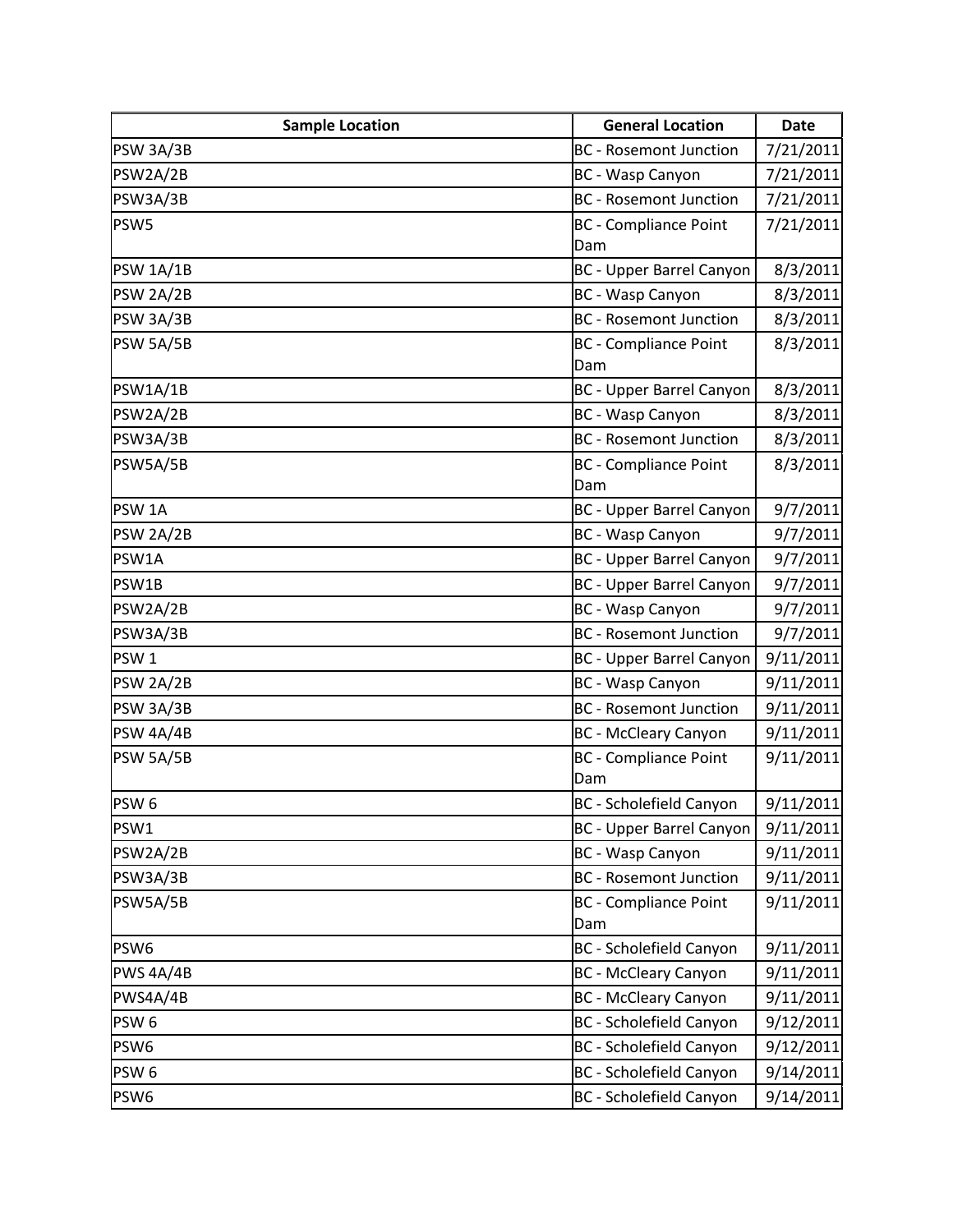| <b>Sample Location</b>                          | <b>General Location</b>  | <b>Date</b> |
|-------------------------------------------------|--------------------------|-------------|
| CIENEGA CREEK - BETWEEN SITES 100480 AND 101177 |                          | 8/30/2012   |
| CIENEGA CREEK - AT MARSH STATION ROAD           | <b>CC Below Davidson</b> | 9/10/2012   |
| DAVIDSON CANYON - AT OAW SPRING SOURCE          | Davidson                 | 9/10/2012   |
| CIENEGA CREEK - AT MARSH STATION ROAD           | CC Below Davidson        | 11/20/2012  |
| DAVIDSON CANYON - AT OAW SPRING SOURCE          | Davidson                 | 11/20/2012  |
| CIENEGA CREEK - AT MARSH STATION ROAD           | <b>CC Below Davidson</b> | 2/27/2013   |
| CIENEGA CREEK - AT MARSH STATION ROAD           | <b>CC Below Davidson</b> | 4/18/2013   |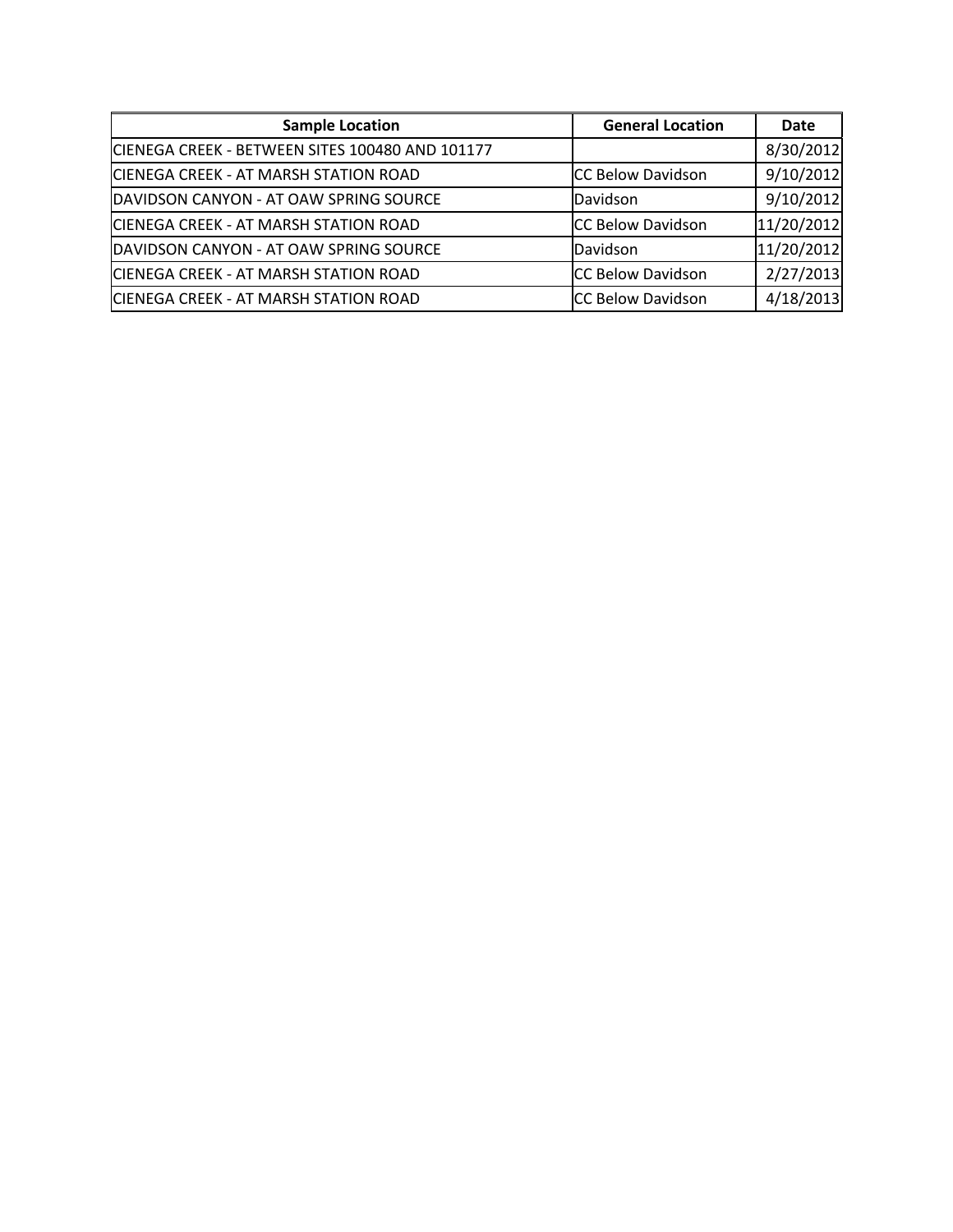#### ATTACHMENT B

#### COMPARISON OF SURFACE WATER QUALITY DATES TO EVIDENCE FOR STORMFLOW

This attachment contains a compilation of evidence to determine whether any water quality samples available for Cienega Creek or Davidson Canyon possibly represent stormflow, instead of baseflow. The following information was reviewed:

- USGS Gaging Station 09484550 on Cienega Creek. Graphs of data for sampling dates are attached in this appendix. Available from http://waterdata.usgs.gov/nwis/sw.
- USGS Gaging Station 09484580 on Barrel Canyon. Graphs of data for sampling dates are attached in this appendix. Available from http://waterdata.usgs.gov/nwis/sw. One sampling date was flagged as possibly representing stormflow , not baseflow (9/10/12). Samples were collected on this date at on Cienega Creek at Marsh Station Road and in Davidson Canyon.
- Review of Pima County Flood Control District ALERT data, stations 4250, 4280, 4310, and 4320. Available from http://alert.rfcd.pima.gov/perl/Pima.pl. See attached matrix for summary of review. One sampling date was flagged as possibly representing stormflow, not baseflow (9/10/12). Samples were collected on this date at on Cienega Creek at Marsh Station Road and in Davidson Canyon.
- Rosemont on-site precipitation data. The period of record for the Rosemont meteorological station did not match the time period during which water quality samples were collected.
- Field flow measurements. Water quality samples compiled by ADEQ and USEPA have flow measurements recorded. These have been reviewed and are captured in the attached matrix. One sampling date was flagged as possibly representing stormflow, not baseflow (7/20/88). This sample was collected on Cienega Creek at Marsh Station Road, which is below Davidson Canyon.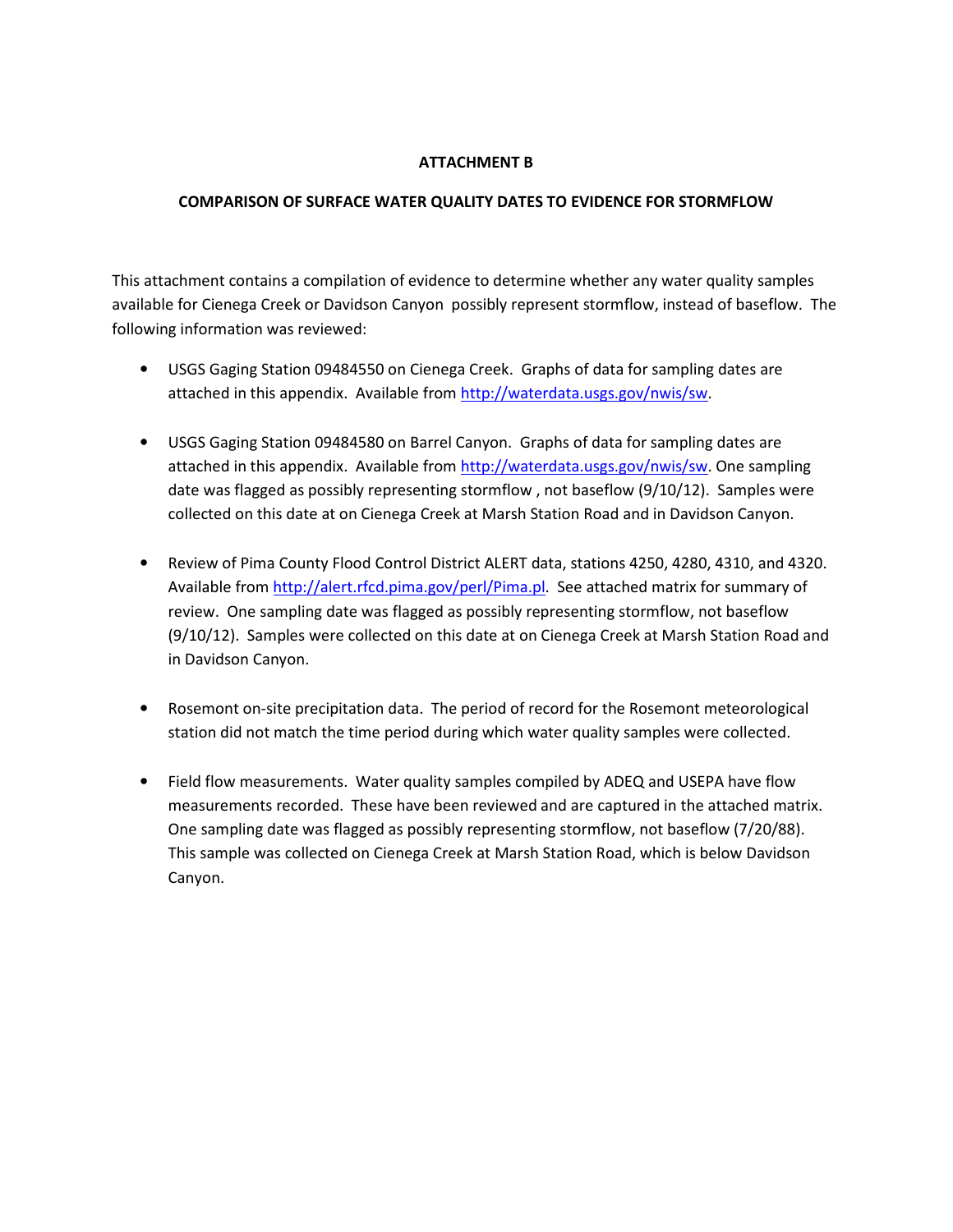#### HYDROGRAPHS FROM USGS GAGE 09484550





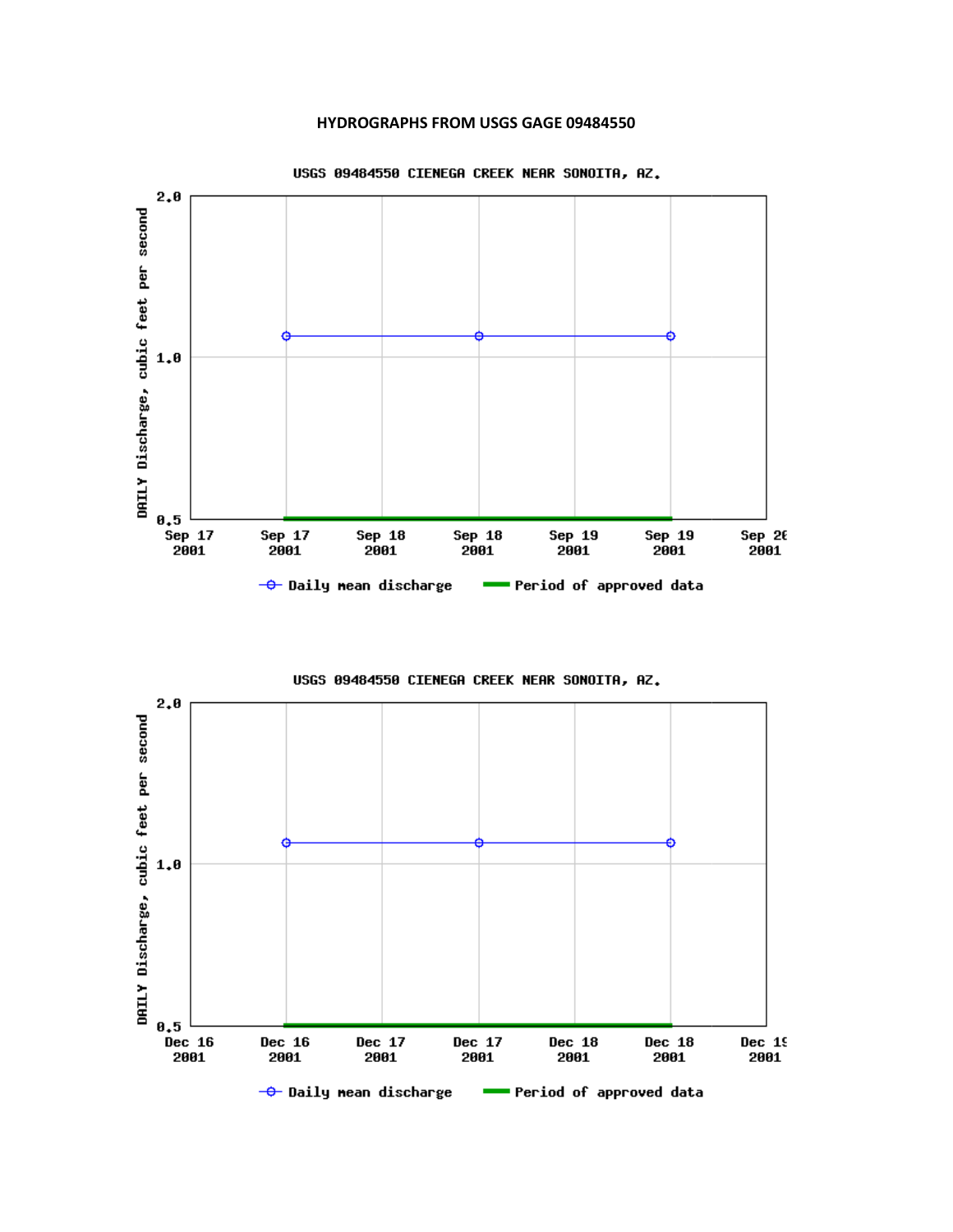



USGS 09484550 CIENEGA CREEK NEAR SONOITA, AZ.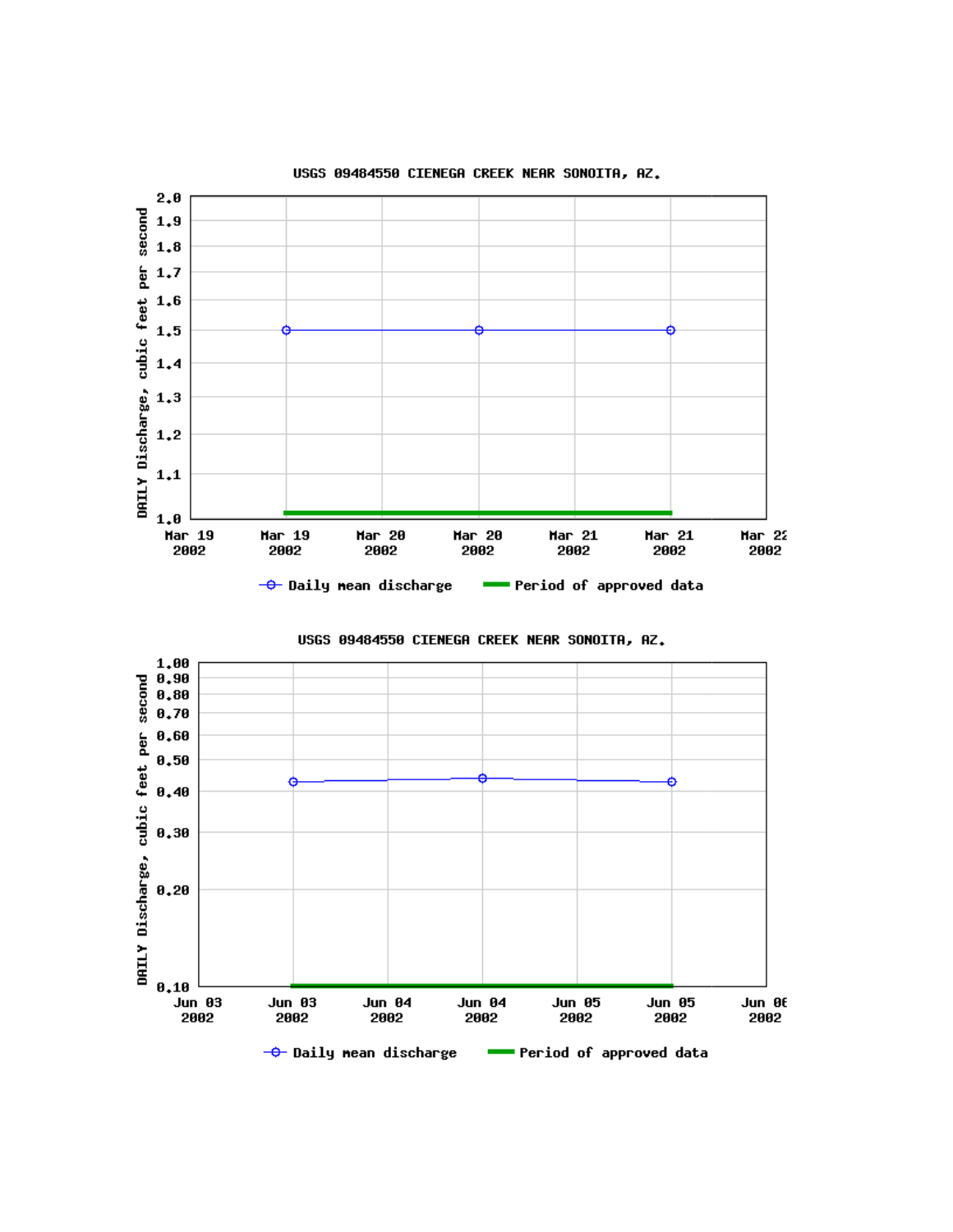

USGS 09484550 CIENEGA CREEK NEAR SONOITA, AZ.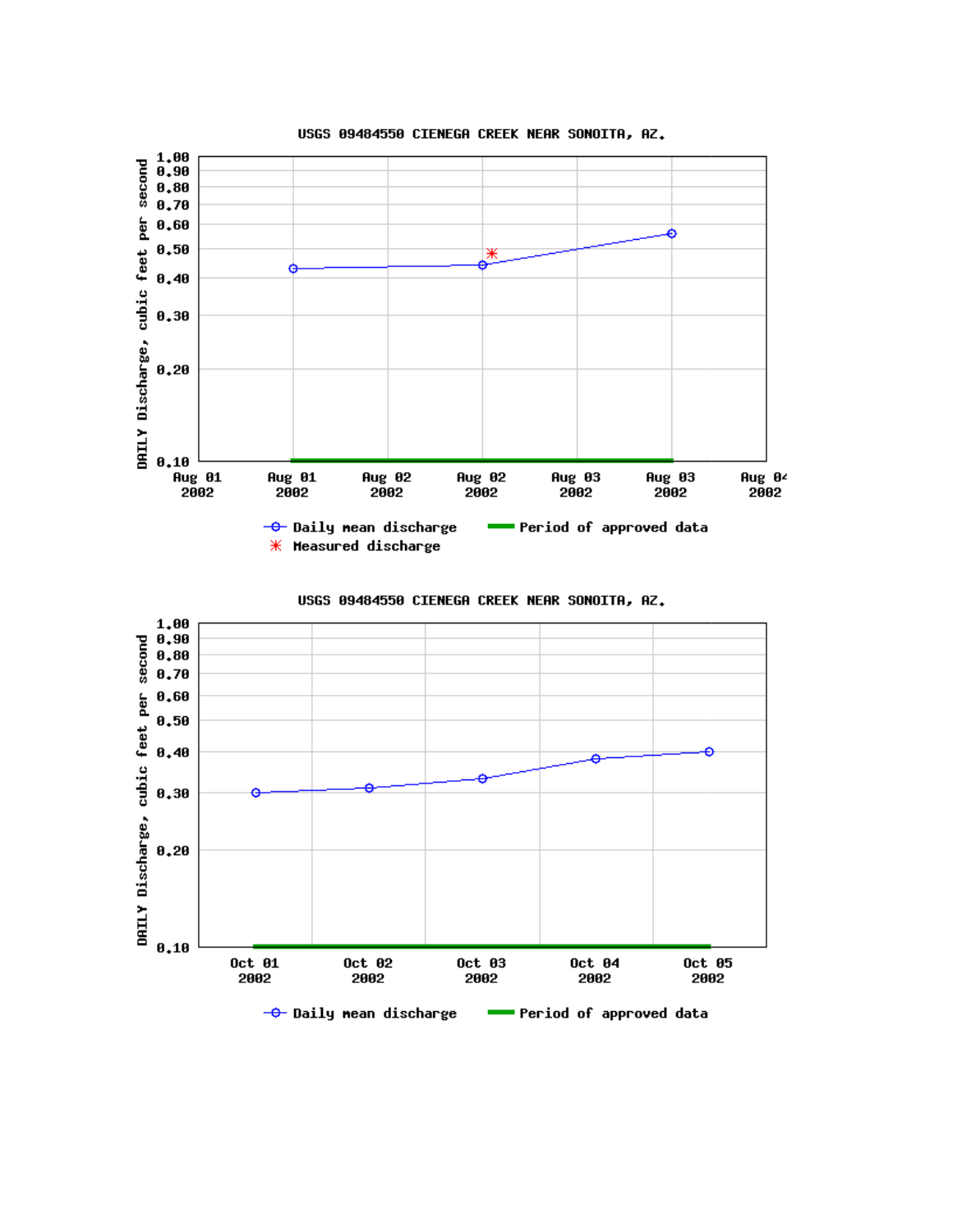

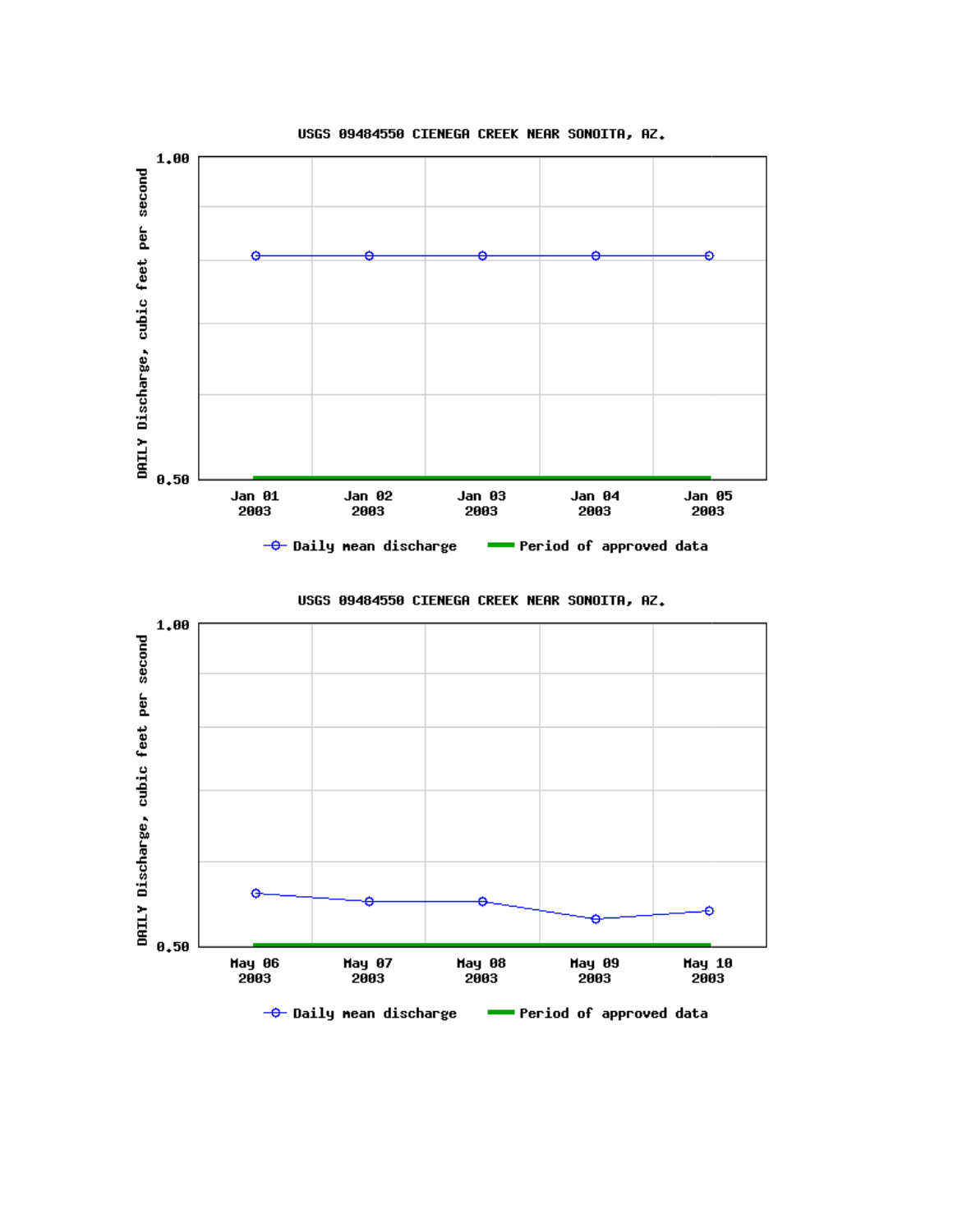

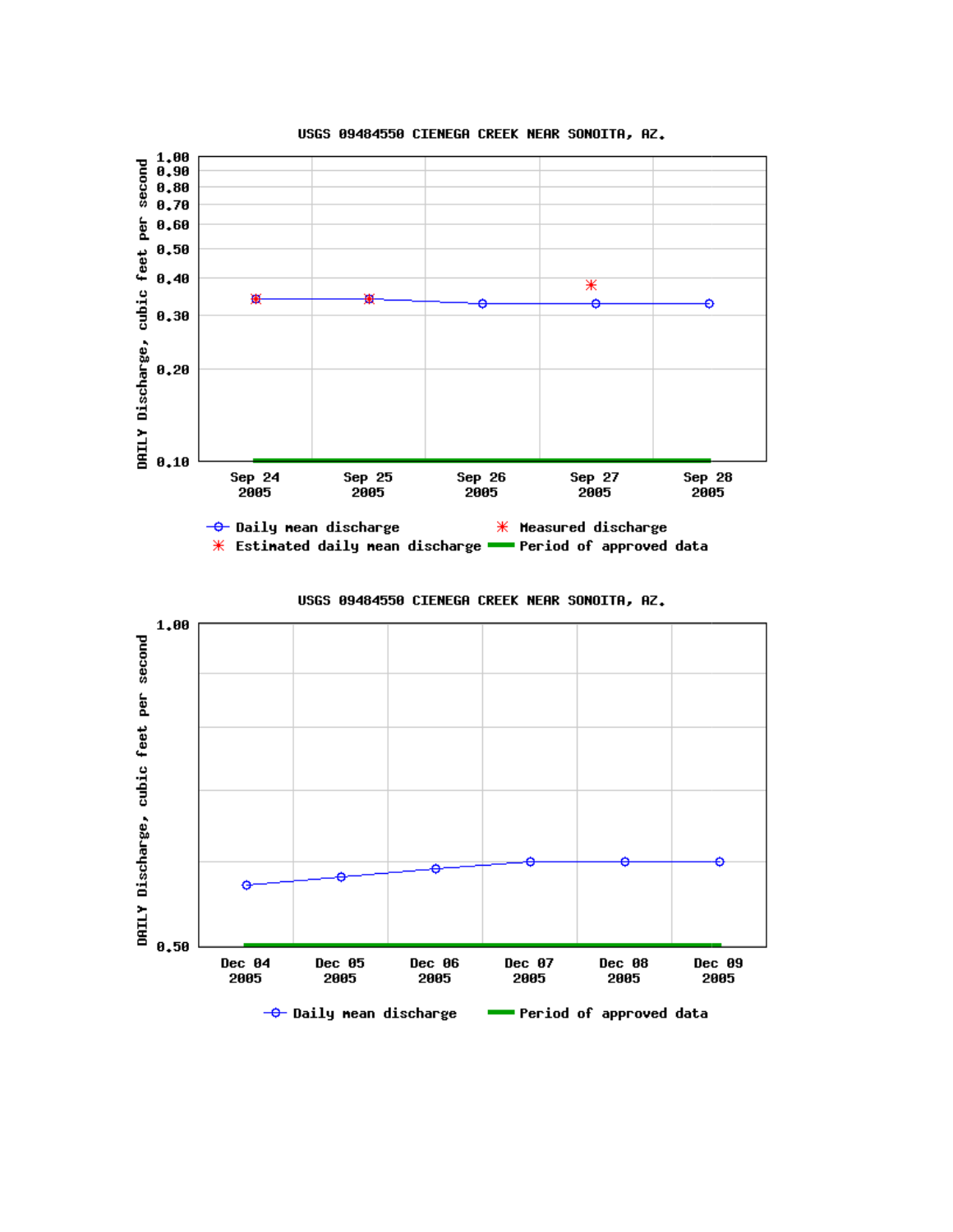

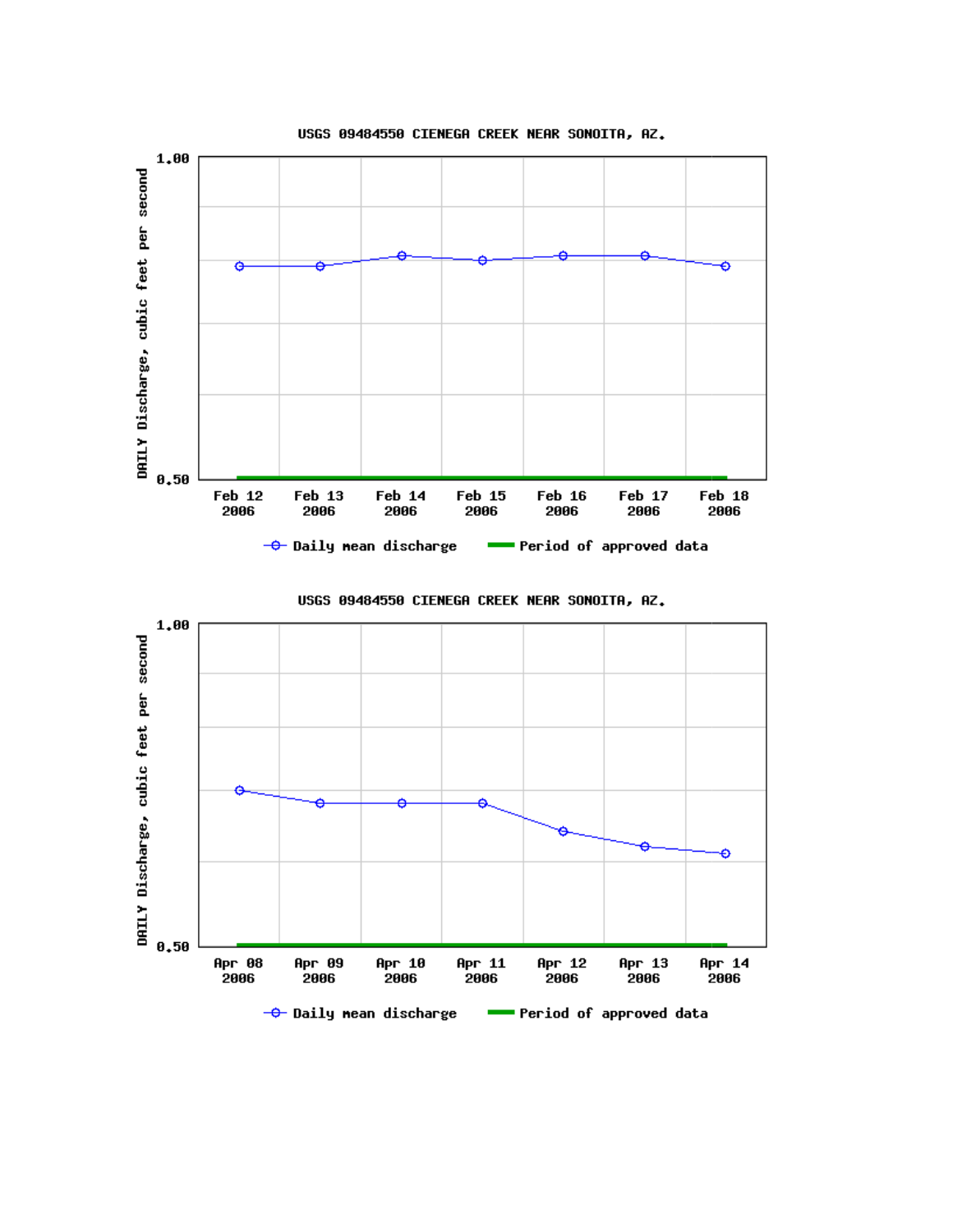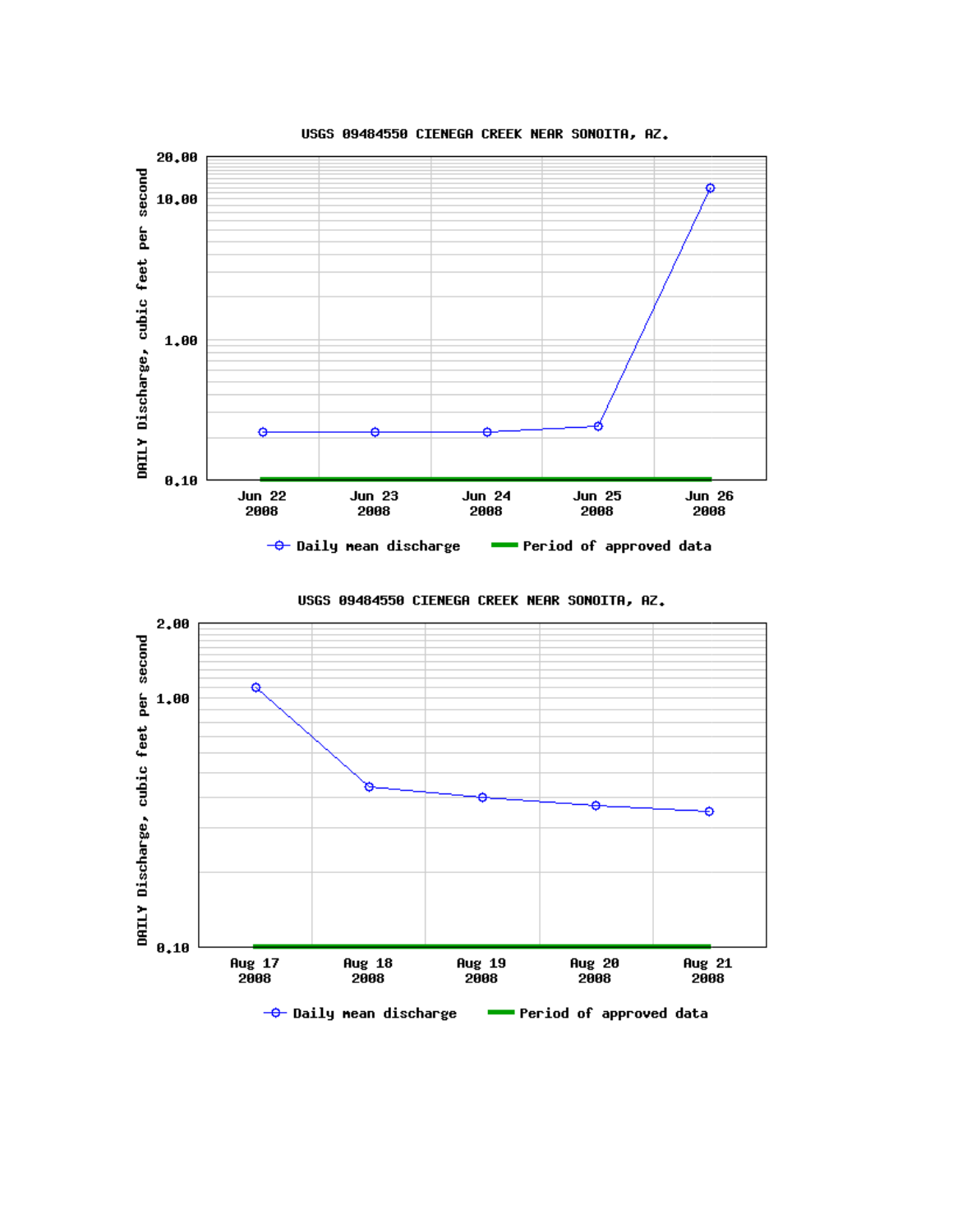

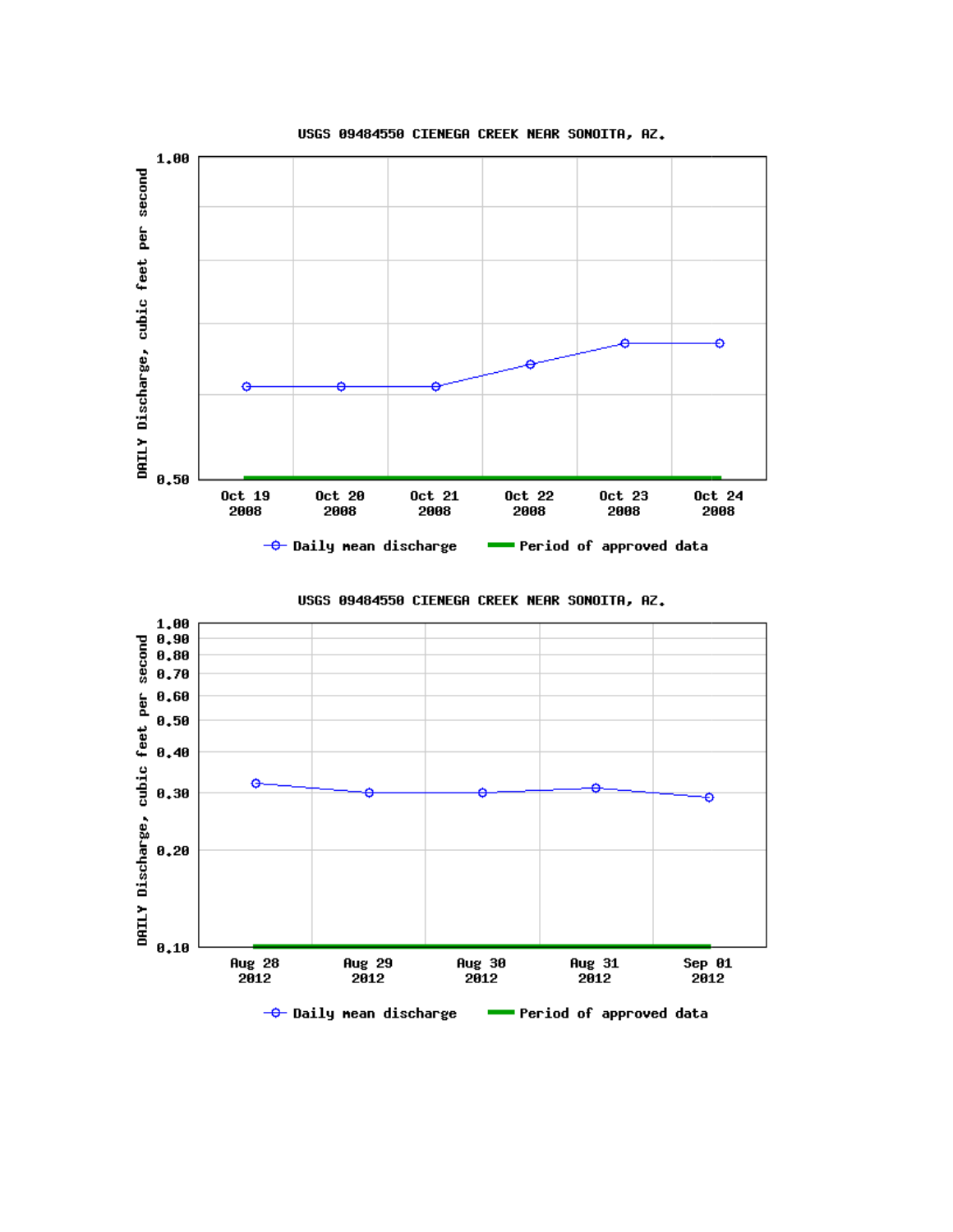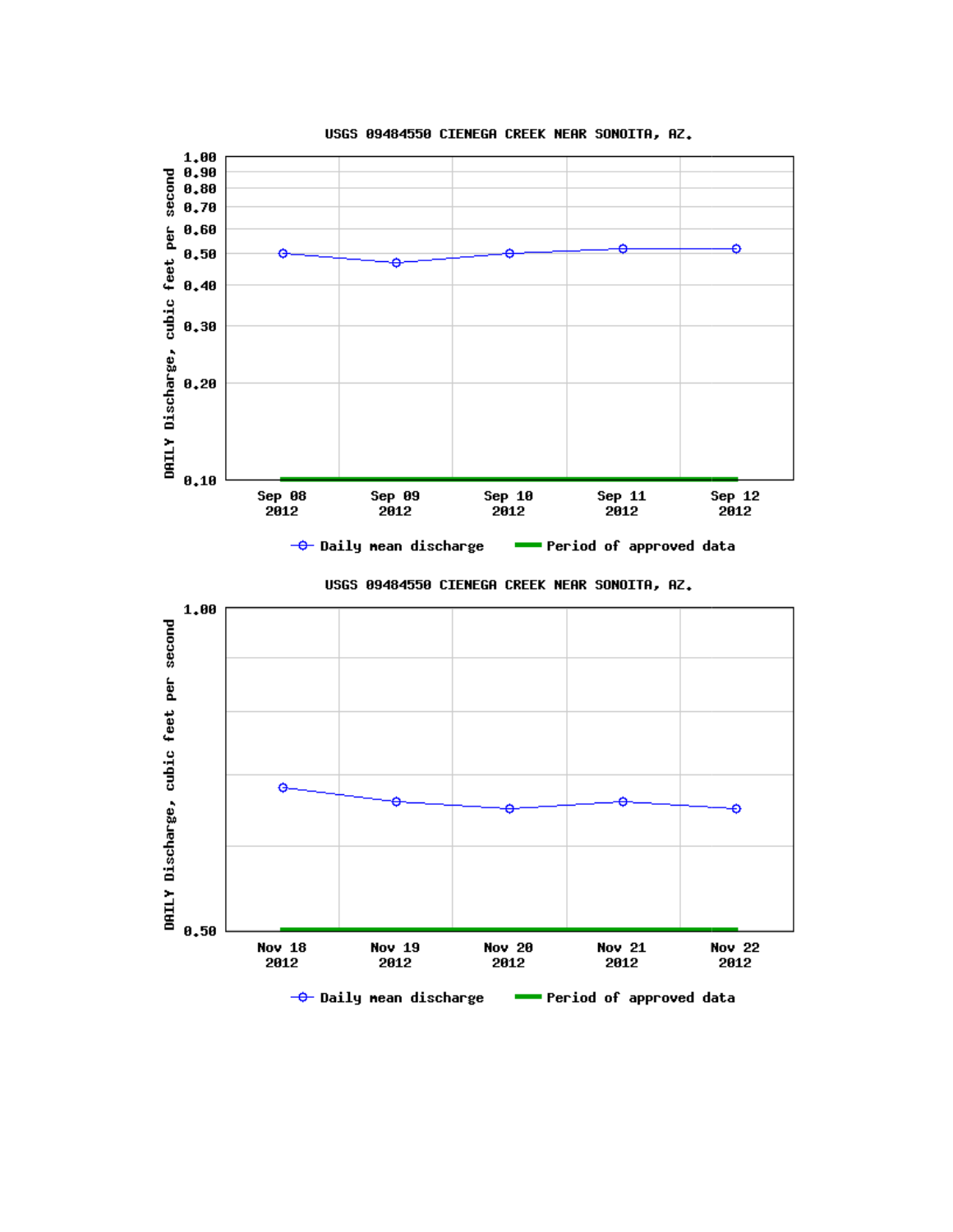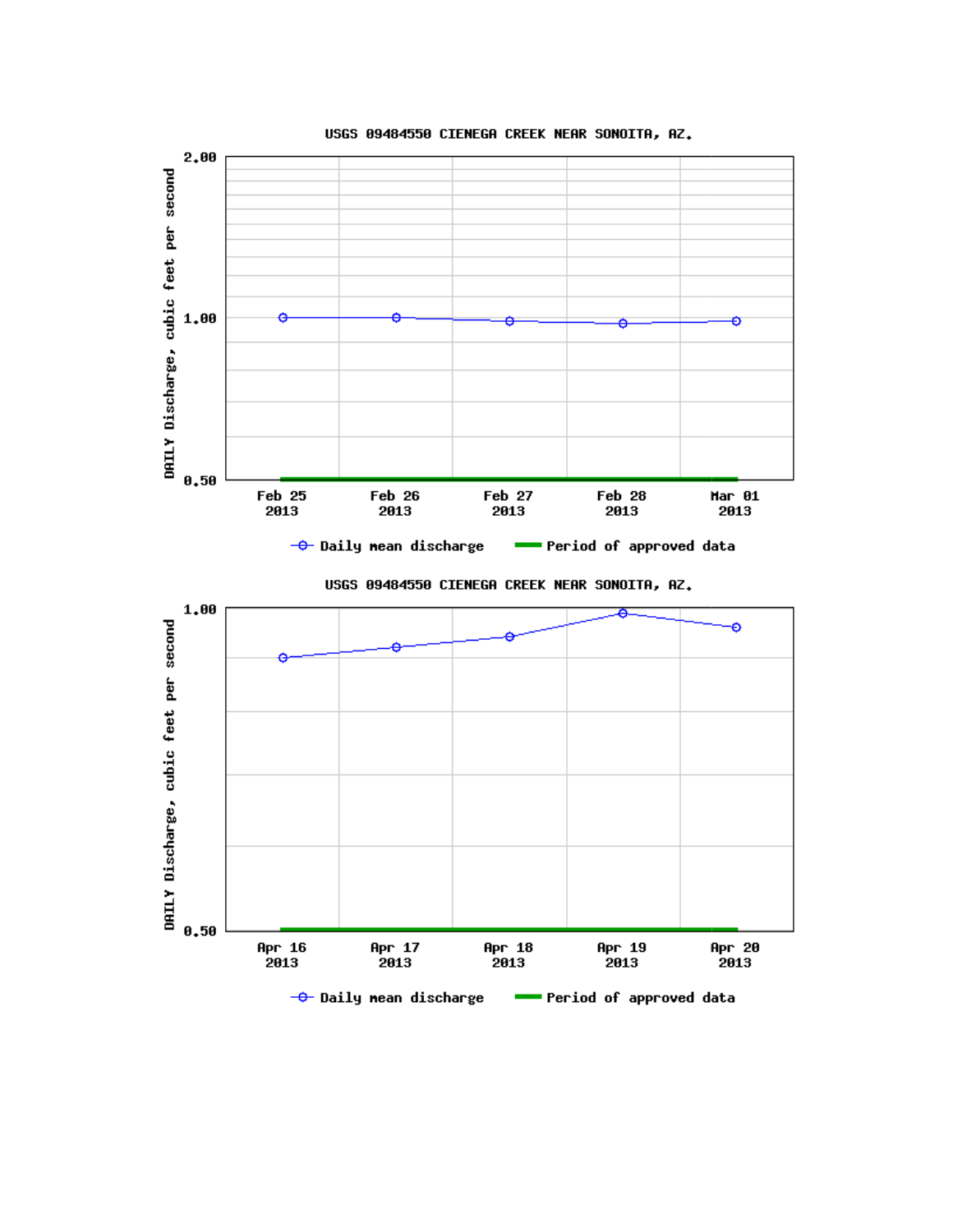#### HYDROGRAPHS FROM USGS GAGE 09484580



USGS 09484580 BARREL CANYON NEAR SONOITA, AZ

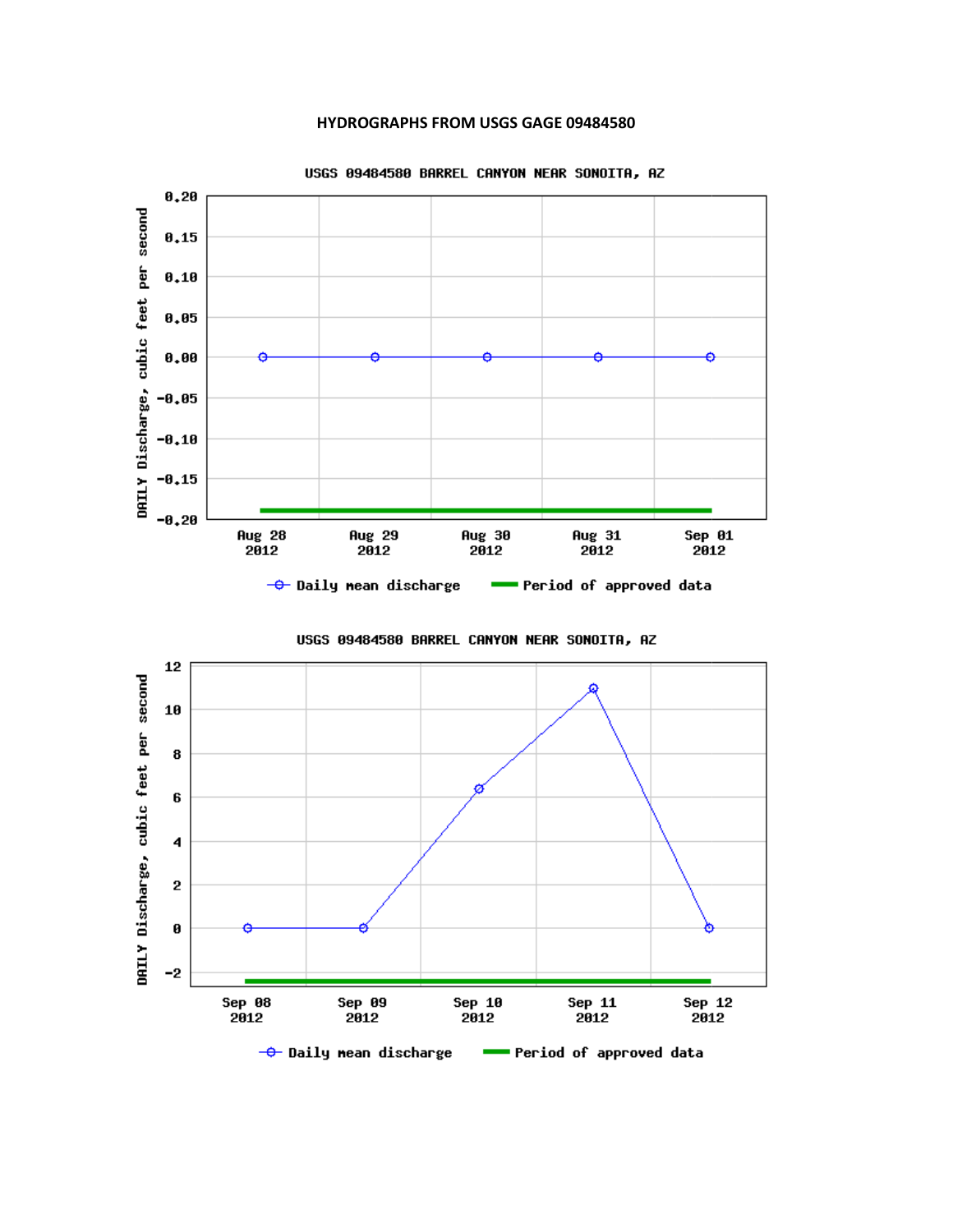



USGS 09484580 BARREL CANYON NEAR SONOITA, AZ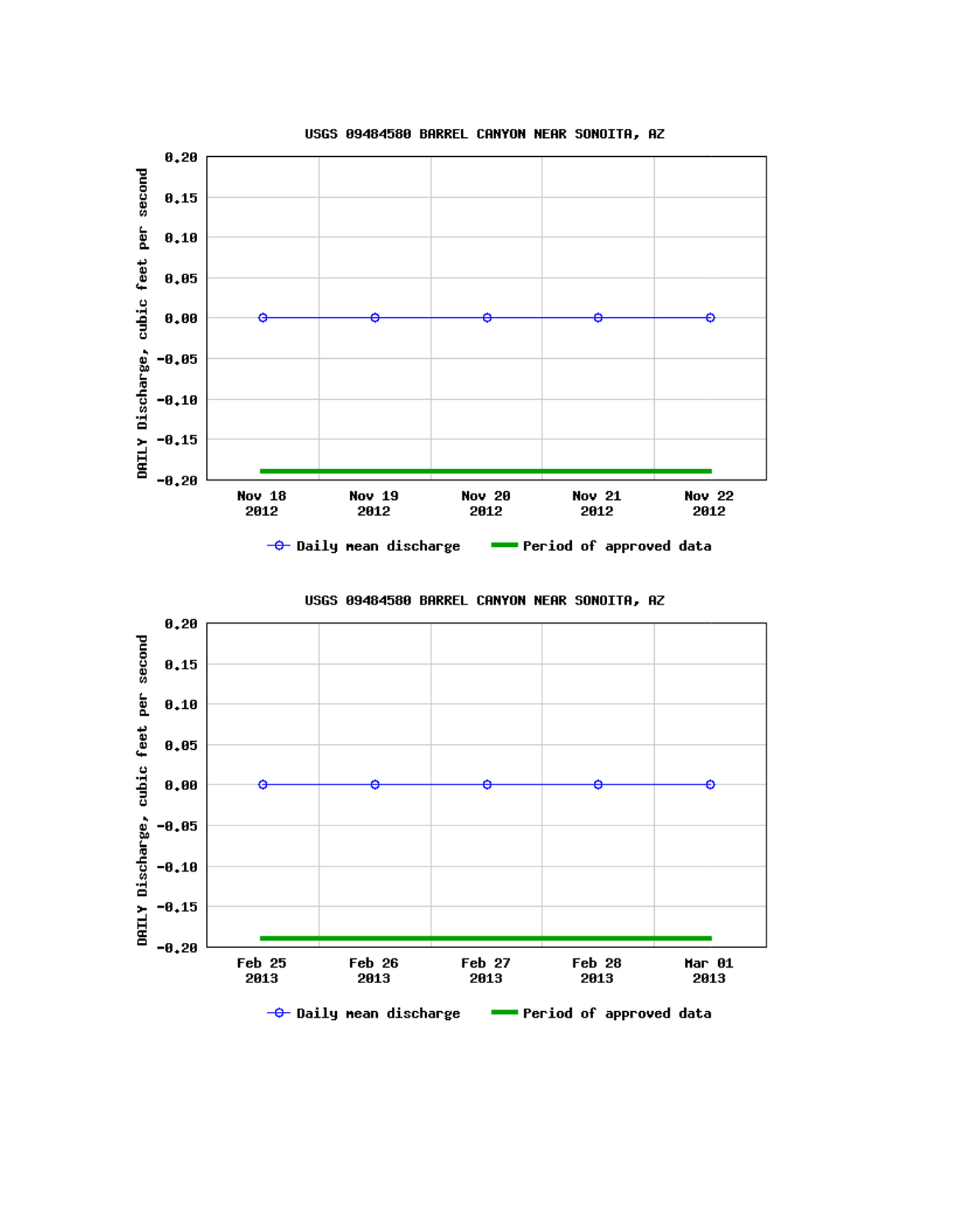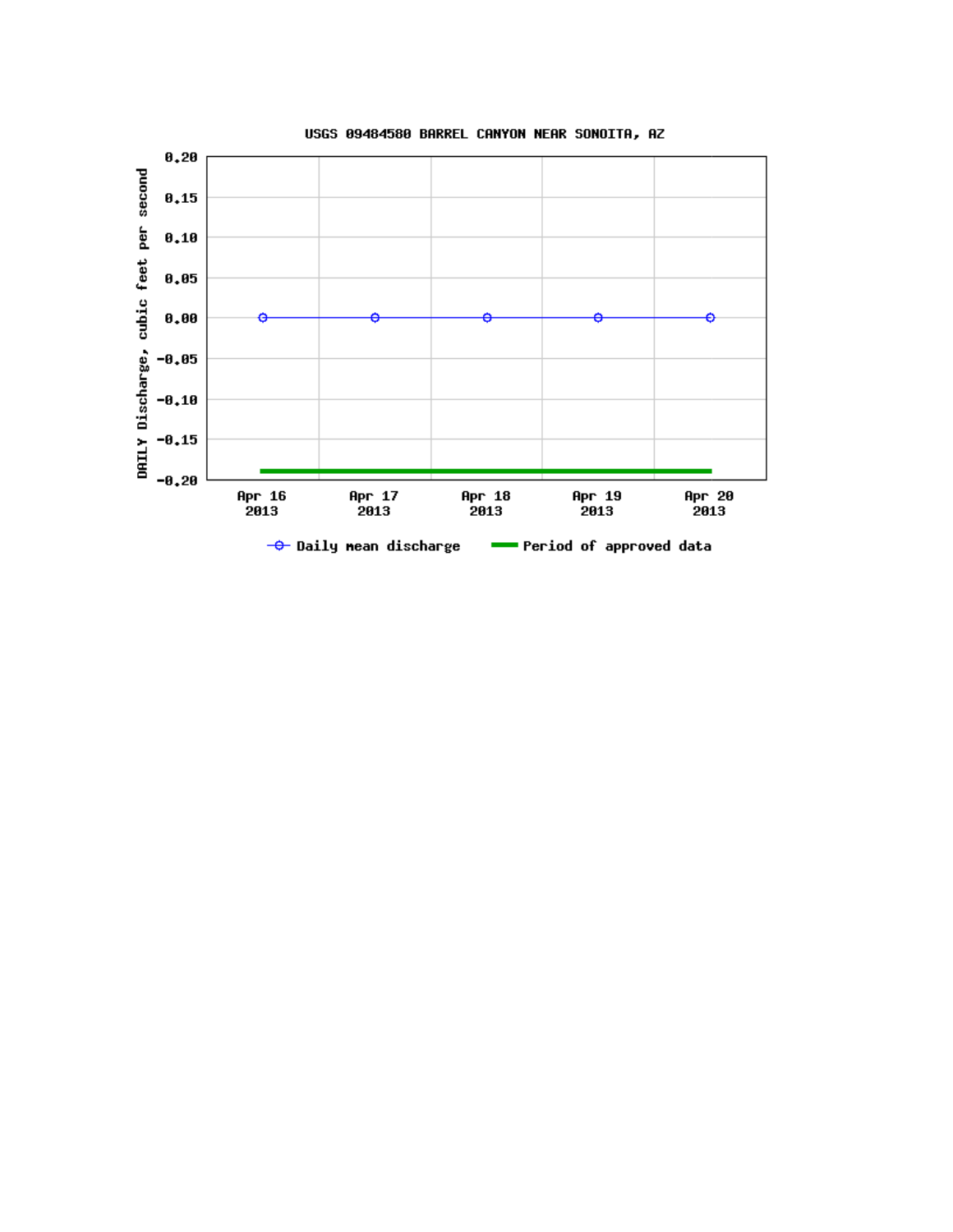| Review of Possible Flow Evidence for All Cienega Creek and Davidson Canyon Water Quality Sampling<br><b>Dates</b> |                      |                      |                     |                       |                     |
|-------------------------------------------------------------------------------------------------------------------|----------------------|----------------------|---------------------|-----------------------|---------------------|
|                                                                                                                   | <b>USGS Gage</b>     | <b>USGS Gage</b>     | <b>Pima County</b>  | Rosemont              | <b>Field Flow</b>   |
|                                                                                                                   | 09484550 on          | 09484580 on          | <b>ALERT Precip</b> | <b>On-Site Precip</b> | <b>Measurement</b>  |
| <b>Date</b>                                                                                                       | <b>Cienega Creek</b> | <b>Barrel Canyon</b> | <b>Data</b>         | <b>Data</b>           | (cfs)               |
| 29-May-87                                                                                                         | n/a                  | n/a                  | n/a                 | n/a                   | 1                   |
| 21-Aug-87                                                                                                         | n/a                  | n/a                  | n/a                 | n/a                   | n/a                 |
| 15-Oct-87                                                                                                         | n/a                  | n/a                  | n/a                 | n/a                   | $\overline{2}$      |
| 24-Nov-87                                                                                                         | n/a                  | n/a                  | n/a                 | n/a                   | 1.92                |
| 18-Jan-88                                                                                                         | n/a                  | n/a                  | n/a                 | n/a                   | $\mathbf{3}$        |
| 05-Apr-88                                                                                                         | n/a                  | n/a                  | n/a                 | n/a                   | 1.62                |
| 04-May-88                                                                                                         | n/a                  | n/a                  | n/a                 | n/a                   | n/a                 |
| 20-Jul-88                                                                                                         | n/a                  | n/a                  | n/a                 | n/a                   | $10.7*$             |
| 21-Sep-88                                                                                                         | n/a                  | n/a                  | n/a                 | n/a                   | 1.74                |
| 22-Nov-88                                                                                                         | n/a                  | n/a                  | n/a                 | n/a                   | 2.04                |
| 25-Jan-89                                                                                                         | n/a                  | n/a                  | n/a                 | n/a                   | 1.8                 |
| 30-Mar-89                                                                                                         | n/a                  | n/a                  | n/a                 | n/a                   | 0.38; 2.04          |
|                                                                                                                   |                      | n/a                  |                     |                       | 0.28; 0.45;         |
| 23-May-89                                                                                                         | n/a                  |                      | n/a                 | n/a                   | 1.11                |
|                                                                                                                   |                      | n/a                  |                     |                       | 0.22; 0.36;         |
| 25-Jul-89                                                                                                         | n/a                  |                      | n/a                 | n/a                   | 0.72                |
| 24-Sep-89                                                                                                         | n/a                  | n/a                  | n/a                 | n/a                   | 0.09; 0.26;<br>0.67 |
| 21-Nov-89                                                                                                         | n/a                  | n/a                  | n/a                 | n/a                   | 0.15; 0.4; 1.07     |
|                                                                                                                   |                      | n/a                  |                     |                       | 0.34; 0.52;         |
| 31-Jan-90                                                                                                         | n/a                  |                      | n/a                 | n/a                   | 1.98                |
| 27-Mar-90                                                                                                         | n/a                  | n/a                  | n/a                 | n/a                   | 0.51; 0.61; 1.7     |
| 30-May-90                                                                                                         | n/a                  | n/a                  | n/a                 | n/a                   | 1.03                |
| 10-Jul-90                                                                                                         | n/a                  | n/a                  | n/a                 | n/a                   | 1.38                |
| 01-Oct-90                                                                                                         | n/a                  | n/a                  | n/a                 | n/a                   | 1.79                |
| 13-Nov-90                                                                                                         | n/a                  | n/a                  | n/a                 | n/a                   | 1.32                |
| 14-Nov-90                                                                                                         | n/a                  | n/a                  | n/a                 | n/a                   | 1.78                |
| 14-Jan-91                                                                                                         | n/a                  | n/a                  | n/a                 | n/a                   | 2.25                |
| 06-Mar-91                                                                                                         | n/a                  | n/a                  | n/a                 | n/a                   | 2.41                |
| 28-May-91                                                                                                         | n/a                  | n/a                  | n/a                 | n/a                   | 1.57                |
| 16-Jul-91                                                                                                         | n/a                  | n/a                  | n/a                 | n/a                   | 0.98                |
| 25-Sep-91                                                                                                         | n/a                  | n/a                  | n/a                 | n/a                   | 0.6                 |
| 20-Nov-91                                                                                                         | n/a                  | n/a                  | n/a                 | n/a                   | 0.95                |
| 26-Nov-91                                                                                                         | n/a                  | n/a                  | n/a                 | n/a                   | 1.61                |
| 30-Jan-92                                                                                                         | n/a                  | n/a                  | n/a                 | n/a                   | 1.82                |
| 31-Jan-92                                                                                                         | n/a                  | n/a                  | n/a                 | n/a                   | 2.34                |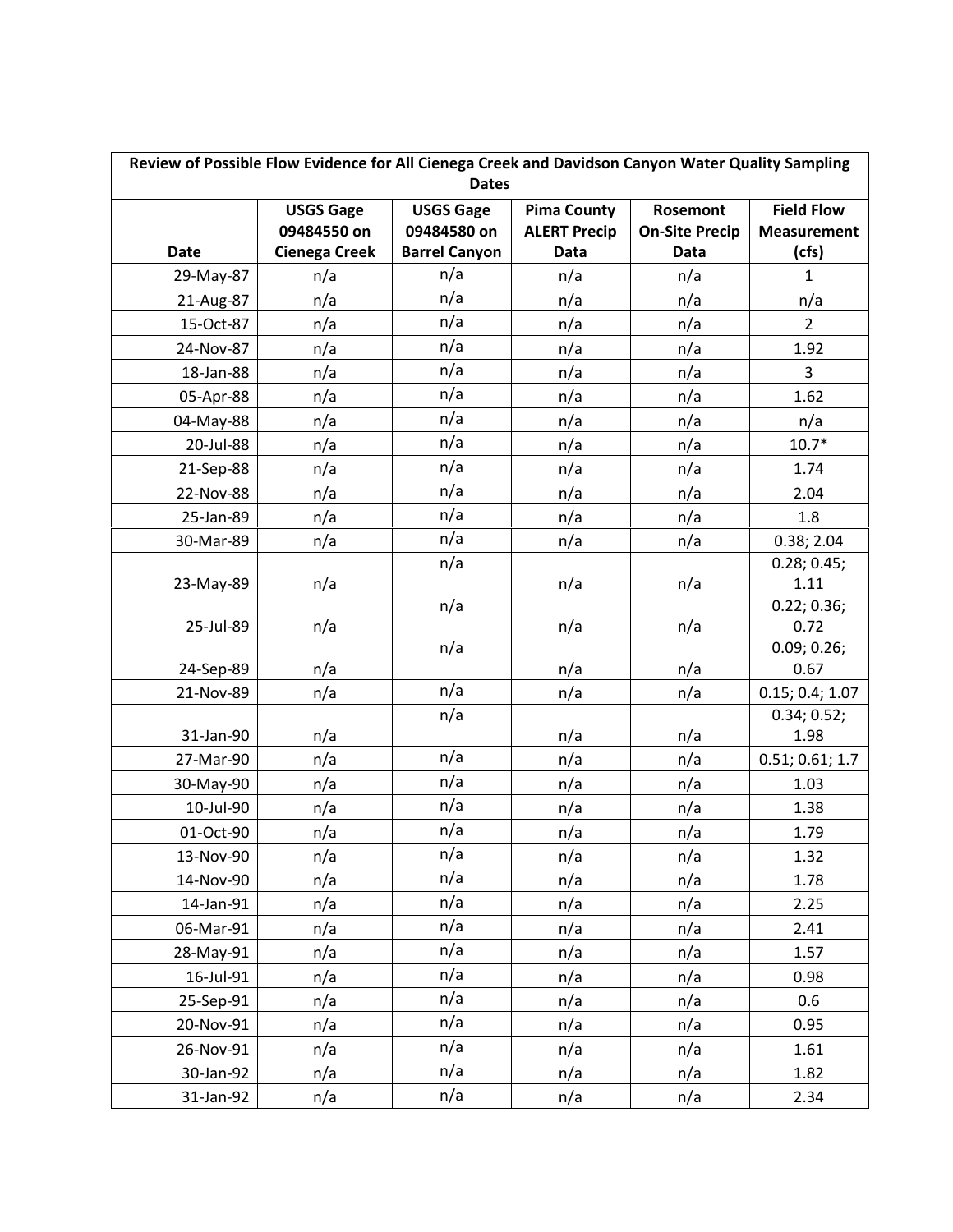| Review of Possible Flow Evidence for All Cienega Creek and Davidson Canyon Water Quality Sampling |                      |                      |                     |                       |                    |
|---------------------------------------------------------------------------------------------------|----------------------|----------------------|---------------------|-----------------------|--------------------|
| <b>Dates</b>                                                                                      |                      |                      |                     |                       |                    |
|                                                                                                   | <b>USGS Gage</b>     | <b>USGS Gage</b>     | <b>Pima County</b>  | <b>Rosemont</b>       | <b>Field Flow</b>  |
|                                                                                                   | 09484550 on          | 09484580 on          | <b>ALERT Precip</b> | <b>On-Site Precip</b> | <b>Measurement</b> |
| <b>Date</b>                                                                                       | <b>Cienega Creek</b> | <b>Barrel Canyon</b> | Data                | <b>Data</b>           | (cfs)              |
| 19-Mar-92                                                                                         | n/a                  | n/a                  | n/a                 | n/a                   | 1.72               |
| 17-Apr-92                                                                                         | n/a                  | n/a                  | n/a                 | n/a                   | n/a                |
| 14-May-92                                                                                         | n/a                  | n/a                  | n/a                 | n/a                   | 1.23               |
| 27-May-92                                                                                         | n/a                  | n/a                  | n/a                 | n/a                   | 0.2                |
| 20-Jul-92                                                                                         | n/a                  | n/a                  | n/a                 | n/a                   | 0.69               |
| 06-Aug-92                                                                                         | n/a                  | n/a                  | n/a                 | n/a                   | 1.35               |
| 18-Sep-92                                                                                         | n/a                  | n/a                  | n/a                 | n/a                   | 0.55               |
| 06-Nov-92                                                                                         | n/a                  | n/a                  | n/a                 | n/a                   | 0.02; 0.41         |
| 14-Nov-92                                                                                         | n/a                  | n/a                  | n/a                 | n/a                   | 0.95               |
| 16-Feb-93                                                                                         | n/a                  | n/a                  | n/a                 | n/a                   | 2.55               |
| 16-Mar-93                                                                                         | n/a                  | n/a                  | n/a                 | n/a                   | 2.61               |
| 16-Apr-93                                                                                         | n/a                  | n/a                  | n/a                 | n/a                   | n/a                |
| 21-Apr-93                                                                                         | n/a                  | n/a                  | n/a                 | n/a                   | 0.26; 1.45         |
| 27-May-93                                                                                         | n/a                  | n/a                  | n/a                 | n/a                   | 1.2                |
| 18-Aug-93                                                                                         | n/a                  | n/a                  | n/a                 | n/a                   | 0.88               |
| 25-Aug-93                                                                                         | n/a                  | n/a                  | n/a                 | n/a                   | 0.89               |
| 22-Nov-93                                                                                         | n/a                  | n/a                  | n/a                 | n/a                   | 2.03               |
| 29-Nov-93                                                                                         | n/a                  | n/a                  | n/a                 | n/a                   | 1.23               |
| 25-Jan-94                                                                                         | n/a                  | n/a                  | n/a                 | n/a                   | 1.76               |
| 10-Mar-94                                                                                         | n/a                  | n/a                  | n/a                 | n/a                   | 2.18               |
| 21-Apr-94                                                                                         | n/a                  | n/a                  | n/a                 | n/a                   | 2.3                |
| 25-May-94                                                                                         | n/a                  | n/a                  | n/a                 | n/a                   | 1.56               |
| 01-Aug-94                                                                                         | n/a                  | n/a                  | n/a                 | n/a                   | 0.42               |
| 27-Sep-94                                                                                         | n/a                  | n/a                  | n/a                 | n/a                   | 0.63               |
| 30-Nov-94                                                                                         | n/a                  | n/a                  | n/a                 | n/a                   | 1.1                |
| 17-Mar-95                                                                                         | n/a                  | n/a                  | n/a                 | n/a                   | 2.55               |
| 17-May-95                                                                                         | n/a                  | n/a                  | n/a                 | n/a                   | 0.43               |
| 20-Jul-95                                                                                         | n/a                  | n/a                  | n/a                 | n/a                   | 0.08               |
| 27-Sep-95                                                                                         | n/a                  | n/a                  | n/a                 | n/a                   | 0.32               |
| 31-May-96                                                                                         | n/a                  | n/a                  | n/a                 | n/a                   | 0.1                |
| 28-Sep-98                                                                                         | n/a                  | n/a                  | n/a                 | n/a                   | 0.26; 0.35         |
| 29-Sep-98                                                                                         | n/a                  | n/a                  | n/a                 | n/a                   | 0.07; 0.1          |
| 30-Sep-98                                                                                         | n/a                  | n/a                  | n/a                 | n/a                   | 0.29; 0.92         |
|                                                                                                   |                      | n/a                  |                     |                       | 0.63; 1.28;        |
| 11-Dec-00                                                                                         | n/a                  |                      | n/a                 | n/a                   | 2.24               |
| 12-Dec-00                                                                                         | n/a                  | n/a                  | n/a                 | n/a                   | 2.43               |
| 16-Feb-01                                                                                         | n/a                  | n/a                  | n/a                 | n/a                   | 0.71; 1.81         |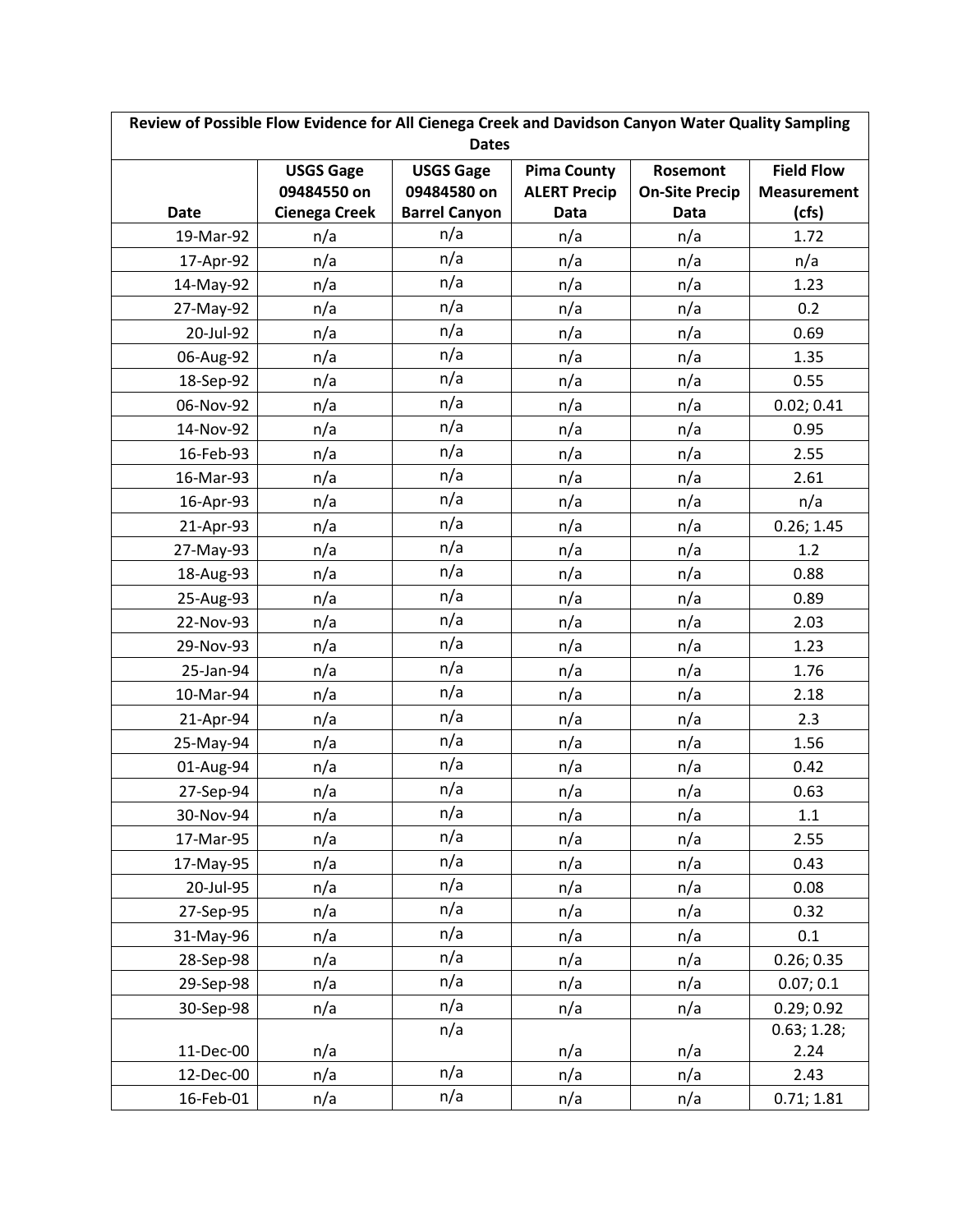| Review of Possible Flow Evidence for All Cienega Creek and Davidson Canyon Water Quality Sampling |                               |                      |                      |                       |                    |  |
|---------------------------------------------------------------------------------------------------|-------------------------------|----------------------|----------------------|-----------------------|--------------------|--|
|                                                                                                   | <b>Dates</b>                  |                      |                      |                       |                    |  |
|                                                                                                   | <b>USGS Gage</b>              | <b>USGS Gage</b>     | <b>Pima County</b>   | Rosemont              | <b>Field Flow</b>  |  |
|                                                                                                   | 09484550 on                   | 09484580 on          | <b>ALERT Precip</b>  | <b>On-Site Precip</b> | <b>Measurement</b> |  |
| <b>Date</b>                                                                                       | <b>Cienega Creek</b>          | <b>Barrel Canyon</b> | <b>Data</b>          | <b>Data</b>           | (cfs)              |  |
| 22-Feb-01                                                                                         | n/a                           | n/a                  | n/a                  | n/a                   | 1.26; 1.95         |  |
| 24-Mar-01                                                                                         | n/a                           | n/a                  | n/a                  | n/a                   | n/a                |  |
| 17-Apr-01                                                                                         | n/a                           | n/a                  | n/a                  | n/a                   | 0.75; 1.2          |  |
| 18-Apr-01                                                                                         | n/a                           | n/a                  | n/a                  | n/a                   | 1.64               |  |
| 19-Apr-01                                                                                         | n/a                           | n/a                  | n/a                  | n/a                   | 0.56               |  |
| 20-Apr-01                                                                                         | n/a                           | n/a                  | n/a                  | n/a                   | n/a                |  |
| 19-Jul-01                                                                                         | n/a                           | n/a                  | n/a                  | n/a                   | n/a                |  |
|                                                                                                   | No change in                  | n/a                  |                      |                       | 0.24; 0.55;        |  |
| 18-Sep-01                                                                                         | flow observed                 |                      | n/a                  | n/a                   | 0.69; 0.8          |  |
|                                                                                                   | No change in                  | n/a                  | 0 inches             |                       | 1.05; 1.12;        |  |
| 17-Dec-01                                                                                         | flow observed                 |                      | recorded             | n/a                   | 1.38; 1.76         |  |
|                                                                                                   | No change in                  | n/a                  | 0 inches             |                       | 0.39; 1.35;        |  |
| 20-Mar-02                                                                                         | flow observed                 |                      | recorded             | n/a                   | 1.75; 1.8          |  |
|                                                                                                   | No change in                  | n/a                  | 0 inches             |                       |                    |  |
| 04-Jun-02                                                                                         | flow observed                 |                      | recorded             | n/a                   | n/a                |  |
|                                                                                                   | Change in flow                | n/a                  |                      |                       |                    |  |
|                                                                                                   | on 8/3/02, but                |                      | 0 inches             |                       |                    |  |
| 02-Aug-02                                                                                         | none on 8/2/02                |                      | recorded             | n/a                   | n/a                |  |
|                                                                                                   | Slight change in              | n/a                  |                      |                       |                    |  |
|                                                                                                   | flow observed,                |                      |                      |                       |                    |  |
|                                                                                                   | but not strong                |                      | 0 inches             |                       |                    |  |
| 03-Oct-02                                                                                         | response                      |                      | recorded             | n/a                   | n/a                |  |
|                                                                                                   | No change in                  | n/a                  | 0 inches             |                       |                    |  |
| 03-Jan-03                                                                                         | flow observed                 |                      | recorded             | n/a                   | n/a                |  |
|                                                                                                   | Decreasing flow<br>observed   | n/a                  | 0 inches<br>recorded |                       |                    |  |
| 08-May-03                                                                                         |                               |                      | 0 inches             | n/a                   | n/a                |  |
| 26-Sep-05                                                                                         | No change in<br>flow observed | n/a                  | recorded             | n/a                   | 0.65               |  |
|                                                                                                   | No change in                  | n/a                  | 0 inches             |                       |                    |  |
| 27-Sep-05                                                                                         | flow observed                 |                      | recorded             | n/a                   | 0.5                |  |
|                                                                                                   | Rising flow, but              | n/a                  |                      |                       |                    |  |
|                                                                                                   | not strong                    |                      | 0 inches             |                       |                    |  |
| 06-Dec-05                                                                                         | response                      |                      | recorded             | n/a                   | 0.72               |  |
|                                                                                                   | No change in                  | n/a                  | 0 inches             |                       |                    |  |
| 07-Dec-05                                                                                         | flow observed                 |                      | recorded             | n/a                   | 1.1                |  |
|                                                                                                   | No change in                  | n/a                  | 0 inches             |                       |                    |  |
| 14-Feb-06                                                                                         | flow observed                 |                      | recorded             | n/a                   | 0.74               |  |
|                                                                                                   | No change in                  | n/a                  | 0 inches             |                       |                    |  |
| 16-Feb-06                                                                                         | flow observed                 |                      | recorded             | n/a                   | $1.1\,$            |  |
|                                                                                                   | Decreasing flow               | n/a                  | 0 inches             |                       |                    |  |
| 10-Apr-06                                                                                         | observed                      |                      | recorded             | n/a                   | 0.61               |  |